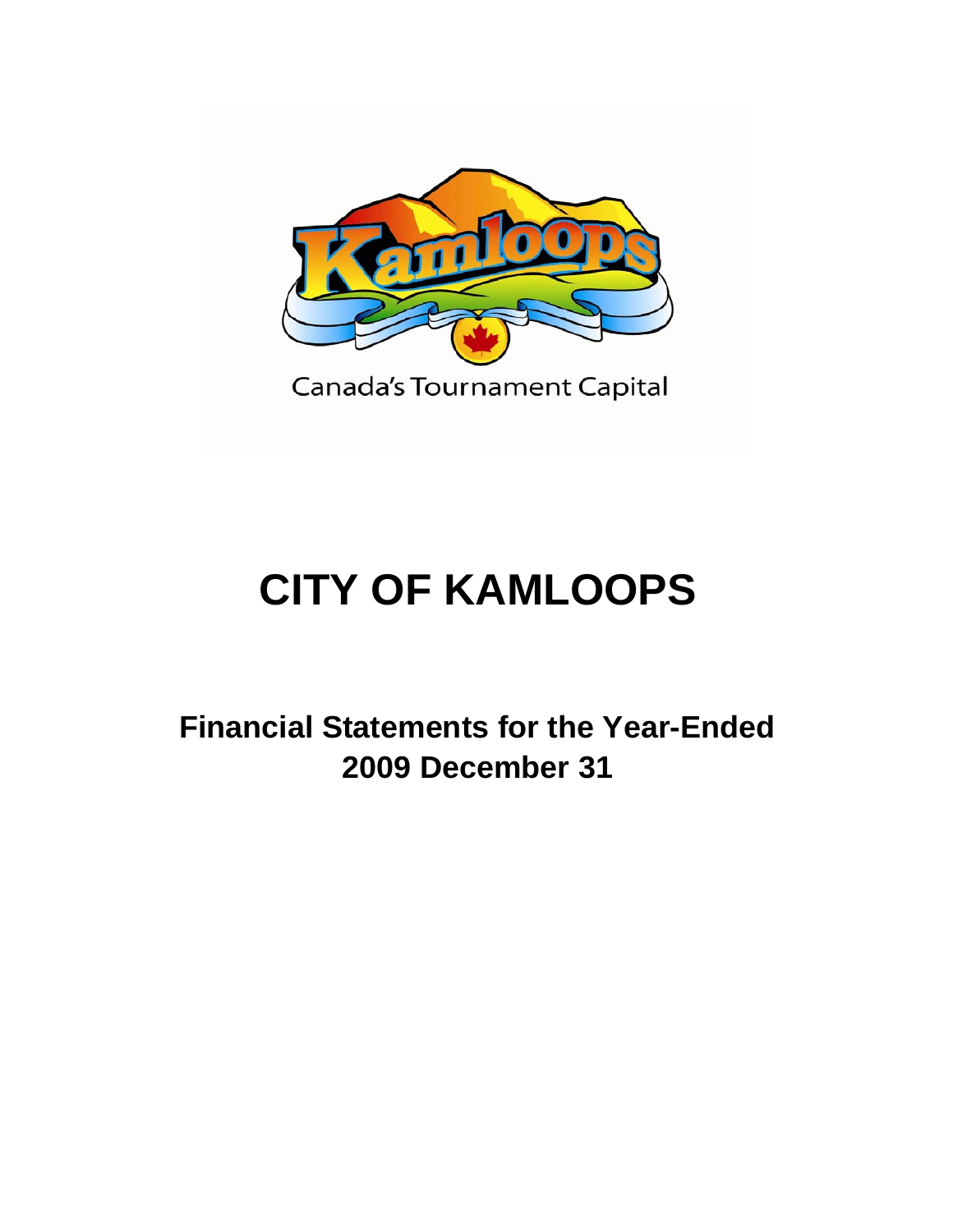



| <b>CONSOLIDATED FINANCIAL STATEMENTS</b><br>YEAR ENDED DECEMBER 31, 2009, with comparatives for 2008 |          |
|------------------------------------------------------------------------------------------------------|----------|
| <b>TABLE OF CONTENTS</b>                                                                             | 1        |
| Auditors' Report                                                                                     | 2        |
| <b>Statement of Management's Responsibility</b>                                                      | 3        |
| <b>Financial Statements:</b>                                                                         |          |
| <b>Consolidated Statement of Financial Position</b>                                                  | 4        |
| <b>Consolidated Statement of Financial Activities</b>                                                | 5        |
| <b>Consolidated Statement of Accumulated Surplus</b>                                                 | 6        |
| <b>Consolidated Statement of Cash Flows</b>                                                          | 7        |
| Notes to Consolidated Financial Statements                                                           | $8 - 43$ |
| Schedule 1 - Tangible Capital Assets                                                                 | 44 - 49  |
| <b>Supporting Schedules:</b>                                                                         |          |
| Auditors' Comments on Supplementary Financial Information                                            | 50       |
| General Fund - Statement of Financial Position                                                       | 51       |
| General Fund - Statement of Financial Activities                                                     | 52       |
| Water Fund - Statement of Financial Position                                                         | 53       |
| Water Fund - Statement of Financial Activities                                                       | 54       |
| Sewer Fund - Statement of Financial Position                                                         | 55       |
| Sewer Fund - Statement of Financial Activities                                                       | 56       |
| Cemetery Care Trust Fund - Statement of Financial Position                                           | 57       |
| Statutory Reserve Funds - Statement of Financial Position                                            | 58       |
| Statutory Reserve Funds - Statement of Financial Activities                                          | 59       |
| Kamloops Airport Authority Society - Statement of Financial Position                                 | 60       |
| Kamloops Airport Authority Society - Statement of Financial Activities                               | 61       |
| Venture Kamloops Business Development Society - Statement of Financial Position                      | 62       |
| Venture Kamloops Business Development Society - Statement of Financial Activities                    | 63       |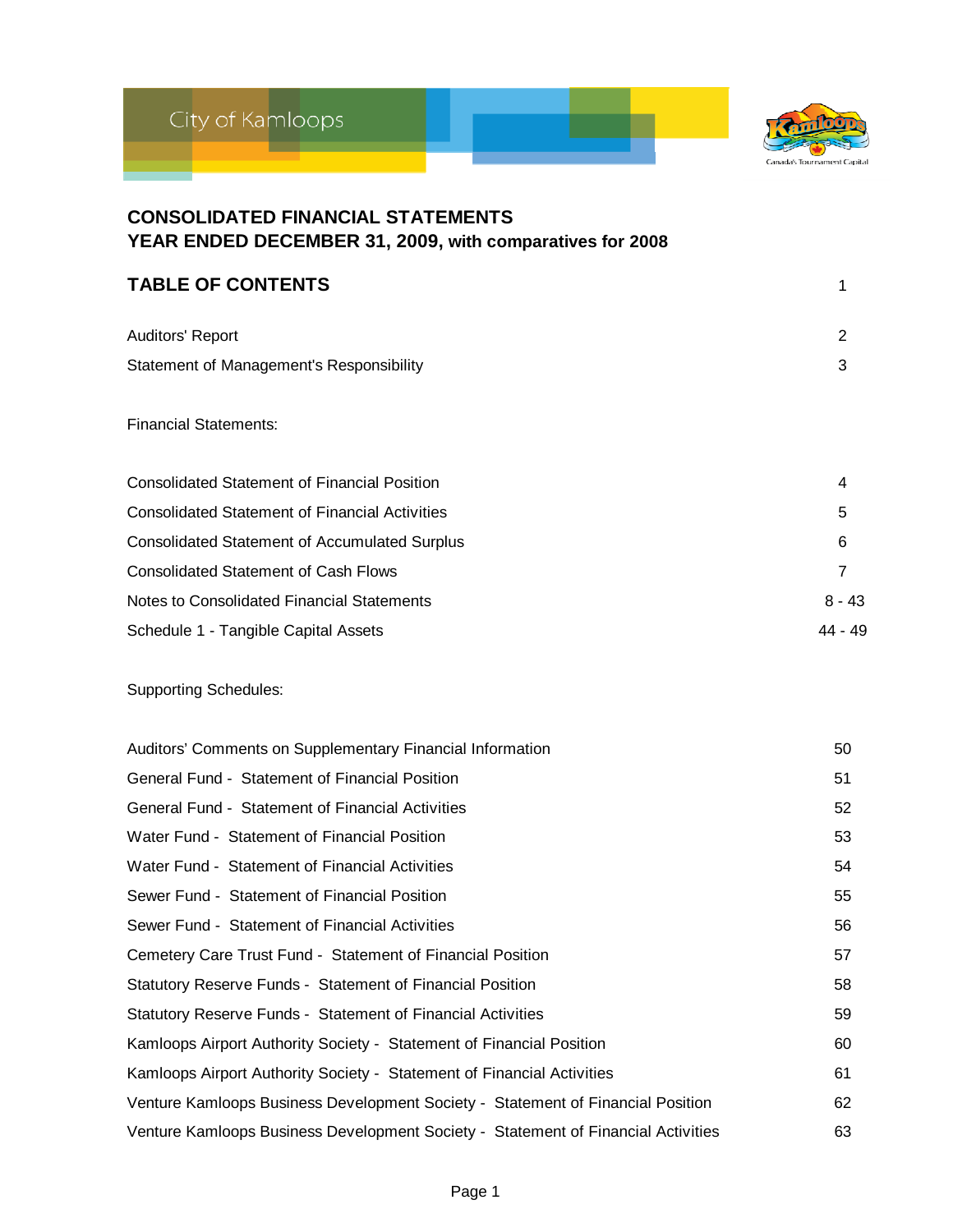

Tel: 250 372 9505 Fax: 250 374 6323 **www.bdo.ca** 

BDO Canada LLP 300 – 272 Victoria Street Kamloops BC V2C 1Z6

**Auditors' Report** 

#### **To the Mayor and Council of the City of Kamloops**

We have audited the consolidated statement of financial position of the City of Kamloops as at December 31, 2009 and the consolidated statements of financial activities, equity and cash flows for the year then ended. These financial statements are the responsibility of the City's management. Our responsibility is to express an opinion on these financial statements based on our audit.

We conducted our audit in accordance with Canadian generally accepted auditing standards. Those standards require that we plan and perform an audit to obtain reasonable assurance whether the financial statements are free of material misstatement. An audit includes examining, on a test basis, evidence supporting the amounts and disclosures in the financial statements. An audit also includes assessing the accounting principles used and significant estimates made by management, as well as evaluating the overall financial statement presentation.

In our opinion, these consolidated financial statements present fairly, in all material respects, the financial position of the City as at December 31, 2009 and the results of its operations and its cash flows for the year then ended in accordance with Canadian generally accepted accounting principles.

*"BDO Canada LLP"* 

**Chartered Accountants** 

Kamloops, British Columbia April 22, 2010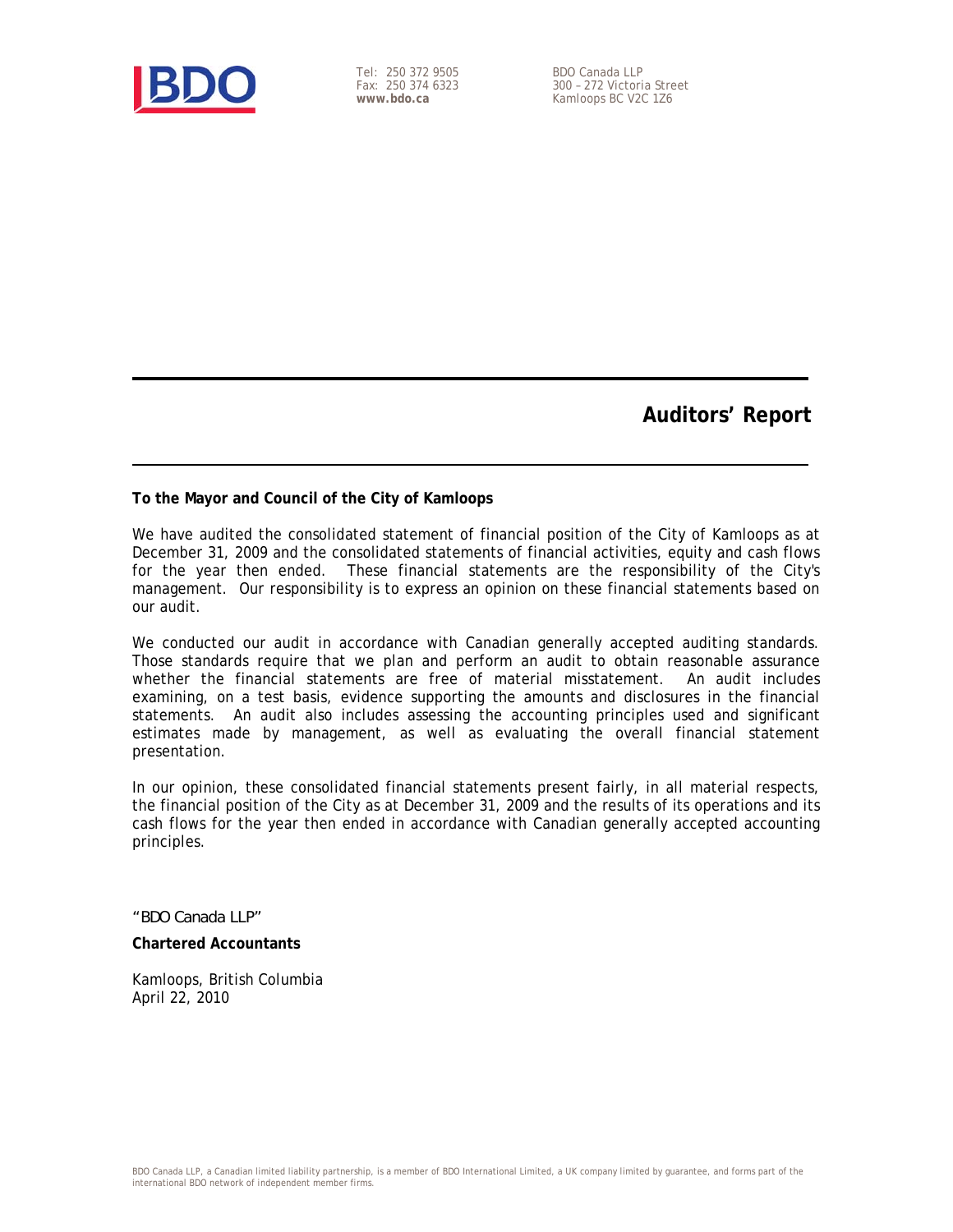

## **Management's Responsibility for Financial Reporting**

The accompanying financial statements of the City of Kamloops and all the information in this annual report are the responsibility of management and have been approved by the Mayor and Council of the City.

The financial statements have been prepared by management in accordance with Canadian generally accepted accounting principles. Financial statements are not precise since they include certain amounts based on estimates and judgements. When alternative accounting methods exist, management has chosen those it deems most appropriate in the circumstances, in order to ensure that the financial statements are presented fairly, in all material respects.

The City maintains systems of internal accounting and administrative controls of high quality, consistent with reasonable cost. Such systems are designed to provide reasonable assurance that the financial information is relevant, reliable and accurate and the City's assets are appropriately accounted for and adequately safeguarded.

The City Council is responsible for ensuring that management fulfills its responsibilities for financial reporting and is ultimately responsible for reviewing and approving the financial statements.

The Audit Committee reviews the City's financial statements and recommends their approval to City Council. The Audit Committee meets periodically with management, as well as the external auditors, to discuss internal controls over the financial reporting issues, to satisfy themselves that each party is properly discharging their responsibilities, and to review the annual report, the financial statements and the external auditors' report. The Mayor and Council take this information into consideration when approving the financial statements for issuance to the ratepayers. The Mayor and Council also consider the engagement of the external auditors.

The financial statements have been audited by BDO Canada LLP in accordance with Canadian generally accepted auditing standards on behalf of the ratepayers. BDO Canada LLP has full access to the Council and management.

*\* Peter Milobar \**

Mayor

*\* Sally Edwards, BBA, CMA \**

Finance and Information Technology Director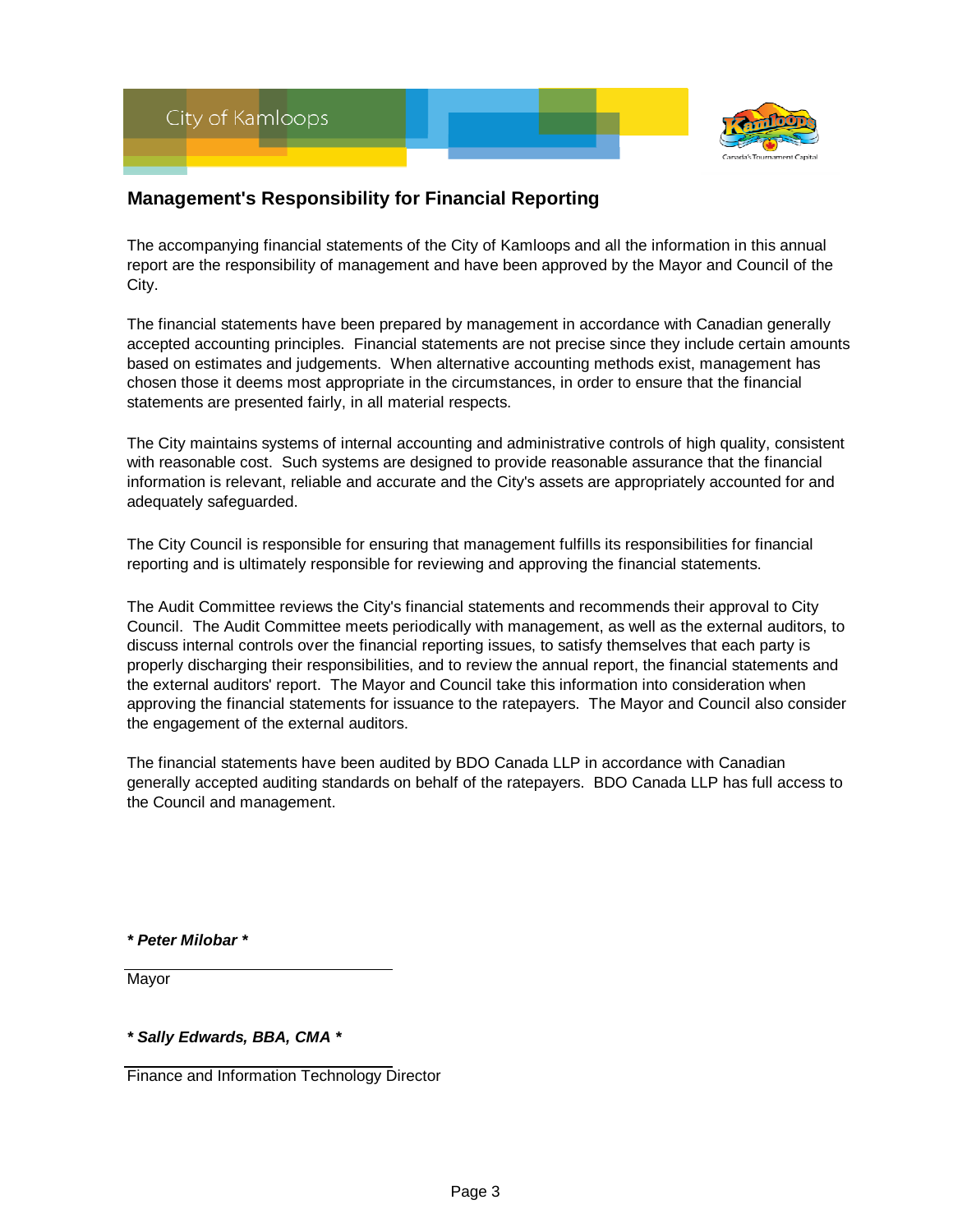

## **CONSOLIDATED STATEMENT OF FINANCIAL POSITION YEAR ENDED DECEMBER 31, 2009, with comparatives for 2008**

|                                                |   | 2009         | 2008              |
|------------------------------------------------|---|--------------|-------------------|
| <b>Financial assets</b>                        |   |              |                   |
| Cash and short-term investments (note 4)       | S | 113,814,140  | \$<br>107,090,309 |
| Accounts receivable (note 5)                   |   | 23,124,832   | 26,398,058        |
| Long-term investments                          |   | 296,670      | 283,687           |
|                                                |   | 137,235,642  | 133,772,054       |
| Liabilities                                    |   |              |                   |
| Accounts payable (note 6)                      |   | 20,386,049   | 16,253,481        |
| Payroll benefits payable                       |   | 3,344,094    | 3,203,095         |
| Post-employment benefits payable (note 7)      |   | 6,247,476    | 6,130,476         |
| Landfill post-closure costs (note 8)           |   | 2,278,564    | 2,061,741         |
| Deferred revenue (note 9)                      |   | 26,094,263   | 29,437,023        |
| Long-term debt (note 10)                       |   | 107,149,378  | 107,960,663       |
| Obligations under capital lease (note 11)      |   |              | 11,974            |
|                                                |   | 165,499,824  | 165,058,453       |
| <b>Net financial liabilities</b>               |   | (28,264,182) | (31,286,399)      |
| <b>Non-financial assets</b>                    |   |              |                   |
| Inventory                                      |   | 1,322,994    | 1,384,449         |
| Prepaid expenses                               |   | 841,604      | 994,147           |
| Tangible capital assets (note 12 & Schedule 1) |   | 975,531,981  | 943,651,040       |
|                                                |   | 977,696,579  | 946,029,636       |
| <b>Accumulated surplus (note 13)</b>           |   | 949,432,397  | \$<br>914,743,237 |

Commitments and contingencies - Note 17

See accompanying notes to consolidated financial statements.

## *\* Sally Edwards, BBA, CMA \**

S.E. Edwards, C.M.A., Finance and Information Technology Director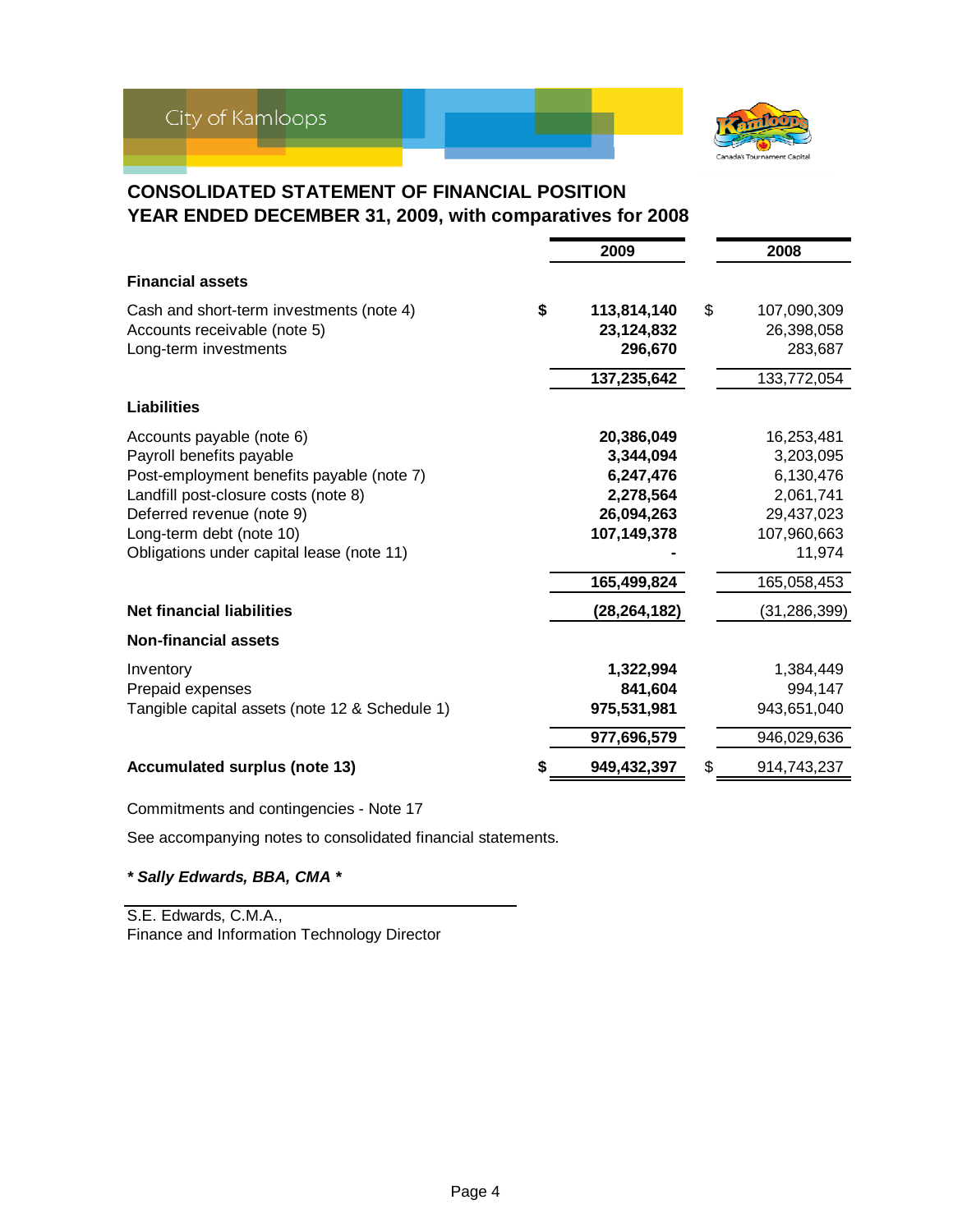

## **CONSOLIDATED STATEMENT OF FINANCIAL ACTIVITIES YEAR ENDED DECEMBER 31, 2009, with comparatives for 2008**

|                                               | 2009 Budget   | 2009          | 2008        |
|-----------------------------------------------|---------------|---------------|-------------|
| Revenue (note 14)                             |               |               |             |
| \$<br>Taxation (note 15)                      | 81,635,896 \$ | 81,511,048 \$ | 79,030,115  |
| Development levies utilized                   | 8,619,646     | 6,749,220     | 5,143,616   |
| Fees, rates and sales of service              | 47,237,534    | 50,493,997    | 49,074,180  |
| Grants (note 16)                              | 33,349,722    | 23,675,281    | 23,532,457  |
| Investment income                             | 3,495,638     | 4,408,849     | 5,160,210   |
| Private contributions                         | 356,800       | 6,692,344     | 1,649,884   |
| Gain on disposal of capital assets            | 89,000        | 456,628       | 339,652     |
|                                               | 174,784,236   | 173,987,367   | 163,930,114 |
| <b>Expenditures (note 14)</b>                 |               |               |             |
| Cemetery                                      | 622,226       | 728,449       | 807,401     |
| Community development                         | 4,192,314     | 4,288,911     | 4,232,150   |
| Corporate administration                      | 9,458,742     | 7,923,368     | 7,933,262   |
| <b>Environmental services</b>                 | 948,090       | 475,169       | 487,848     |
| Fire services                                 | 12,958,671    | 13,009,006    | 12,121,705  |
| Infrastructure maintenance                    | 8,815,311     | 18,235,475    | 16,996,737  |
| Legislative and enforcement                   | 4,201,189     | 4,232,558     | 4,615,966   |
| Parks, recreation and cultural services       | 20,798,862    | 28,203,158    | 25,290,212  |
| Police services                               | 19,408,986    | 19,904,459    | 18,865,750  |
| <b>Public Transit</b>                         | 11,897,943    | 10,738,121    | 10,888,486  |
| Solid waste                                   | 6,449,393     | 6,425,977     | 9,790,861   |
| Water utility                                 | 6,952,168     | 11,026,404    | 11,169,830  |
| Sewer utility                                 | 4,706,809     | 6,285,688     | 5,598,987   |
| Kamloops Airport Authority Society            |               | 1,501,513     | 1,125,965   |
| Venture Kamloops Business Development Society |               | 583,077       | 595,496     |
| Debt servicing costs                          | 5,917,115     | 5,736,874     | 5,979,329   |
|                                               | 117,327,819   | 139,298,207   | 136,499,985 |
| Increase (decrease) in accumulated surplus    | 57,456,417    | 34,689,160    | 27,430,129  |

See accompanying notes to consolidated financial statements.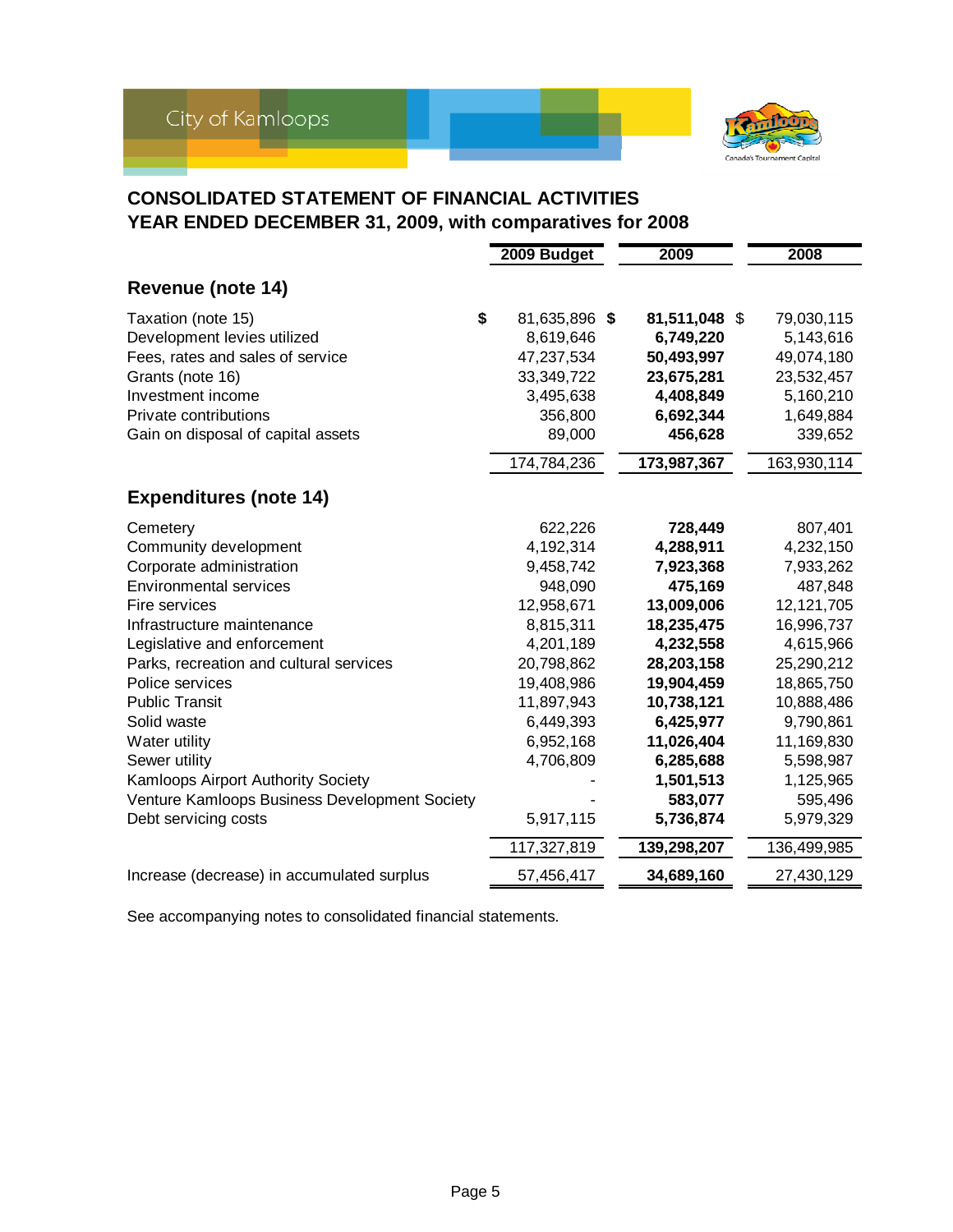

## **CONSOLIDATED STATEMENT OF ACCUMULATED SURPLUS YEAR ENDED DECEMBER 31, 2009, with comparatives for 2008**

|                                                 | 2009           |     | 2008           |
|-------------------------------------------------|----------------|-----|----------------|
| <b>Opening Balance</b>                          | 914,743,237    | \$. | 887,313,108    |
| <b>Operating Equity:</b>                        |                |     |                |
| Change in reserves for operating purposes       | (93, 180)      |     | (632,065)      |
| Change in reserves for capital purposes         | 4,089,972      |     | 1,516,277      |
| Change in current funds                         | 2,536,436      |     | 3,166,114      |
| Net change in operating equity                  | 6,533,228      |     | 4,050,326      |
| Capital Equity:                                 |                |     |                |
| Capital additions                               | 57,252,352     |     | 40,593,412     |
| Cost of assets disposed                         | (6,922,293)    |     |                |
| Accumulated depreciation on disposals           | 3,938,899      |     |                |
| Annual depreciation                             | (22, 388, 017) |     | (21, 134, 179) |
| Repayment of debt                               | 6,811,284      |     | 6,674,215      |
| Repayment of obligation under capital lease     | 11,974         |     | 11,838         |
| Debenture debt pending                          | (11, 181, 298) |     | (5,086,654)    |
| Reduction of prior year short term debt pending | 633,031        |     | 2,321,171      |
| Net change in capital equity                    | 28, 155, 932   |     | 23,379,803     |
| Ending balance                                  | 949,432,397    | \$  | 914,743,237    |

See accompanying notes to consolidated financial statements.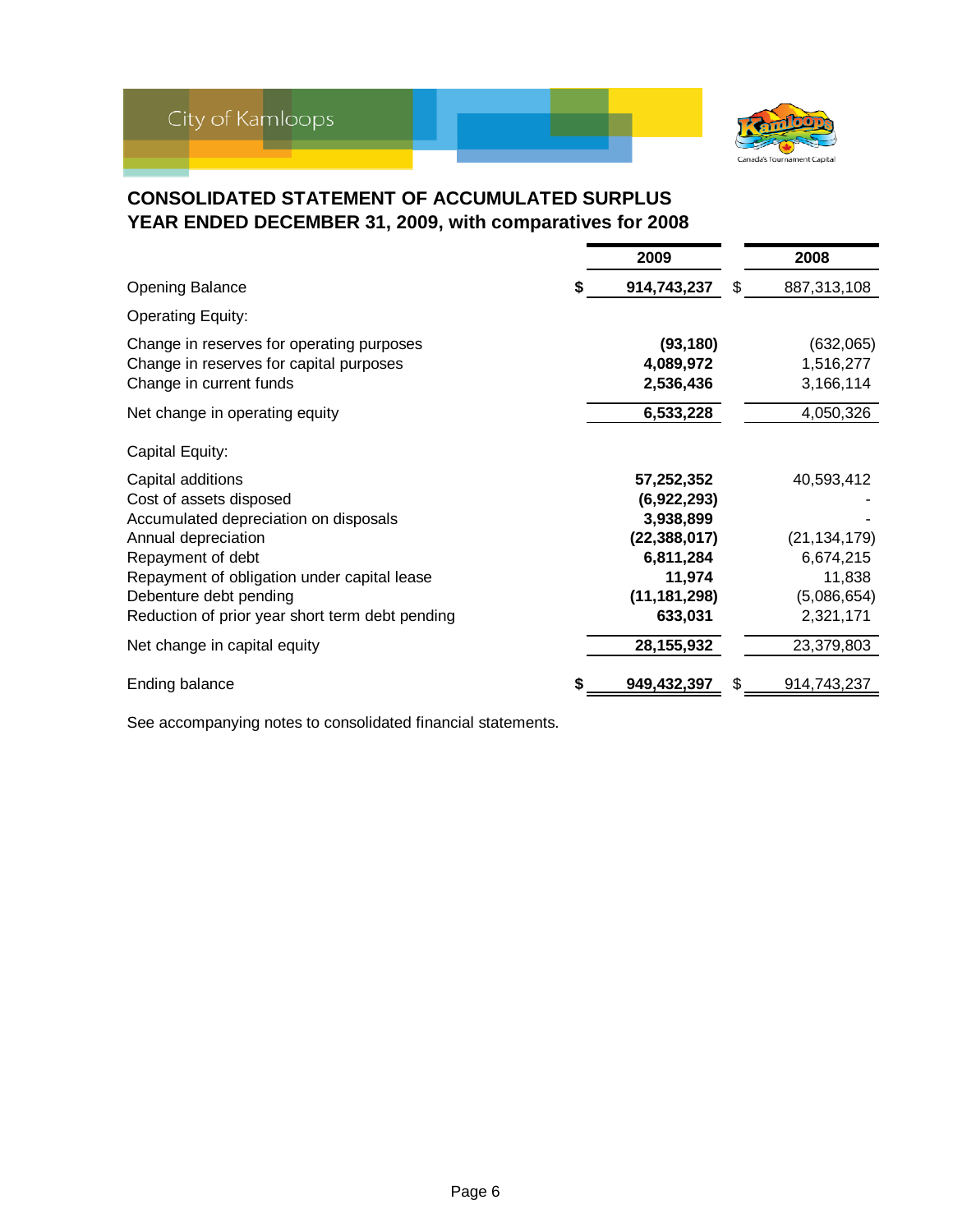

## **CONSOLIDATED STATEMENT OF CASH FLOWS YEAR ENDED DECEMBER 31, 2009, with comparatives for 2008**

|                                                         | 2009              | 2008              |
|---------------------------------------------------------|-------------------|-------------------|
| Cash provided by (used for):                            |                   |                   |
| Operating                                               |                   |                   |
| Increase (decrease) in accumulated surplus              | \$<br>34,689,160  | \$<br>27,430,129  |
| Changes in non-cash operating items:                    |                   |                   |
| Decrease (increase) in accounts receivable              | 3,273,226         | (13, 304, 151)    |
| Decrease (increase) in inventory                        | 61,455            | (305, 572)        |
| Decrease (increase) in prepaid expenses                 | 152,543           | (20, 712)         |
| Decrease (increase) in investments                      | (12, 983)         | (12, 366)         |
| Increase (decrease) in accounts payable                 | 4,132,568         | 2,356,301         |
| Increase (decrease) in payroll benefits payable         | 140,999           | 128,697           |
| Increase (decrease) in post-employment benefits payable | 117,000           | 225,000           |
| Increase (decrease) in landfill post-closure costs      | 216,823           | 251,935           |
| Increase (decrease) in deferred revenue                 | (3,342,760)       | 2,670,351         |
|                                                         | 39,428,031        | 19,419,612        |
| Annual depreciation                                     | 22,388,017        | 21,134,179        |
| Loss (Gain) on assets disposed                          | (456, 628)        | (339, 650)        |
|                                                         | 61,359,420        | 40,214,141        |
| Financing:                                              |                   |                   |
| Proceeds from issuance of long-term debt                | 6,000,000         | 15,942,893        |
| Principal repayments on long-term debt                  | (6,811,285)       | (6,674,215)       |
| Repayment of obligations under capital lease            | (11, 974)         | (11, 838)         |
|                                                         | (823, 259)        | 9,256,840         |
| <b>Capital transactions:</b>                            |                   |                   |
| Capital additions                                       | (57, 252, 352)    | (40, 593, 412)    |
| Proceeds from sale of capital assets                    | 3,440,022         | 339,652           |
|                                                         | (53, 812, 330)    | (40, 253, 760)    |
| Increase (decrease) in cash for the year                | 6,723,831         | 9,217,221         |
| Cash, beginning of the year                             | 107,090,309       | 97,873,088        |
| Cash, end of the year                                   | \$<br>113,814,140 | \$<br>107,090,309 |

See accompanying notes to consolidated financial statements.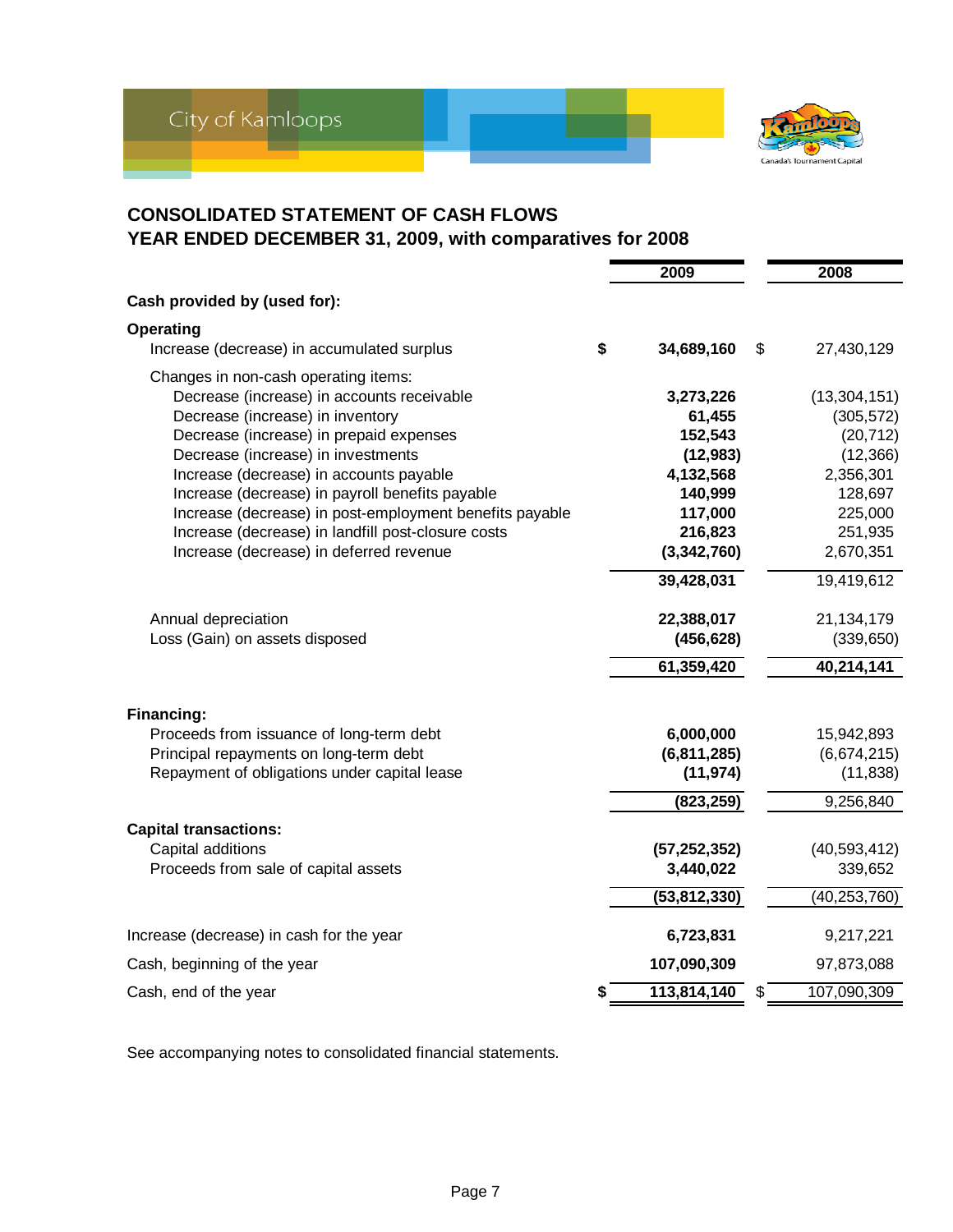

The City of Kamloops was incorporated in 1893 under statute of the Province of British Columbia. Its principal activities include the provision of local government services to residents of the incorporated area. These include cemetery; community development; fire; infrastructure maintenance; legislative and enforcement; parks, recreation and leisure; police; public transit; solid waste; water utility; sewer utility and fiscal services. The City is also responsible for the Kamloops Airport Authority Society and the Venture Kamloops Business Development Society.

#### **1 . Significant accounting policies:**

(a) Basis of presentation:

The consolidated financial statements of the City have been prepared, in all material respects, in accordance with Canadian generally accepted accounting principles for local governments as recommended by the Public Sector Accounting Board (PSAB) of the Canadian Institute of Chartered Accountants (CICA).

(b) Fund accounting:

The resources and operations of the City are comprised of the funds listed below. Supporting schedules to the consolidated financial statements are included to show the financial activities and balance of each fund for supplementary information.

#### General Fund:

Accounts for operating and capital revenues and expenditures for all the activities of the City except those included in the water and sewer funds and holds all property required for these purposes and related long term debt.

#### Water Fund:

Accounts for operating and capital revenues and expenditures for the water utility and holds all property required for this purposes and related long term debt.

#### Sewer Fund:

Accounts for operating and capital revenues and expenditures for the sewer utility and holds all property required for this purposes and related long term debt.

(c) Basis of consolidation:

The consolidated financial statements include the accounts of the General, Water, and Sewer funds as well as the Kamloops Airport Authority Society and the Venture Kamloops Business Development Society. Separate audited financial statements have been prepared for the Societies. Inter-fund balances and transactions have been eliminated.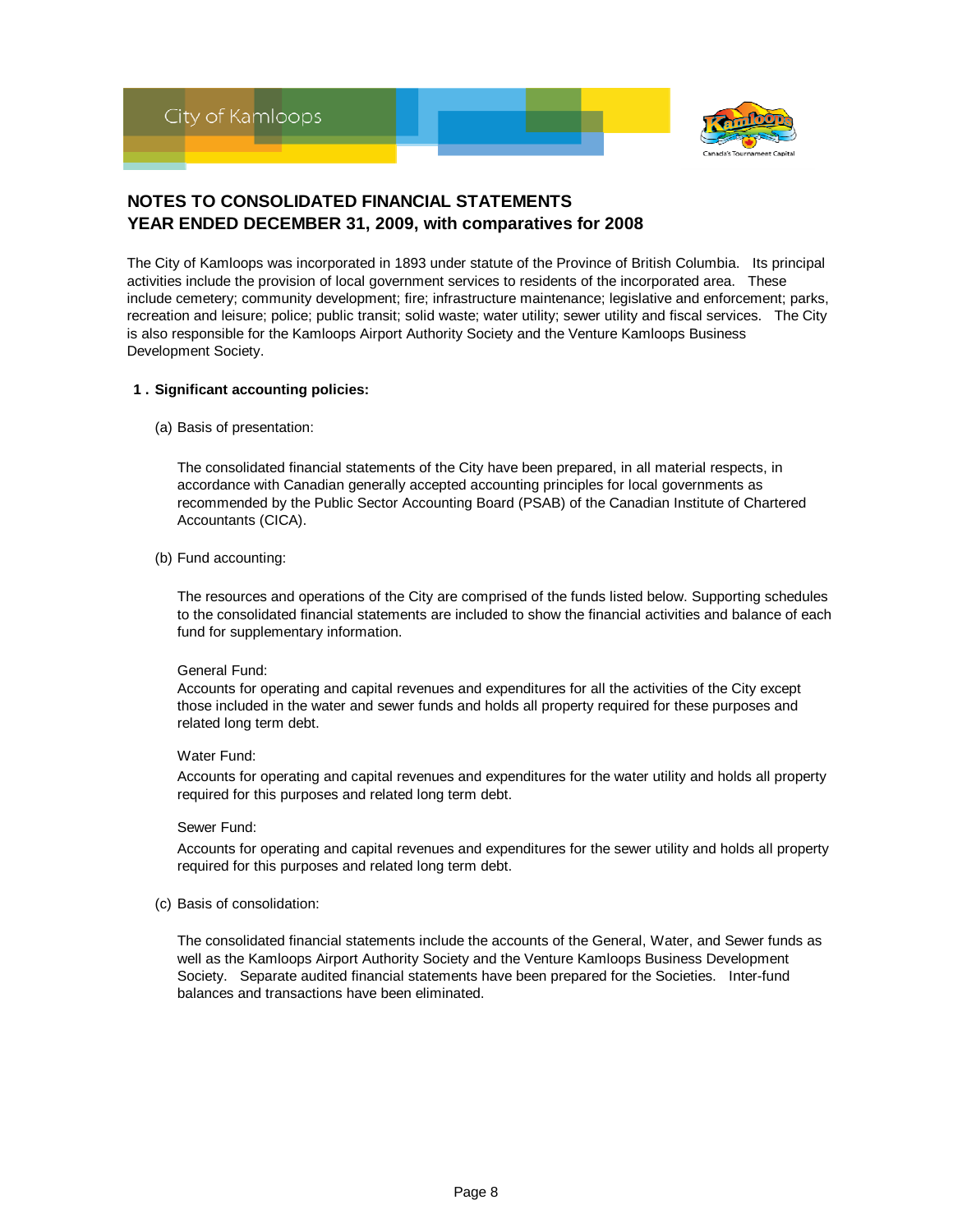

#### **1 . Significant accounting policies (continued):**

(d) Revenue recognition:

Revenues are recorded in the period in which the transactions or events that gave rise to the revenues occur. Amounts that have been received in advance of services being rendered are recorded as deferred revenue until the City discharges the obligations that led to the collection of funds.

(e) Inventory:

Inventory is valued at the lower of cost and net realizable value with cost determined by the average cost method.

(f) Investments:

Short-term investments and investments are recorded at cost, which approximates net realizable value.

(g) Tangible capital assets:

Effective January 1, 2008, the City adopted the provisions of PSAB Accounting Handbook Section 3150 which required that tangible capital assets be recorded at cost and amortized over their estimated useful lives. This is a change in policy of previous years where tangible capital assets we not amortized (Note 2).

Tangible capital assets are recorded at cost less accumulated amortization and are classified according to their functional use. Costs include all costs directly attributable to the acquisition or construction of the tangible capital asset including transportation costs, design and engineering fees, legal fees and site preparation costs.

Assets were amortized using the straight line method, with one half of a year of amortization taken in the year of acquisition and disposition. There are several different amortization periods used for each major category of assets, as follows:

| Land                     | No amortization taken |
|--------------------------|-----------------------|
| Site improvements        | $5 - 50$ years        |
| Equipment                | 5 - 10 years          |
| <b>Buildings</b>         | 15 - 50 years         |
| Transportation network   | 10 - 75 years         |
| Water network            | 10 - 75 years         |
| Sanitary network         | 10 - 75 years         |
| Drainage network         | 10 - 75 years         |
| Communication network    | 20 years              |
| Computing infrastructure | 4 - 10 years          |

During the year the City received \$2,624,097 (2008 - \$1,268,500) in land and infrastructure from developers. The City also received buildings during the year valued at \$3,190,955 (2008 – nil) from local societies and through the conclusion of capital leases.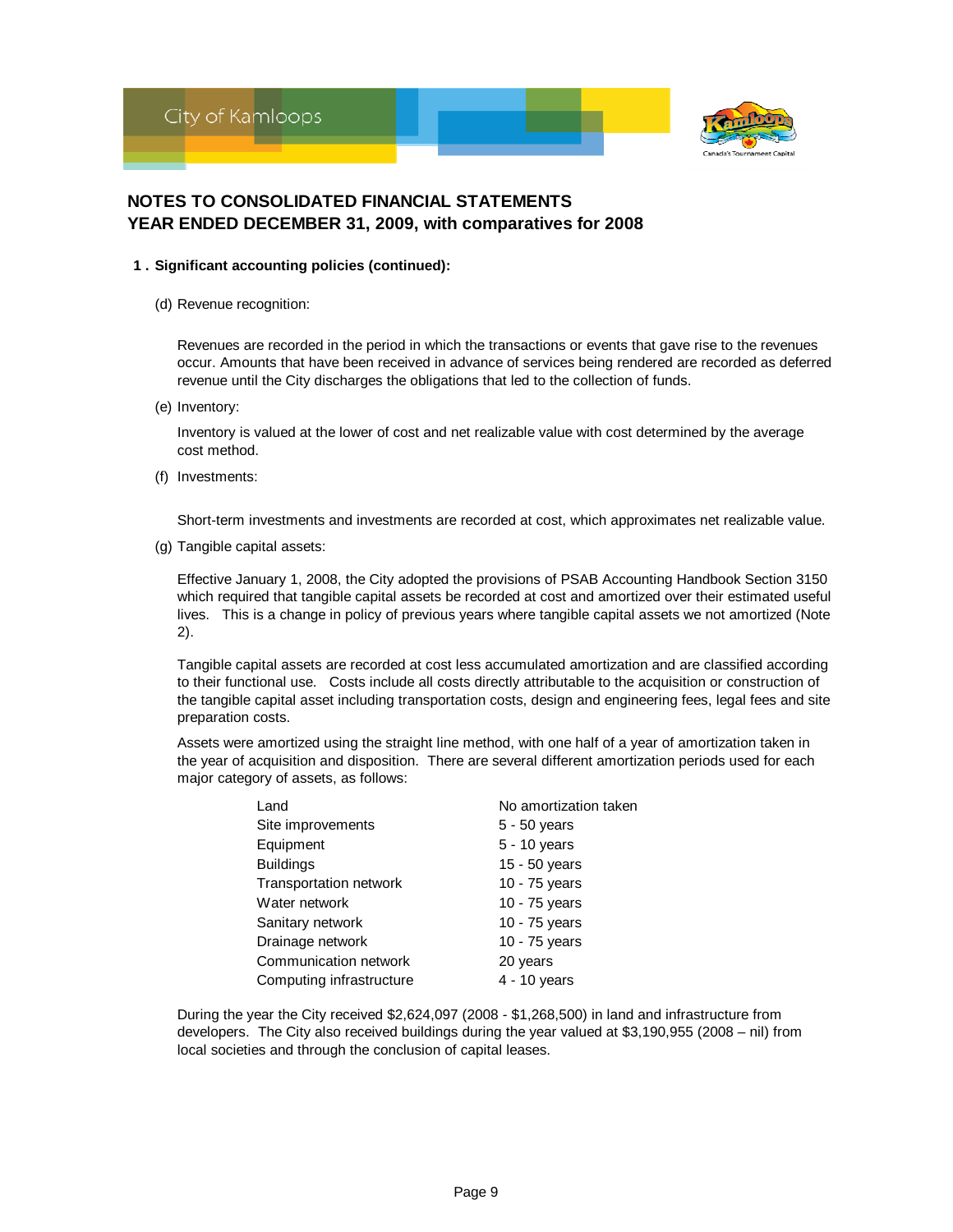

#### **1 . Significant accounting policies (continued):**

The City holds several works of art and historic treasures that have not been included in the tangible capital assets, including displays at the museum, statues located throughout the City and various works of art and decorations in the facilities.

No interest was capitalized during the year (2008 – nil). There were no write-downs of capital assets during the year  $(2008 - \text{nil})$ .

(h) Long-term debt:

Long-term debt is recorded net of any related sinking fund balances. Debt service charges, including principal and interest, are charged against current revenue in the period in which they occur.

(i) Reserves:

Reserves for operating and capital purposes represent amounts reserved either internally or by statute for specific future purposes.

(j) Use of estimates:

The preparation of financial statements in accordance with Canadian generally accepted accounting principles requires management to make estimates and assumptions that have an effect on the reported amounts of assets and liabilities and the disclosure of contingent assets and liabilities at the date of the financial statements and the reported amounts of revenue and expenditures during the year. Actual results could be different from those estimates. Significant estimates in these financial statements include the post-employment benefit payable and the landfill post-closure costs.

(j) Financial instruments:

Unless otherwise noted, it is management's opinion that the City is not exposed to significant interest, currency or credit risks arising from its financial instruments. The fair values of its financial instruments reported in the financial statements approximate their carrying values, unless otherwise noted.

(k) Landfill post-closure costs:

The City is required to fund the closure of its landfill sites and to provide for the post-closure care of the facilities. Closure and post-closure activities include the final cover, landscaping, surface and groundwater monitoring, leachate control and visual inspection. The requirement is being provided for over the estimated life of the landfill sites based on the respective usage of each facility.

(l) Pension plan:

The City of Kamloops and its employees contribute to the Municipal Pension Plan, a jointly trusteed pension plan. The pension plan is a multi-employer contributory pension plan. Basic pension benefits provided are defined.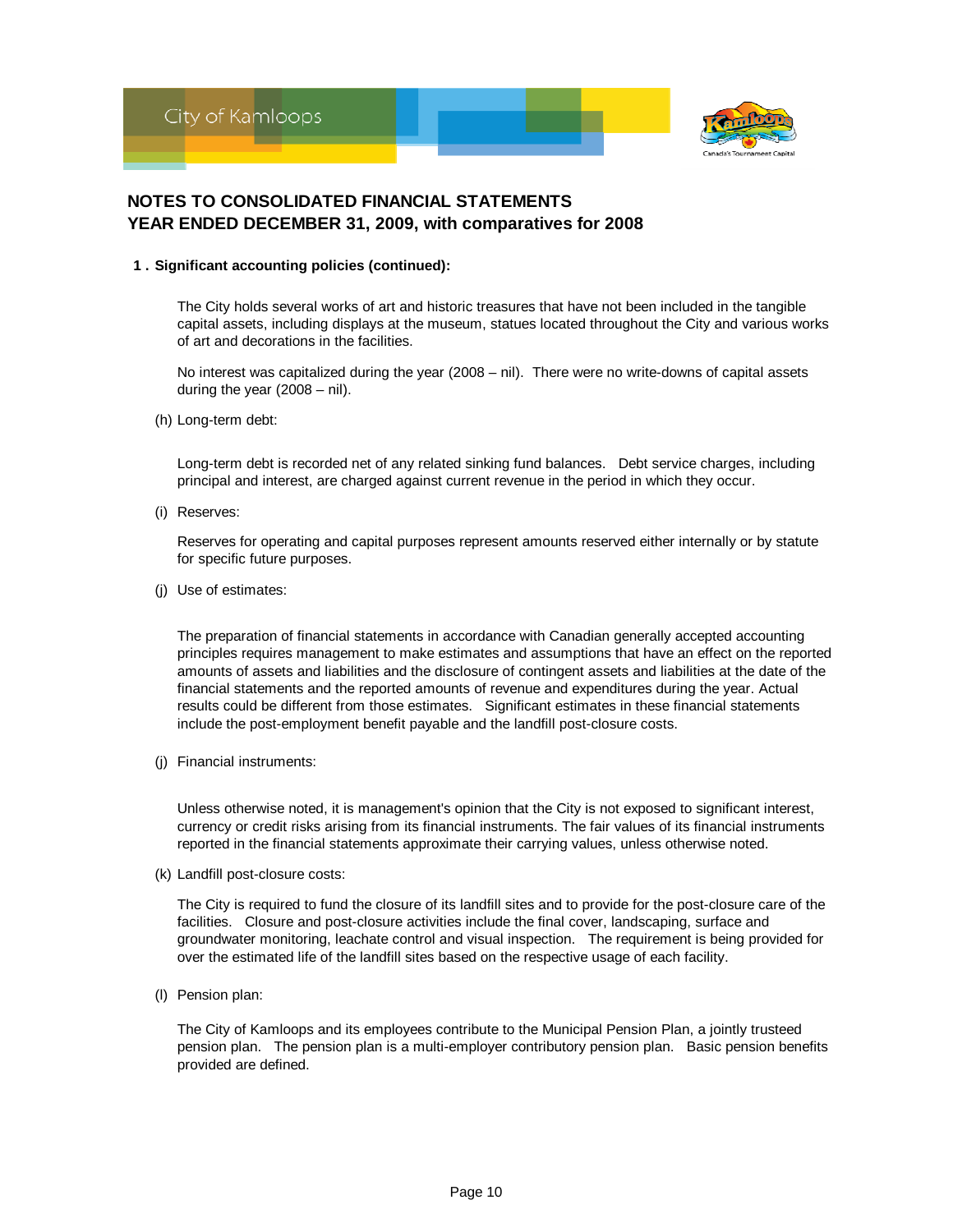

#### **2 . Prior Period Adjustments**

The City of Kamloops has adopted the provisions of Section 3150 of the PSAB Handbook and has applied these on a retroactive basis. This resulted in the restatement of the 2008 comparative figures presented in these financial statements which differ from those pre-adoption. The adoption of Section 3150 resulted in the following changes to accounting methods:

i. Tangible capital assets are recorded only when such expenditures represent new assets or extend the life or service capacity or improve the quality of an existing asset

ii. Tangible capital assets are amortized over their estimated useful lives

iii. Operating surpluses, reserve funds and equity in tangible capital assets are now grouped together and presented as "Accumulated surplus"

The impact of these changes was to:

i. increase overall accumulated surplus in the prior year by \$ 140,352,022 as follows:

|                                 |    | 2008<br><b>Restated</b> | 2008<br><b>Previously</b><br>reported |
|---------------------------------|----|-------------------------|---------------------------------------|
| Reserves for operating purposes | \$ | 11,167,320 \$           | 11,167,320                            |
| Reserves for capital purposes   |    | 42,068,237              | 41,911,090                            |
| Surplus from operations         |    | 21,406,640              | 27,014,498                            |
| Capital equity                  |    | 840,101,040             | 694,298,307                           |
|                                 | S  | 914.743.237             | \$<br>774.391.215                     |
|                                 |    |                         |                                       |

ii. Increase the carrying value of tangible capital assets in the prior year by \$182,989,655.

iii. Re-state the revenue and expenses as follows:

|                                    | 2008<br><b>Restated</b> | 2008<br><b>Previously</b><br>reported |
|------------------------------------|-------------------------|---------------------------------------|
| Revenue:                           |                         |                                       |
| Taxation                           | 79,030,115              | 79030115                              |
| Development levies utilized        | 5,143,616               | 5143616                               |
| Fees, rates and sales of service   | 49.074.180              | 49074175                              |
| Grants                             | 23,532,457              | 23532457                              |
| Investment income                  | 5,160,210               | 5160210                               |
| Private contributions              | 1,649,884               | 381384                                |
| Sale of capital assets             |                         | 339652                                |
| Gain on disposal of capital assets | 339,652                 |                                       |
|                                    | 163,930,114             | 162,661,609                           |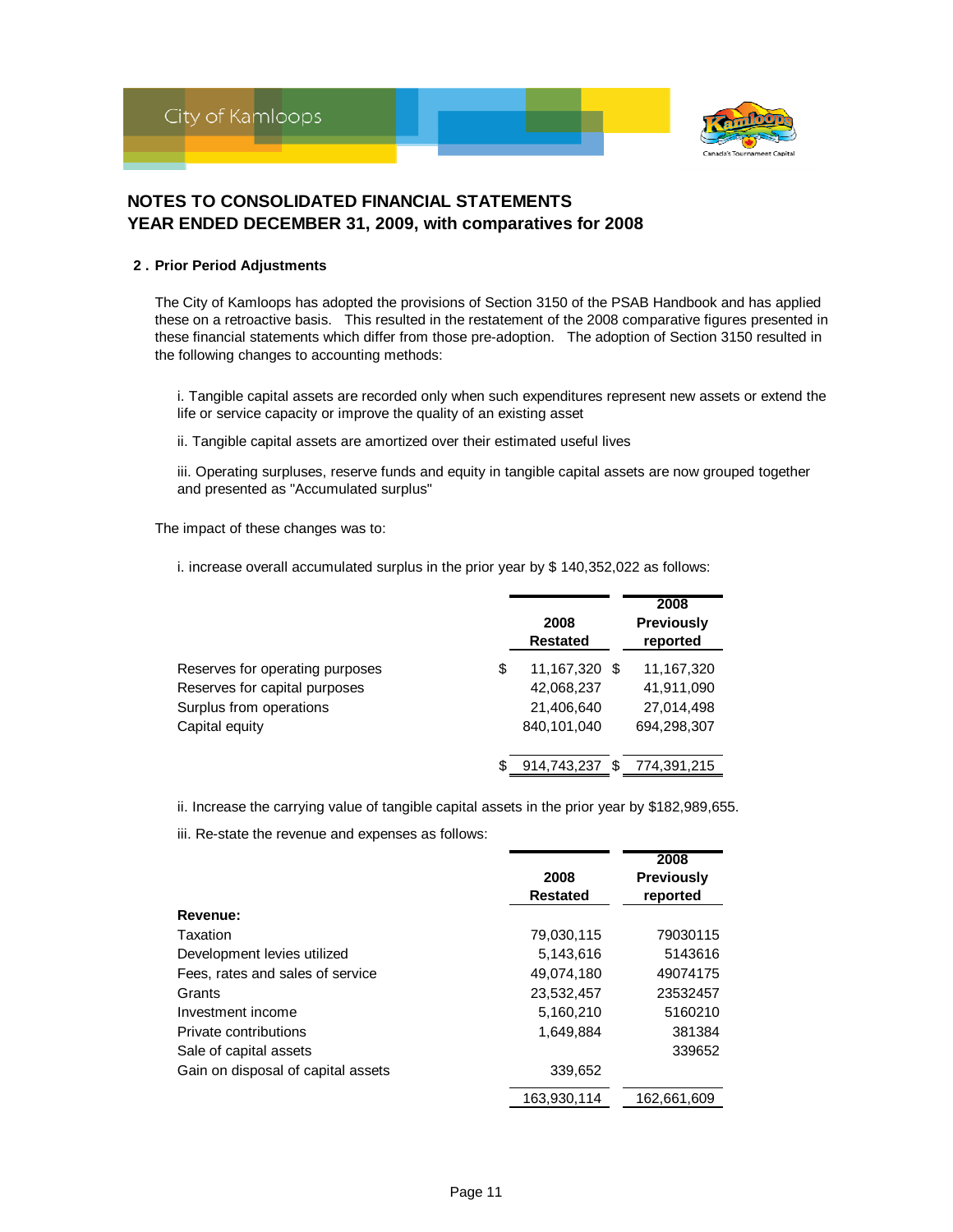

| <b>Expenditures:</b>                          |             |             |
|-----------------------------------------------|-------------|-------------|
| Cemetery                                      | 807,401     | 563,827     |
| Community development                         | 4,232,150   | 4,167,558   |
| Corporate administration                      | 7,933,262   | 7,260,620   |
| <b>Environmental services</b>                 | 487,848     | 488,117     |
| Fire services                                 | 12,121,705  | 11,610,393  |
| Infrastructure maintenance                    | 16,996,737  | 9,009,788   |
| Legislative and enforcement                   | 4,615,966   | 3,576,839   |
| Parks, recreation and cultural services       | 25,290,212  | 19,959,545  |
| Police services                               | 18,865,750  | 18,758,490  |
| <b>Public Transit</b>                         | 10,888,486  | 10,846,138  |
| Solid waste                                   | 9,790,861   | 5,674,073   |
| Water utility                                 | 11,169,830  | 6,753,765   |
| Sewer utility                                 | 5,598,987   | 4,777,148   |
| Kamloops Airport Authority Society            | 1,125,965   | 143,951     |
| Venture Kamloops Business Development Society | 595,496     | 588,997     |
| Debt servicing costs                          | 5,979,329   | 5,979,329   |
| Capital expenditures                          |             | 44,532,137  |
|                                               | 136,499,985 | 154,690,715 |
|                                               |             |             |

iv. Decrease in the change in accumulated surplus reported in the prior year by \$23,178,400 as follows:

|                                  | 2008<br><b>Restated</b> | 2008<br><b>Previously</b><br>reported |
|----------------------------------|-------------------------|---------------------------------------|
| Change in reserves for operating | \$<br>$(632,065)$ \$    | (632,065)                             |
| Change in reserves for capital   | 1,516,277               | 1,359,130                             |
| Change in current funds          | 3,166,114               | 5,487,285                             |
| Change in capital equity         | 23,379,803              | 44,394,179                            |
|                                  | 27,430,129              | 50,608,529                            |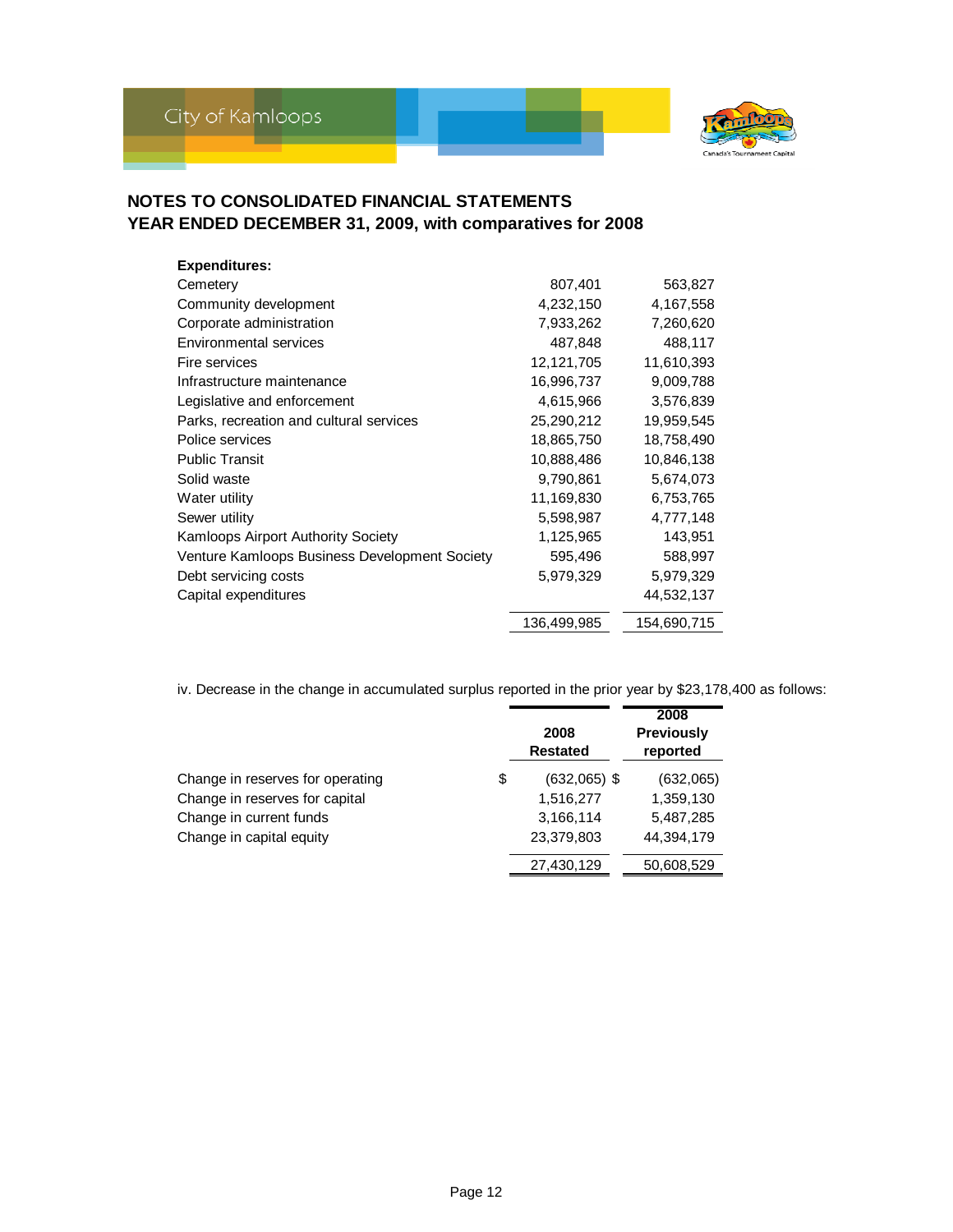

#### **3 . Segmented Information**

The City of Kamloops is a diversified municipal government institution that provides a wide range of services to its citizens. Distinguishable functional segments have been separately disclosed. The nature of the segments and the activities they encompass are as follows:

#### **Cemetery:**

This segment captures all of the revenue and expenses associated with Cemetery operations including providing services to the public and maintenance of the cemetery infrastructure.

#### **Community development:**

This segment includes almost all of the activities of the Planning, Engineering and Development Services Department including Building Permits, Business Licenses, Zoning, Development Applications and Engineering Services. The only function of the Planning Development and Engineering Services department that has been separated into its own segment is the Public Transit function.

#### **Corporate administration:**

This segment includes all of the internal support service functions of the corporation. This includes Human Resources, Information Technology, Finance and the Chief Administration Officer's department. All of these functions are typical to all medium to large corporation, either private or public.

#### **Environmental services:**

This segment includes all of the operating activities of the Environmental Services Division.

#### **Fire services:**

This segment includes all of the operating activities of the Fire and Rescue Services Division including fire prevention, suppression and education. This function also includes maintenance of the fire department fleet and operation of the Fire Training Centre.

#### **Infrastructure maintenance:**

This segment includes all of the function of the Public Works department that involve the repair and maintenance of the City's infrastructure assets including the road network, the stormwater (drainage) network, administrative buildings and the City's vehicle fleet. Maintenance of the recreation buildings and park assets are not included in this segment.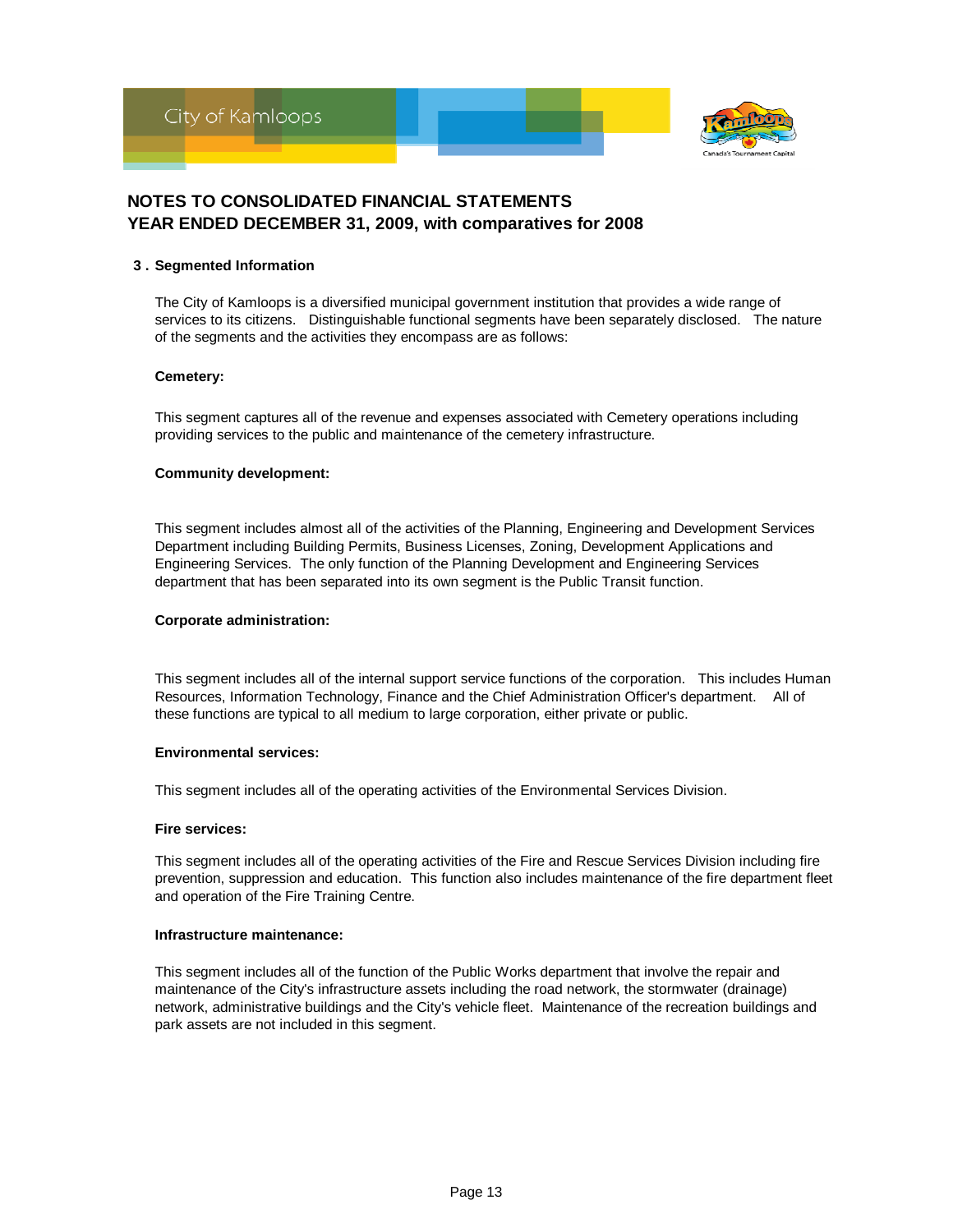

#### **3 . Segmented Information (cont.)**

#### **Legislative and enforcement:**

This segment includes the functions related to the legislative operations of the City. This encompasses revenue and expenses directly related to City Council, the City Clerk's office, bylaw enforcement, parking and animal control.

#### **Parks, recreation and leisure services:**

All operating activities of the Parks, Recreation and Cultural Services department are included in this segment. This includes the revenue expenses to provide recreation and cultural programs throughout the City a well as repair and maintenance of the buildings and other infrastructure used to provide these programs.

#### **Police services:**

This segment includes all of the operating activities of the Police Services Division. This includes the activities of the RCMP and the municipal staff who support these activities.

#### **Public transit:**

This segment includes all of the operating activities of the Public Transit Division.

#### **Solid waste:**

Included in this segment is all of the revenue and expenses related to the collection and disposal of the residents garbage and recycling products.

#### **Water utility:**

This segment includes all of the operating activities related to the treatment and distribution of water throughout the City.

#### **Sewer utility:**

This segment includes all of the operating activities related to the collection and treatment of wastewater (sewage) throughout the City.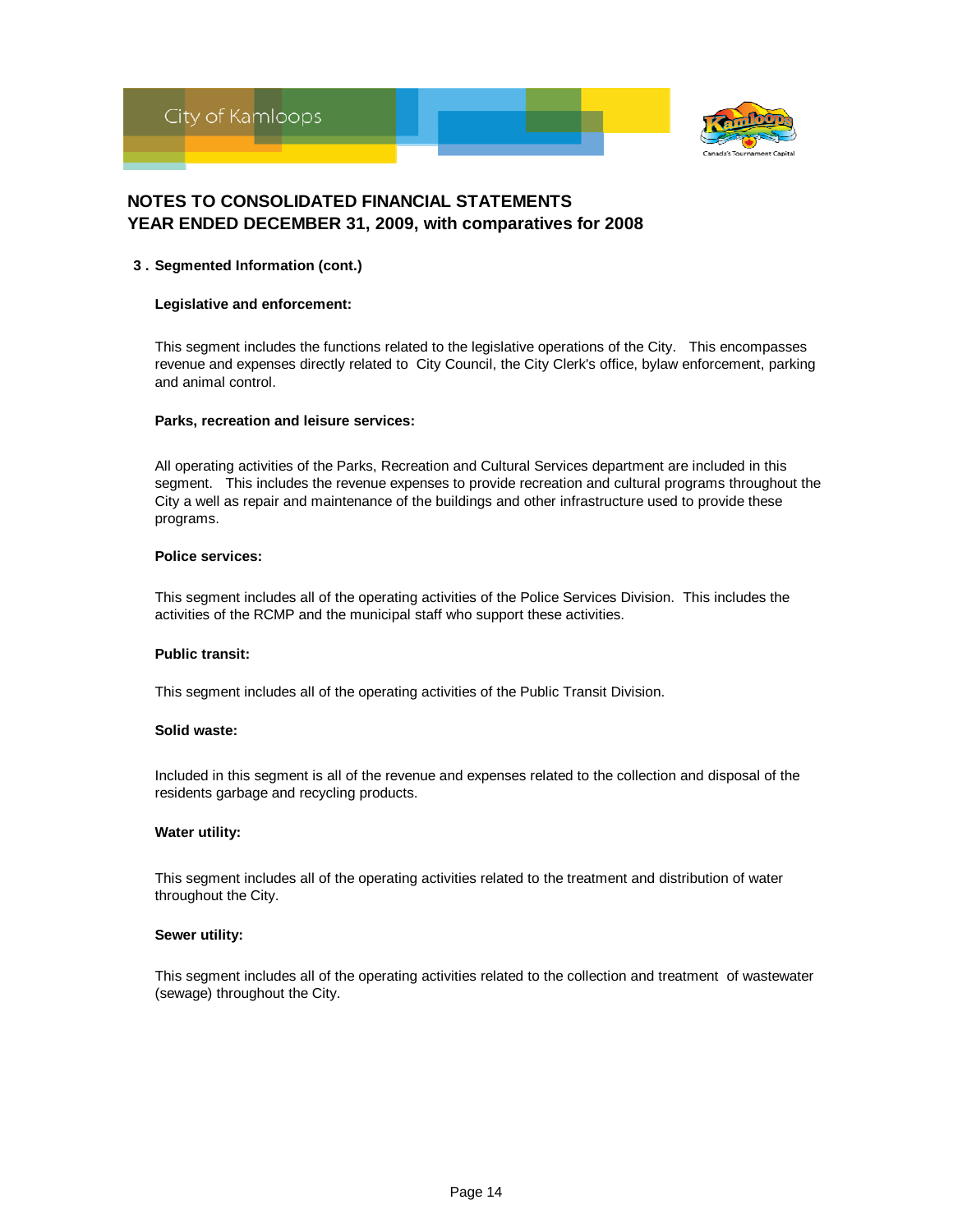

#### **3 . Segmented Information (cont.)**

#### **Kamloops Airport Authority Society:**

This segment includes all of the operating activities of the Kamloops Airport Authority Society whose mandate is to oversee the operation of the Kamloops Airport and the repair and maintenance of its assets.

#### **Venture Kamloops Business Development Society:**

This segment includes all of the operating activities of the Venture Kamloops Business Development Society.

#### **Debt servicing costs:**

This segment includes all of the debt servicing costs of the City except debt principle repayments.

#### **4 . Cash and short-term investments:**

|                                               | 2009          | 2008        |
|-----------------------------------------------|---------------|-------------|
| Restricted cash and short-term investments:   |               |             |
| \$<br>Statutory reserves                      | 35,328,459 \$ | 37,388,020  |
| Development cost charges                      | 12,578,227    | 16,519,778  |
| Cemetery Perpetual Care Trust Fund            | 1,367,868     | 1,300,288   |
| Kamloops Airport Authority Society            | 4,479,658     | 1,686,911   |
| Venture Kamloops Business Development Society | 145,825       | 150,609     |
|                                               | 53,900,037    | 57,045,606  |
| Unrestricted cash and short-term investments  | 59,914,103    | 50,044,703  |
|                                               | 113,814,140   | 107.090.309 |

As at December 31, 2008, the City held \$96,551,380 in short term investments. The maturity dates of these investments range from January 7, 2009 to November 15, 2018. The interest rates earned on these investments range from 3.20% to 6.375%.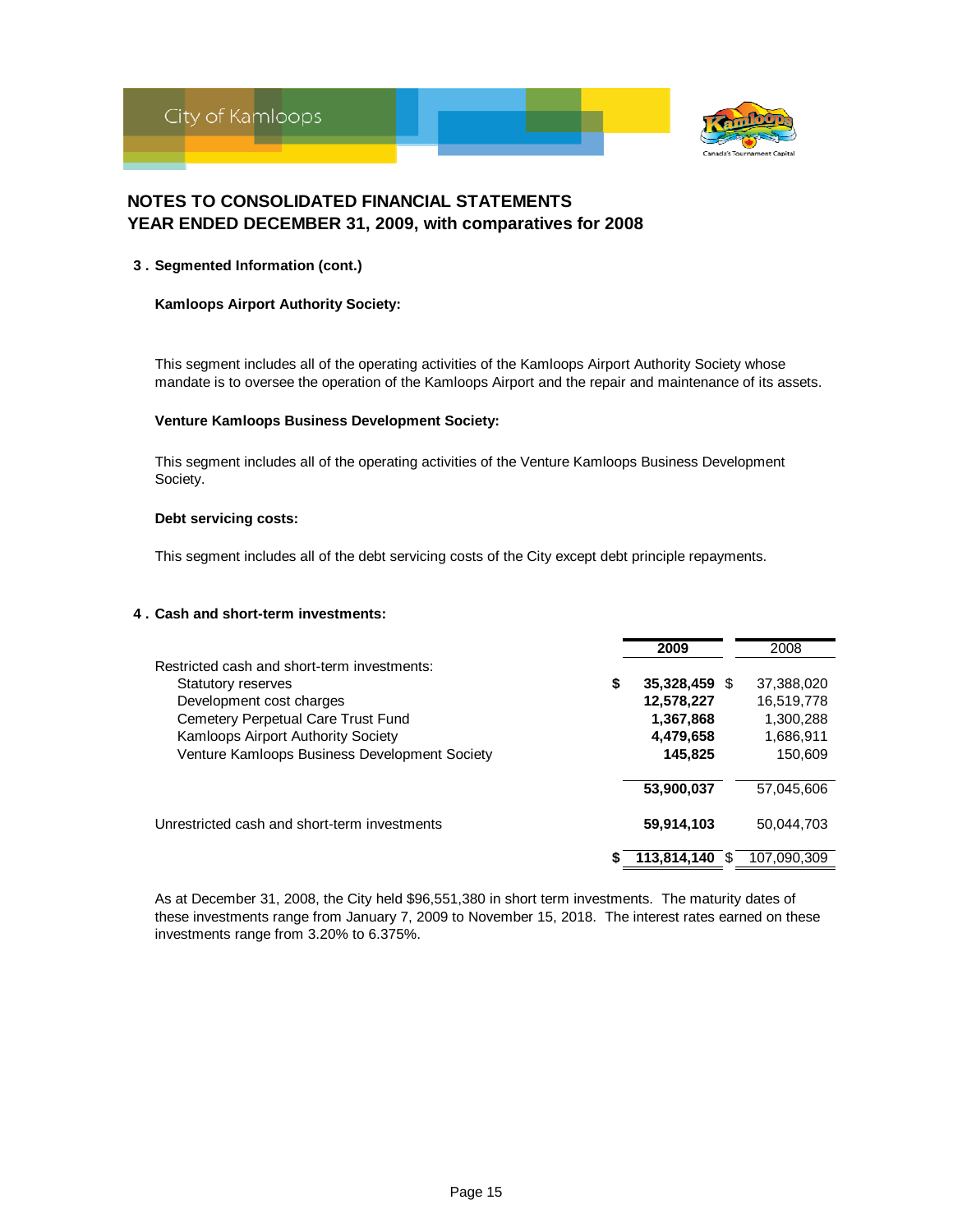

**5 . Accounts Receivable:**

|                                                | 2009                | 2008       |
|------------------------------------------------|---------------------|------------|
| <b>General fund:</b>                           |                     |            |
| Taxes                                          | \$<br>3,640,026 \$  | 2,664,579  |
| <b>Utilities</b>                               | 1,291,832           | 1,297,379  |
| Trade                                          | 4,415,675           | 5,428,210  |
| Accrued interest                               | 641,531             | 1,699,455  |
| Province of British Columbia                   | 1,607,667           | 4,768,551  |
| Government of Canada                           | 642,602             | 446,793    |
|                                                | 12,239,333          | 16,304,967 |
| <b>Water Fund:</b>                             |                     |            |
| Trade                                          | 1,036,428           | 1,090,493  |
| Province of British Columbia                   | 2,870,546           |            |
|                                                | 3,906,974           | 1,090,493  |
| <b>Sewer Fund:</b>                             |                     |            |
| Province of British Columbia                   |                     | 325,974    |
|                                                |                     | 325,974    |
| <b>Cemetery Trust:</b>                         |                     |            |
| Accrued interest                               | 12,716              | 11,894     |
| Kamloops Airport Authority Society:            |                     |            |
| Trade                                          | 1,377,281           | 769,368    |
| Government of Canada                           | 5,573,393           | 7,875,449  |
|                                                | 6,950,674           | 8,644,817  |
| Venture Kamloops Business Development Society: |                     |            |
| Trade                                          | 15,135              | 19,913     |
|                                                |                     |            |
|                                                | 23,124,832 \$       | 26,398,058 |
| 6. Accounts payable:                           |                     |            |
|                                                | 2009                | 2008       |
| <b>General fund:</b>                           |                     |            |
| Trade                                          | \$<br>11,986,897 \$ | 8,808,001  |
| Payroll and benefits                           | 426,120             | 404,568    |
| Province of British Columbia                   | 1,499,472           | 1,420,986  |
| Government of Canada                           | 4,505,741           | 3,821,267  |
|                                                | 18,418,230          | 14,454,822 |
| Kamloops Airport Authority Society:            |                     |            |
| Trade                                          | 1,922,199           | 1,774,219  |
| Venture Kamloops Business Development Society: |                     |            |
| Trade                                          | 45,620              | 24,440     |
|                                                | \$<br>20,386,049 \$ | 16,253,481 |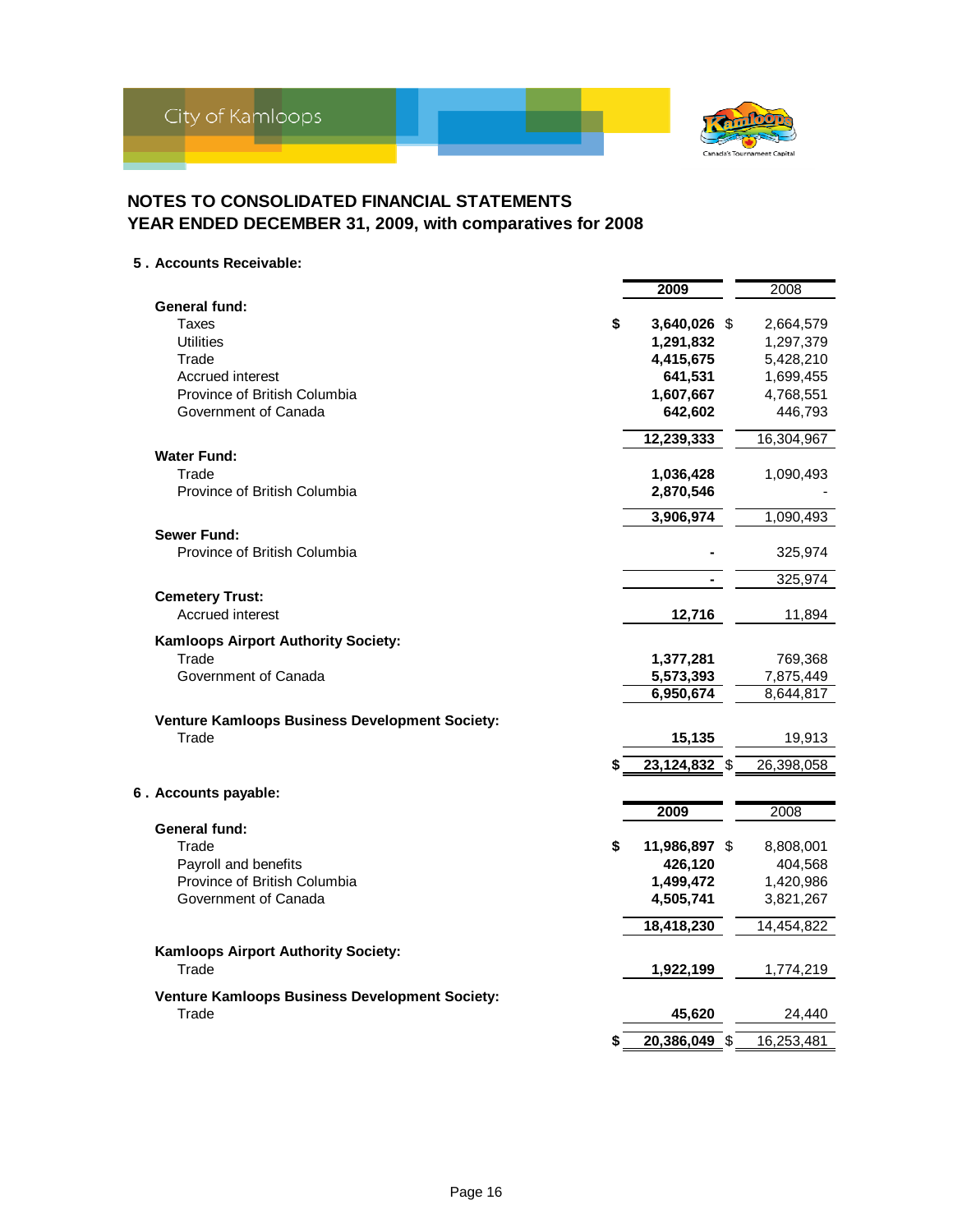

#### **7 . Post-employment benefits payable:**

The City of Kamloops sponsors a defined benefit plan for retirement benefits other than pensions for certain employees. The plan provides for a payout of accumulated sick leave for CUPE local 900 employees; an early retirement incentive payment and deferred vacation payout for IAFF local 913 employees; and an early retirement incentive payment for Management employees.

Total benefit payments paid during the year were \$558,000 (2008 - \$700,000). The plan is unfunded and requires no contribution from employees. The retirement benefit liability at December, 31, 2009 includes the following components:

|                                                | 2009           | 2008            |
|------------------------------------------------|----------------|-----------------|
| Accrued benefit obligation - opening balance   | 5,776,000<br>S | \$<br>5,558,000 |
| Current service cost                           | 381,000        | 345,000         |
| Interest cost                                  | 293,000        | 254,000         |
| Benefits paid                                  | (558,000)      | (700,000)       |
| Past service cost                              |                | 325,000         |
| Actuarial gain/(loss) - current                | 79,000         | (6,000)         |
| Accrued benefit obligation - ending balance    | 5,971,000      | 5,776,000       |
| Unamortized prior year net accrual gain/(loss) |                | 78,000          |
| Funding excess                                 | 276,476        | 276,476         |
| Post-employment benefit payable                | 6,247,476      | 6,130,476       |

Actuarial valuations for accounting purposes are performed using the projected benefit method prorated on services. The most recent actuarial report was prepared on February 10, 2010. The accrued benefit obligation shown for 2009 is based on amounts included in the 2009 valuation. There is a net unamortized actuarial loss to be amortized on a straight-line basis over the expected average remaining service life of the related employee group (11 years).

The actuarial valuation was based on a number of assumptions about future events, such as inflation rates, interest rates, wage and salary increases, and employee turnover and mortality. The assumptions used reflect the City's best estimates. The expected inflation rate is 3.25%. The discount rate used to determine the accrued benefit obligation is 4.75%.

The retirement benefit expenditure is included in the statement of revenues and expenditures as a component of program expenditures. The retirement benefit interest expenditure is included in the public debt interest expenditure. The prior period cost of plan amendment is included in the current expenditures for the year indicated.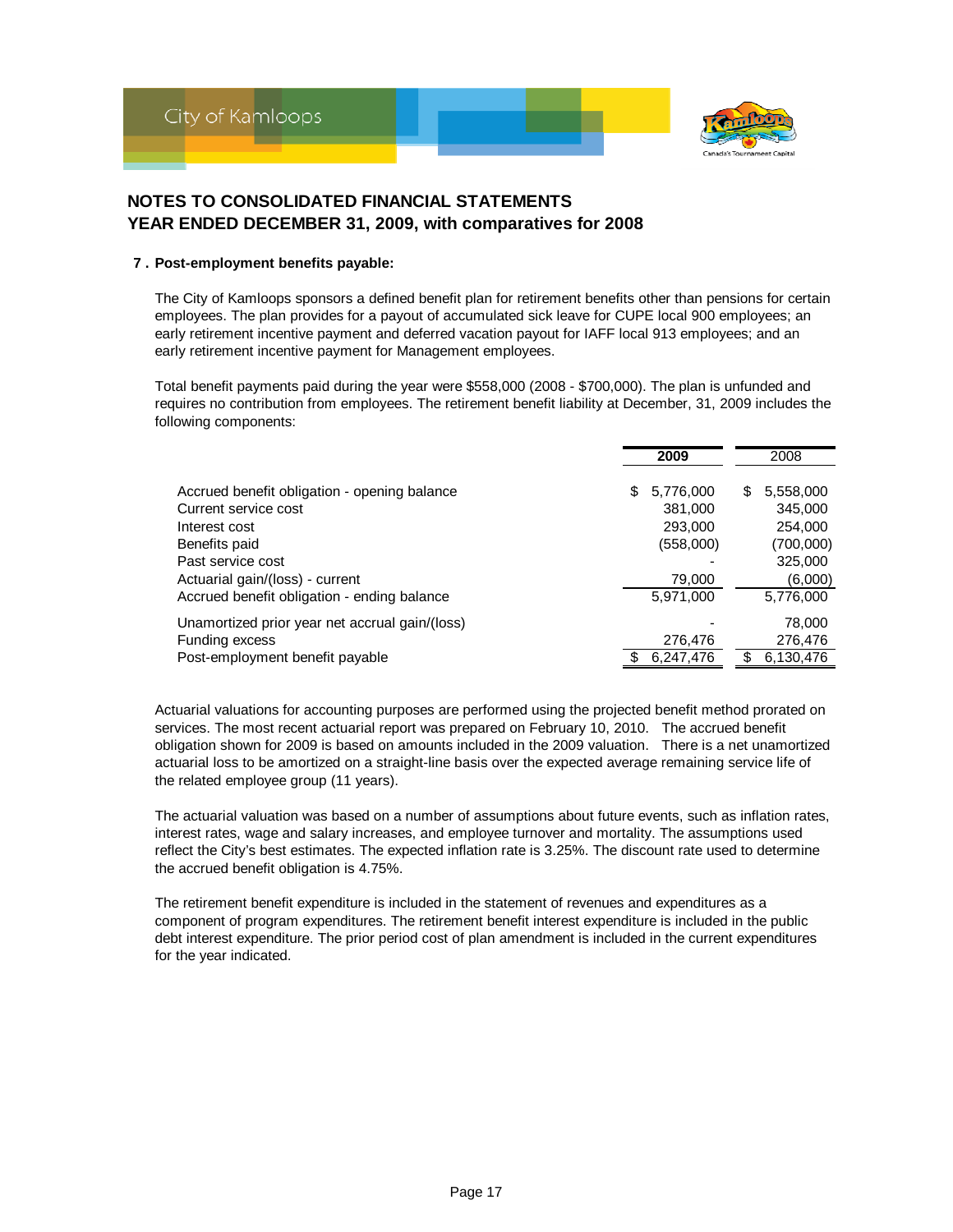

#### **8 . Landfill post-closure costs:**

The City of Kamloops operates two solid waste landfill sites in the Kamloops area and assumes certain obligations for the landfill sites including closure and post closure liabilities. The reported liabilities are based on estimates and assumptions with respect to events extending over the remaining life of each of the landfills. This liability and annual expenditure is calculated based on the ratio of current usage to total capacity of the site and the estimated future cash flows associated with closure and post-closure activities stated in current (2009) dollars. The aggregate liability for closure and post-closure costs for the two landfills is \$2,278,564 (2008 = \$2,061,741).

The main landfill at the Mission Flats site is expected to serve until 2053 with 25 years needed for postclosure care based on an independent assessment conducted in 2007. The remaining capacity of the landfill site is estimated at 5.23 million cubic meters, which is 91% of the site's total capacity. Approximately 60% of landfill closure will be completed while the landfill is still in operation with costs associated with the closure being charged to expenditures when they are incurred.

Since a final design for the Barnhartvale site has not been completed the independent assessment was not able to provide a lifespan analysis. The City anticipates that the Barnhartvale site will serve until 2017 with 25 years needed for post-closure care. The remaining capacity of the landfill site is estimated at 136,045 cubic meters, which is approximately 28% of the site's total capacity.

The estimated total expenditures for closure and post-closure care of the two landfills is \$17,499,940 with \$15,221,376 remaining to be recognized as a liability.

The City has not provided a reserve to fund future landfill capital expenditures as at December 31, 2009. The funding required is provided through current operations.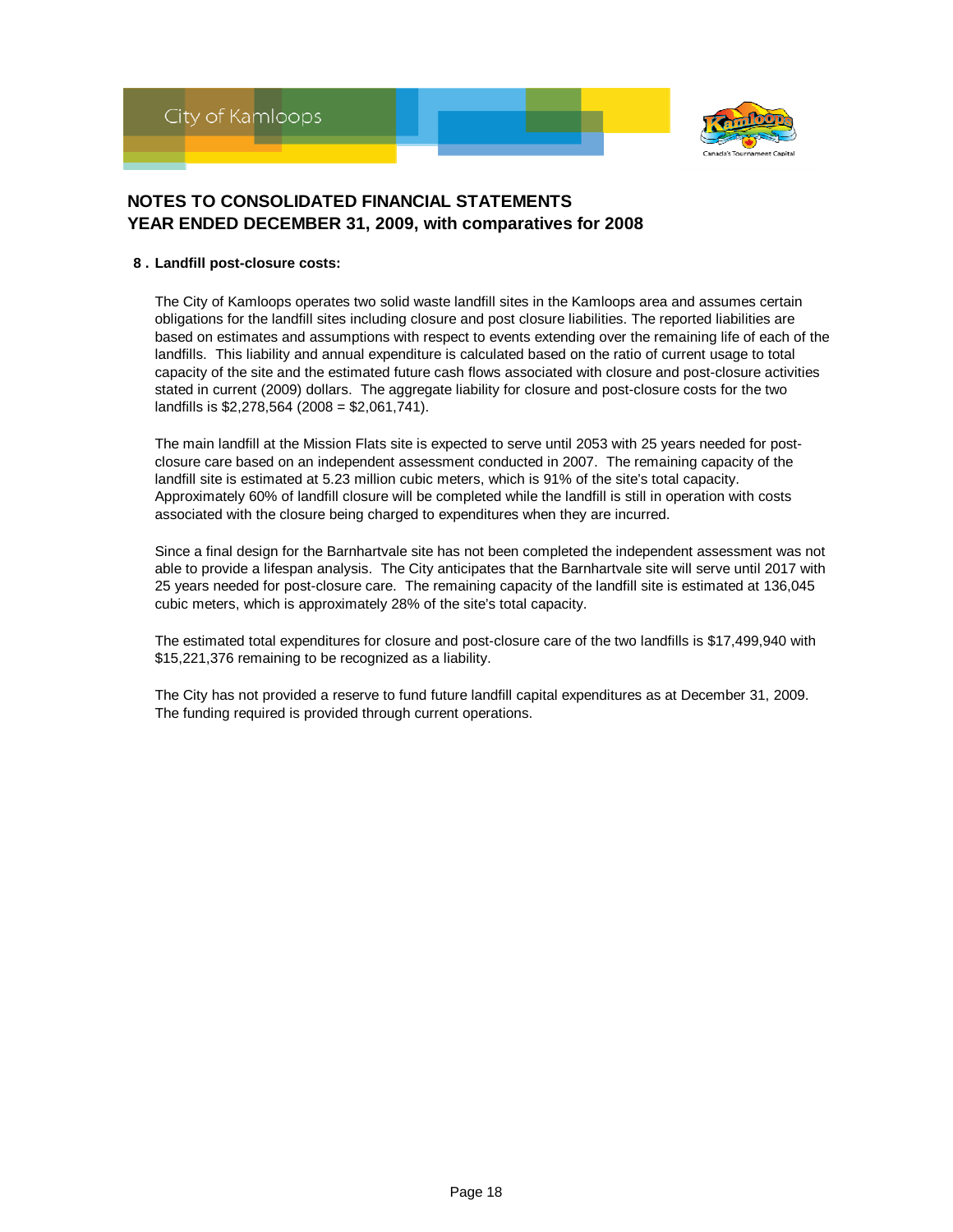## **9 . Deferred revenue:**

| <b>General fund:</b>        | Balance at<br>December 31,<br>2008 | Collected        | Interest         | Recognized          | <b>Balance at</b><br>December 31,<br>2009 |
|-----------------------------|------------------------------------|------------------|------------------|---------------------|-------------------------------------------|
| Taxes                       | \$<br>10,997,964 \$                | 20,637,340 \$    | $3,141$ \$       | $(20, 238, 320)$ \$ | 11,400,125                                |
| Leases<br><b>Business</b>   | 83,315                             |                  |                  | (12, 215)           | 71,100                                    |
| licenses                    | 949,257                            | 995,356          |                  | (949,257)           | 995,356                                   |
| Other                       | 866,542                            | 1,052,614        |                  | (869, 701)          | 1,049,455                                 |
|                             | 12,897,078                         | 22,685,310       | 3.141            | (22,069,493)        | 13,516,036                                |
| Development<br>cost charges | 16,519,778                         | 2,514,358        | 293,311          | (6,749,220)         | 12,578,227                                |
|                             | \$<br>29,416,856                   | \$<br>25,199,668 | \$<br>296,452 \$ | $(28, 818, 713)$ \$ | 26,094,263                                |

### **Venture Kamloops Business Development Society:**

| Other | 20.167        |               | $\overline{\phantom{a}}$ | (20, 167)       |            |
|-------|---------------|---------------|--------------------------|-----------------|------------|
|       | 29,437,023 \$ | 25,199,668 \$ | 296,452 \$               | (28,838,880) \$ | 26,094,263 |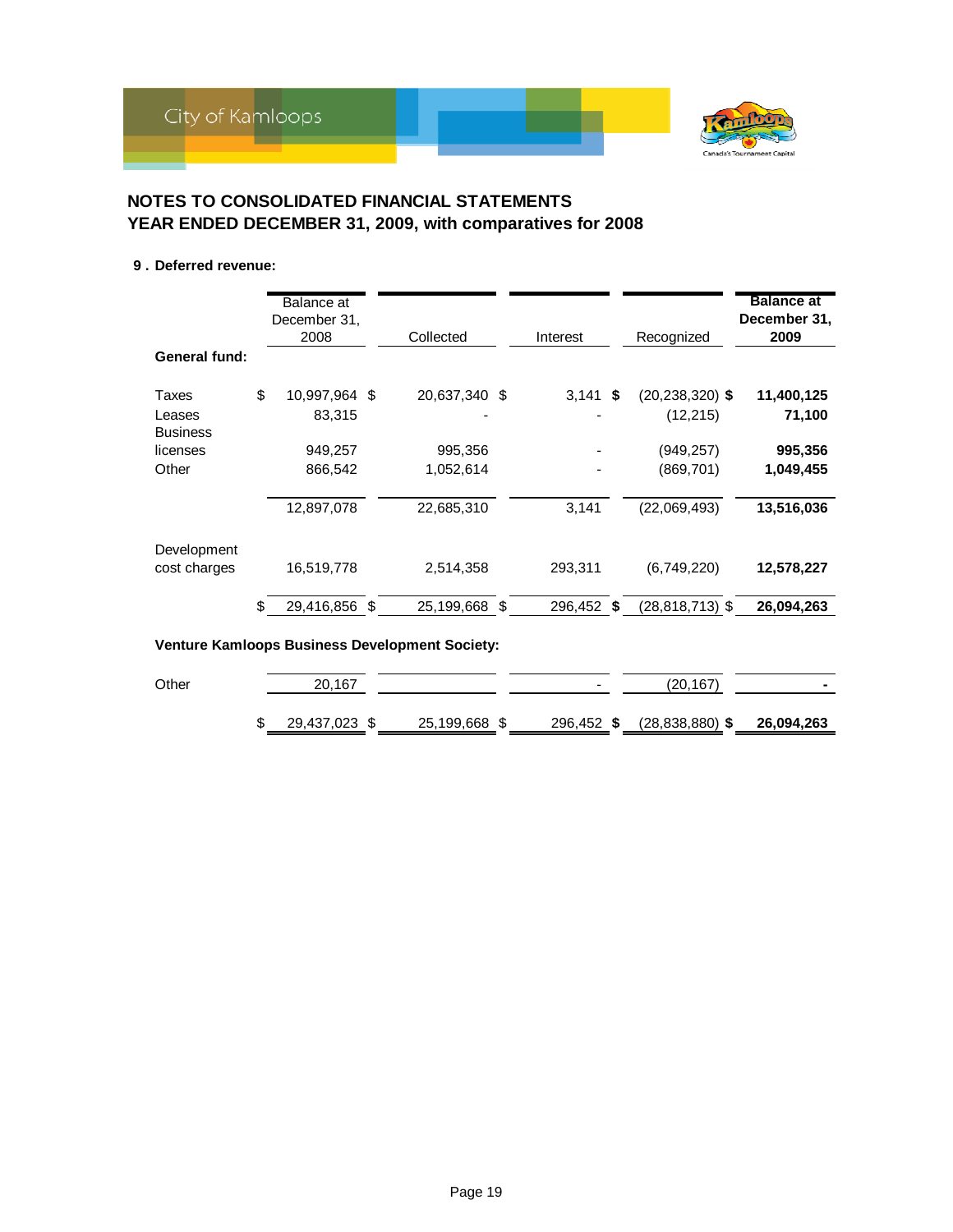

#### **10 . Long-term debt:**

( a ) Long-term debt outstanding:

|                                                                                                |    | General fund                               | Water fund                                 |  | Sewer fund                               |  | Total                                    |  |  |
|------------------------------------------------------------------------------------------------|----|--------------------------------------------|--------------------------------------------|--|------------------------------------------|--|------------------------------------------|--|--|
| Balance at December 31, 2008<br>Principal repayments<br>Actuarial adjustments<br>Debt acquired | \$ | 51,752,865 \$<br>(2,120,940)<br>(361, 356) | 39,592,596 \$<br>(2,894,630)<br>(595, 484) |  | 5,615,202 \$<br>(540, 286)<br>(298, 589) |  | 96,960,663<br>(5,555,856)<br>(1,255,429) |  |  |
| Balance at December 31, 2009                                                                   | \$ | 49,270,569<br>- \$                         | 36,102,482 \$                              |  | 4,776,327                                |  | 90,149,378                               |  |  |
| Kamloops Airport Authority Society MFA Demand Note<br>17,000,000                               |    |                                            |                                            |  |                                          |  |                                          |  |  |

## Total Consolidated debt  $\sqrt{3}$  107,149,378

( b ) Future sinking fund requirements on outstanding borrowings over the next five years and thereafter are as follows:

|            | General fund       | Water fund   | Sewer fund | Total      |
|------------|--------------------|--------------|------------|------------|
| 2010       | \$<br>2,071,053 \$ | 2,836,471 \$ | 512.481 \$ | 5,420,005  |
| 2011       | 2,012,801          | 2,760,007    | 418,160    | 5,190,968  |
| 2012       | 1,989,630          | 2,704,751    | 353,281    | 5,047,662  |
| 2013       | 1,957,190          | 2,696,143    | 323,007    | 4,976,340  |
| 2014       | 1,957,190          | 2,708,700    | 323,007    | 4,988,897  |
| Thereafter | 21,046,219         | 15,300,134   | 903,320    | 37,249,673 |
|            |                    |              |            |            |

The weighted average interest rate on long-term debt in 2009 was 4.54%. (2008 - 4.68%).

( c ) Un-issued debt:

The City internally finances certain capital projects pending the issue of long-term debt and/or short-term debt. For budget and financial reporting purposes, borrowed funds received in the current year are applied to advances pending from prior year's. A summary of the current year's transactions and cumulative advances pending debenture issue are as follows:

|              | Balance at<br>December 31,<br>2008 | Capital assets<br>purchased<br>pending debt | Debt acquired            |      | Adiustments              | <b>Balance at</b><br>December 31.<br>2009 |
|--------------|------------------------------------|---------------------------------------------|--------------------------|------|--------------------------|-------------------------------------------|
| General fund | \$<br>2,120,480 \$                 | 4,117,461 \$                                |                          | - \$ | $(633,031)$ \$           | 5,604,910                                 |
| Water fund   | 335,920                            | 1,709,036                                   |                          |      |                          | 2,044,956                                 |
| Sewer Fund   | 2,039                              | 58,431                                      | $\overline{\phantom{0}}$ |      | $\overline{\phantom{0}}$ | 60,470                                    |
|              | 2,458,439 \$                       | 5,884,928 \$                                |                          | - \$ | (633,031) \$             | 7,710,336                                 |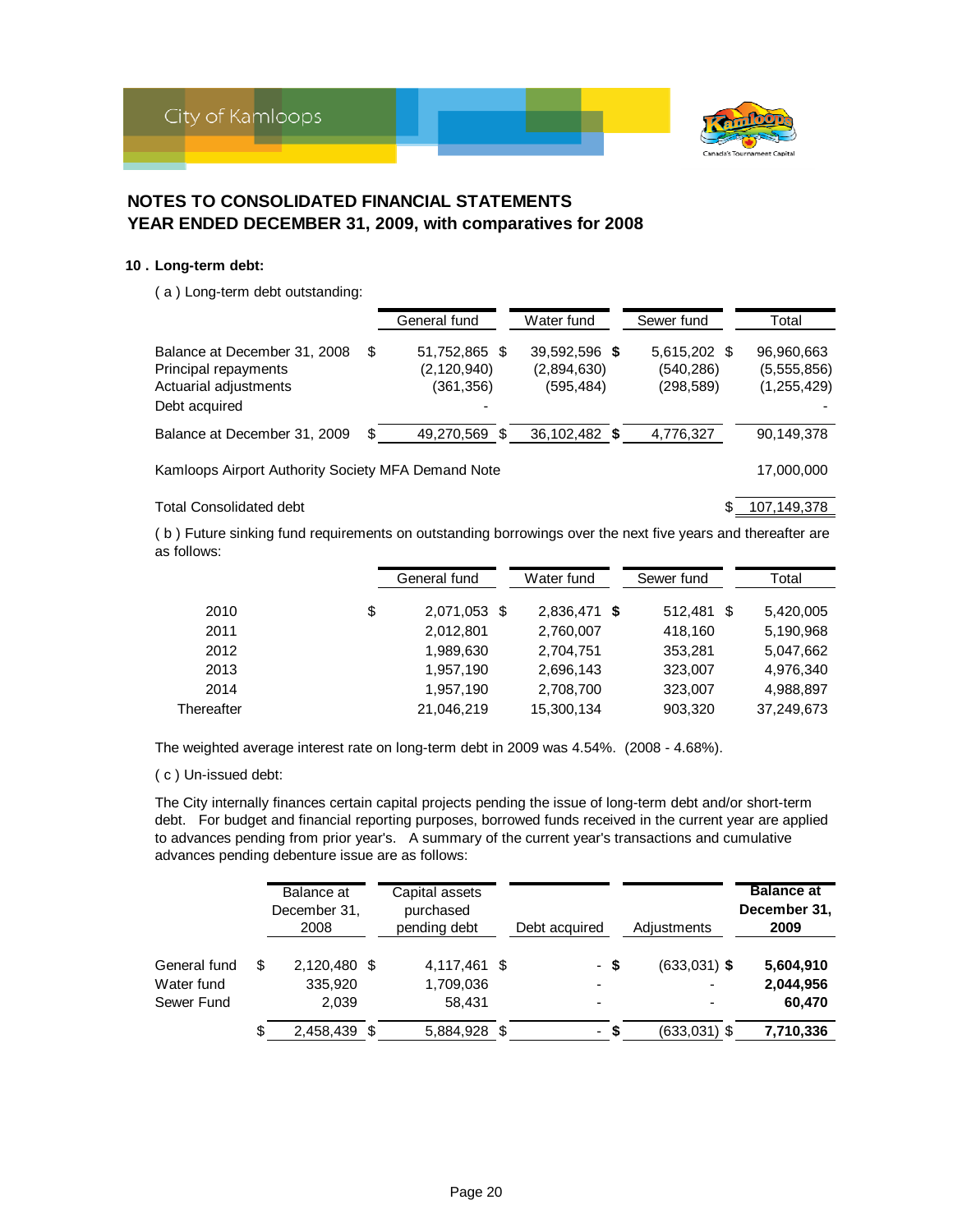

#### **11 . Obligations under capital lease:**

#### **Kamloops Airport Authority Society:**

Capital lease repayments are due as follows: The Society has financed certain equipment by entering into capital leasing arrangements.

|                                                                                       | 2009        | 2008             |
|---------------------------------------------------------------------------------------|-------------|------------------|
| 2009                                                                                  | $\sim$<br>ъ | 12,000           |
| Net minimum lease payments<br>Less amount representing interest at approximately 0.5% | -           | 12,000<br>(26)   |
| Present value of capital lease payments<br>Less current portion                       |             | 11.974<br>11.974 |
|                                                                                       | $\sim$      |                  |

#### **12 . Tangible capital assets:**

#### *See schedules 1a and 1b for details*

|                               |                     |                 | 2009            | 2008        |
|-------------------------------|---------------------|-----------------|-----------------|-------------|
|                               |                     | Accumulated     | <b>Net Book</b> | Net Book    |
|                               | Cost                | Amortization    | Value           | Value       |
| General fund:                 |                     |                 |                 |             |
| Land                          | \$<br>74,451,123 \$ | - \$            | 74,451,123 \$   | 73,079,941  |
| Land under roads              | 399,069,947         |                 | 399,069,947     | 398,648,336 |
| Site improvements             | 51,963,061          | (22,092,700)    | 29,870,361      | 26,815,725  |
| <b>Buildings</b>              | 112,084,625         | (47, 771, 491)  | 64,313,134      | 62,874,216  |
| <b>Transportation network</b> | 206,311,268         | (84, 126, 210)  | 122,185,058     | 112,090,009 |
| Drainage network              | 64,908,896          | (21, 274, 911)  | 43,633,985      | 42,945,114  |
| Water network                 | 6,559,696           | (3,443,842)     | 3,115,854       | 3,443,839   |
| Equipment                     | 44,190,679          | (23, 582, 976)  | 20,607,703      | 20,634,847  |
| Computing infrastructure      | 5,770,768           | (4,589,464)     | 1,181,304       | 1,396,772   |
| Communication network         | 1,241,354           | (224, 475)      | 1,016,879       | 1,051,472   |
| Work in progress              | 7,250,130           |                 | 7,250,130       | 6,953,238   |
|                               | 973,801,547         | (207, 106, 069) | 766,695,478     | 749,933,509 |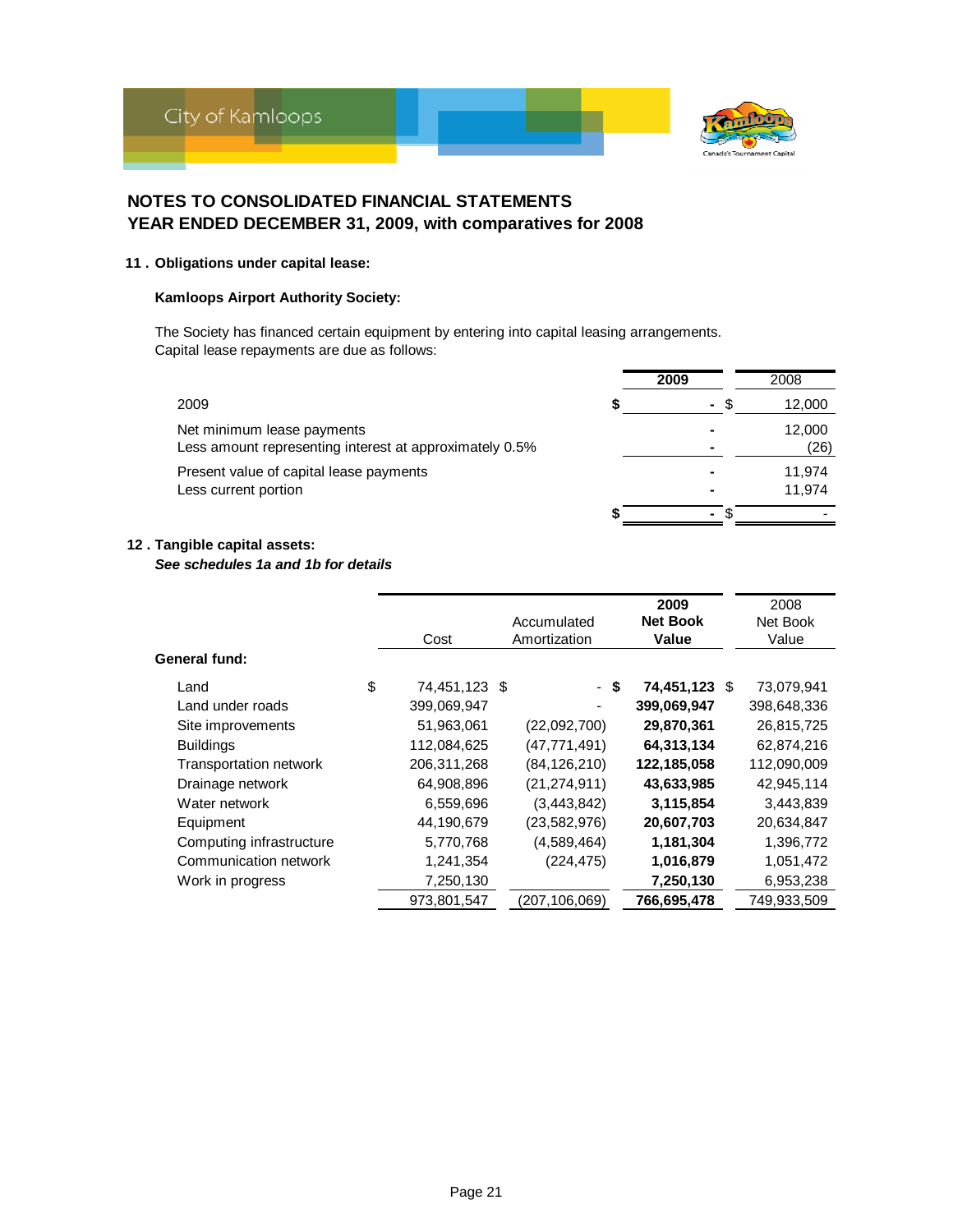

## **12 . Tangible capital assets (continued):**

|                                                |               |                                   | 2009              | 2008        |
|------------------------------------------------|---------------|-----------------------------------|-------------------|-------------|
|                                                |               | Accumulated                       | <b>Net Book</b>   | Net Book    |
|                                                | Cost          | Amortization                      | Value             | Value       |
| Water fund:                                    |               |                                   |                   |             |
| Site improvements                              | 687,761       | (313, 106)                        | 374,655           | 440,813     |
| <b>Buildings</b>                               | 16,531,721    | (3,781,513)                       | 12,750,208        | 13,281,774  |
| Transportation network                         | 37,114        | (24, 849)                         | 12,265            | 13,387      |
| Water network                                  | 124, 192, 527 | (36, 567, 315)                    | 87,625,212        | 87,962,949  |
| Equipment                                      | 472,491       | (245, 332)                        | 227,159           | 245,307     |
| Computing infrastructure                       | 8,898         | (5,507)                           | 3,391             | 5,171       |
| Work in progress                               | 7,838,929     |                                   | 7,838,929         | 1,833,431   |
|                                                | 149,769,441   | (40, 937, 622)                    | 108,831,819       | 103,782,832 |
| Sewer fund:                                    |               |                                   |                   |             |
| Site improvements                              | 146,163       | (103, 354)                        | 42,809            | 49,573      |
| <b>Buildings</b>                               | 2,637,589     | (1, 110, 289)                     | 1,527,300         | 1,592,586   |
| Sanitary network                               | 56,385,316    | (18, 346, 747)                    | 38,038,569        | 38,290,171  |
| Equipment                                      | 20,635        | (1,031)                           | 19,604            |             |
| Computing infrastructure                       | 7,333         | (3, 451)                          | 3,882             | 5,349       |
| Work in progress                               | 1,272,295     |                                   | 1,272,295         | 483,460     |
|                                                | 60,469,331    | (19, 564, 872)                    | 40,904,459        | 40,421,139  |
| Kamloops Airport Authority Society:            |               |                                   |                   |             |
| Land                                           | 8,745,200     |                                   | 8,745,200         | 8,745,200   |
| <b>Buildings</b>                               | 19,787,999    | (2,680,305)                       | 17,107,694        | 7,873,088   |
| Transportation network                         | 36,733,708    | (9,470,983)                       | 27,262,725        | 26,861,298  |
| Drainage network                               | 1,981,915     | (64, 264)                         | 1,917,651         | 1,976,960   |
| Sanitary network                               | 543,400       | (177, 677)                        | 365,723           | 377,034     |
| Water network                                  | 4,890,600     | (1,599,094)                       | 3,291,506         | 3,393,305   |
| Equipment                                      | 1,054,779     | (661, 583)                        | 393,196           | 282,372     |
| Computing infrastructure                       | 72,371        | (71, 541)                         | 830               | 1,245       |
|                                                | 73,809,972    | (14, 725, 447)                    | 59,084,525        | 49,510,502  |
| Venture Kamloops Business Development Society: |               |                                   |                   |             |
| <b>Buildings</b>                               | 2,979         | (2,979)                           |                   | 447         |
| Equipment                                      | 25,125        | (13, 851)                         | 11,274            | 2,155       |
| Computing infrastructure                       | 24,379        | (19, 953)                         | 4,426             | 456         |
|                                                | 52,483        | (36, 783)                         | 15,700            | 3,058       |
| \$                                             |               | 1,257,902,774 \$ (282,370,793) \$ | 975,531,981<br>\$ | 943,651,040 |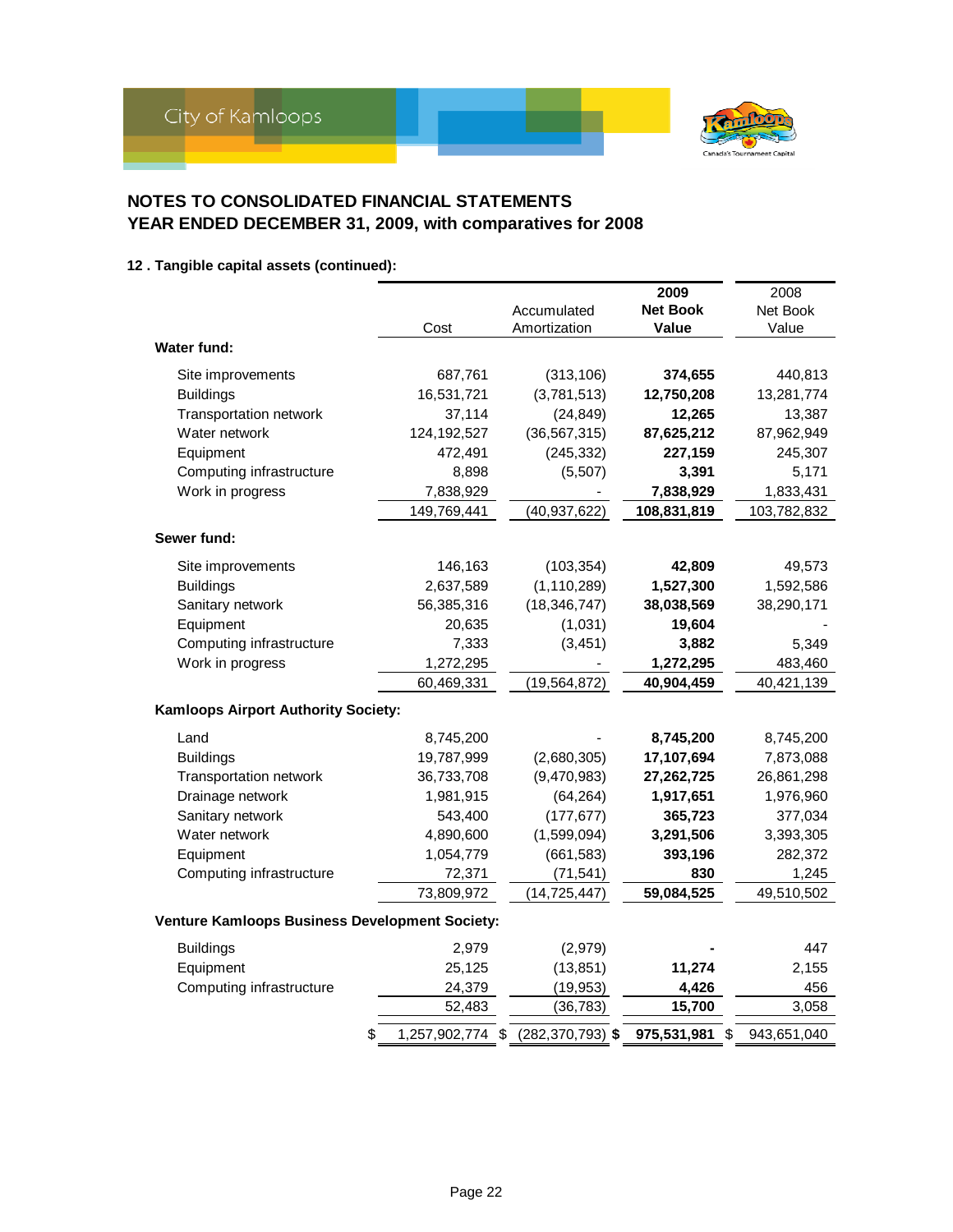

## **13 . Accumulated Surplus:**

( a ) Reserves for operating purposes

|                             | Balance at          | Interest      | <b>Transfers to</b>    | <b>Balance at</b> |
|-----------------------------|---------------------|---------------|------------------------|-------------------|
|                             | December 31,        | income and    | operations and         | December 31,      |
|                             | 2008                | contributions | capital                | 2009              |
| <b>General fund:</b>        |                     |               |                        |                   |
| Affordable Housing          | \$<br>202,700 \$    | 50,000 \$     |                        | \$<br>252,700     |
| <b>Art Gallery</b>          | 464,069             | 8,701         | (8,701)                | 464,069           |
| Arts Legacy                 | 228,689             | 355           |                        | 229,044           |
| <b>Bi-centennial Legacy</b> | 283,687             | 12,982        |                        | 296,669           |
| Canada Games Legacy         | 568,300             |               |                        | 568,300           |
| <b>Climate Action</b>       |                     | 36,077        |                        | 36,077            |
| <b>Community Arts</b>       | 7,999               |               |                        | 7,999             |
| <b>Deferred Operating</b>   | 1,668,136           | 1,015,924     | (820, 871)             | 1,863,189         |
| <b>Environmental Grant</b>  | 16,719              | 12,215        |                        | 28,934            |
| <b>General Building</b>     | 68,538              | 13,281        |                        | 81,819            |
| Heritage Foundation         | 110,000             | 20,000        |                        | 130,000           |
| Insurance                   | 1,222,098           |               | (215,000)              | 1,007,098         |
| Oak Hills Dyke              | 12,932              |               |                        | 12,932            |
| <b>Police Contract</b>      | 2,139,760           | 602,794       | (615, 454)             | 2,127,100         |
| Return to Work              | 237,146             |               |                        | 237,146           |
| Solid Waste                 | 326,998             | 414,754       |                        | 741,752           |
| Sports Legacy               | 188,317             | 883           |                        | 189,200           |
| <b>Working Capital</b>      | 2,084,719           | 578,000       | (1, 247, 522)          | 1,415,197         |
| Youth Legacy                | 4,331               |               |                        | 4,331             |
|                             | 9,835,138           | 2,765,966     | (2,907,548)            | 9,693,556         |
| <b>Water fund:</b>          |                     |               |                        |                   |
| Deferred Operating          | \$<br>10,000 \$     |               | \$<br>$(10,000)$ \$    |                   |
|                             | 10,000              |               | (10,000)               |                   |
| Sewer fund:                 |                     |               |                        |                   |
| Deferred Operating          | \$<br>10,000 \$     |               | \$<br>$(10,000)$ \$    |                   |
|                             | 10,000              |               | (10,000)               |                   |
| Cemetery:                   |                     |               |                        |                   |
| Cemetery Care Trust Fund    | 1,312,182           | 137,785       | (69, 383)              | 1,380,584         |
|                             | \$<br>11,167,320 \$ | 2,903,751     | \$<br>$(2,996,931)$ \$ | 11,074,140        |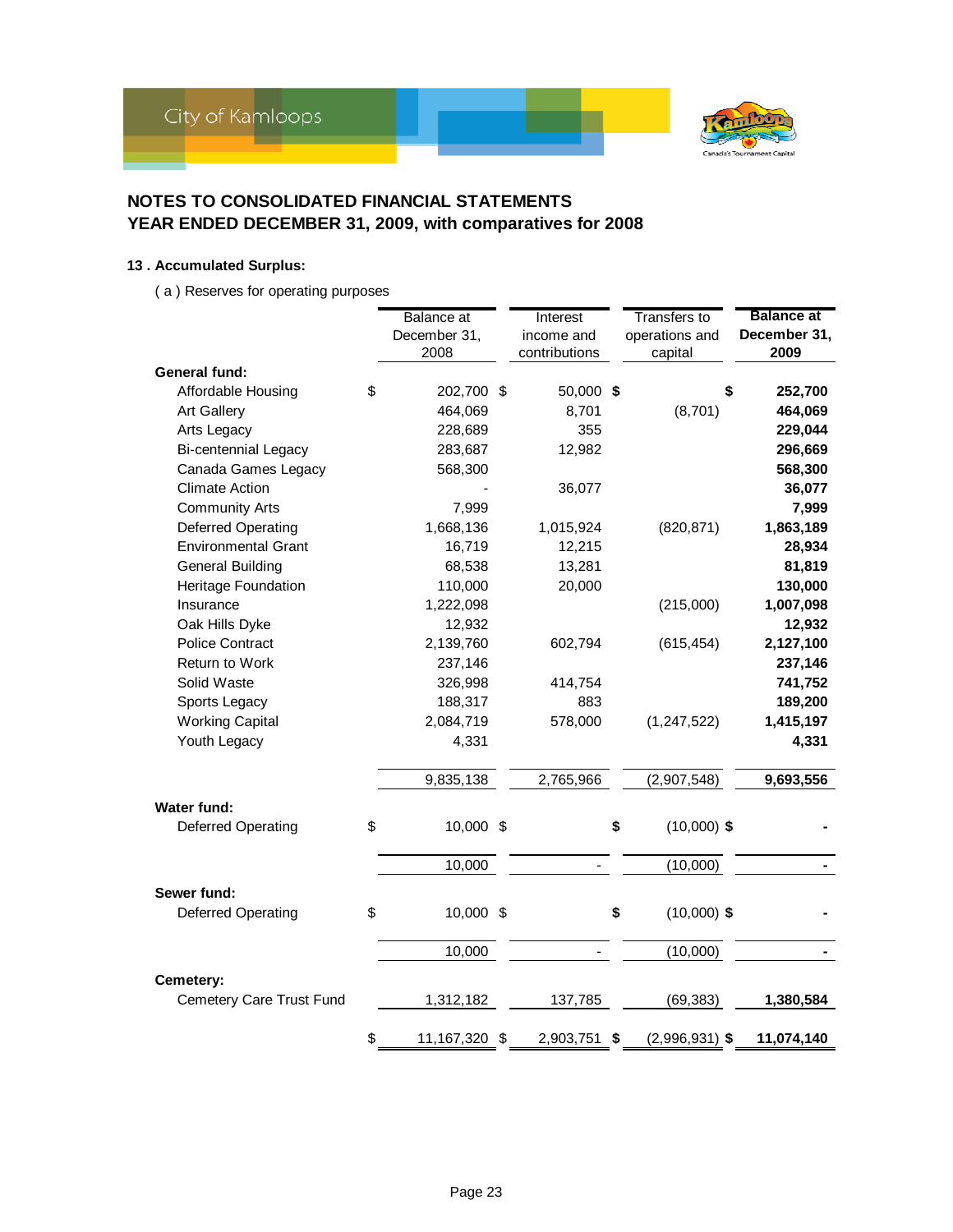## **13 . Accumulated Surplus (continued):**

( b ) Reserves for capital purposes

|                            | Balance at<br>December 31,<br>2008 |     | Interest<br>income and<br>contributions |      | Transfers to<br>operations and<br>capital | <b>Balance at</b><br>December 31,<br>2009 |  |
|----------------------------|------------------------------------|-----|-----------------------------------------|------|-------------------------------------------|-------------------------------------------|--|
| Statutory reserves:        |                                    |     |                                         |      |                                           |                                           |  |
| Tax sale property fund     | \$<br>8,846,674 \$                 |     | 418,931 \$                              |      | $(510, 322)$ \$                           | 8,755,283                                 |  |
| Local improvement fund     | 356,343                            |     | 102,442                                 |      | (92, 202)                                 | 366,583                                   |  |
| Debt retirement fund       | 20,199                             |     | 379                                     |      |                                           | 20,578                                    |  |
| Parking facility reserve   | 576,486                            |     | 197,217                                 |      | (19, 843)                                 | 753,860                                   |  |
| Land sale reserve fund     | 41,759                             |     | 3,125,391                               |      | (2,263,234)                               | 903,916                                   |  |
| Equipment replacement fund | 11,026,781                         |     | 4,607,158                               |      | (3,683,927)                               | 11,950,012                                |  |
|                            | 20,868,242                         |     | 8,451,518                               |      | (6, 569, 528)                             | 22,750,232                                |  |
| Non-statutory reserves:    |                                    |     |                                         |      |                                           |                                           |  |
| General fund               | \$<br>11,563,021                   | \$  | 8,638,762 \$                            |      | $(7,094,533)$ \$                          | 13,107,250                                |  |
| Water fund                 | 5,884,805                          |     | 2,112,996                               |      | (1,318,514)                               | 6,679,287                                 |  |
| Sewer fund                 | 2,147,100                          |     | 347,835                                 |      | (405, 992)                                | 2,088,943                                 |  |
|                            | 19,594,926                         |     | 11,099,593                              |      | (8,819,039)                               | 21,875,480                                |  |
| Airport capital fund       | 1,605,069                          |     | 13,762,604                              |      | (11,293,945)                              | 4,073,728                                 |  |
|                            | 42,068,237                         | \$. | 33,313,715                              | - \$ | (26,682,512) \$                           | 48,699,440                                |  |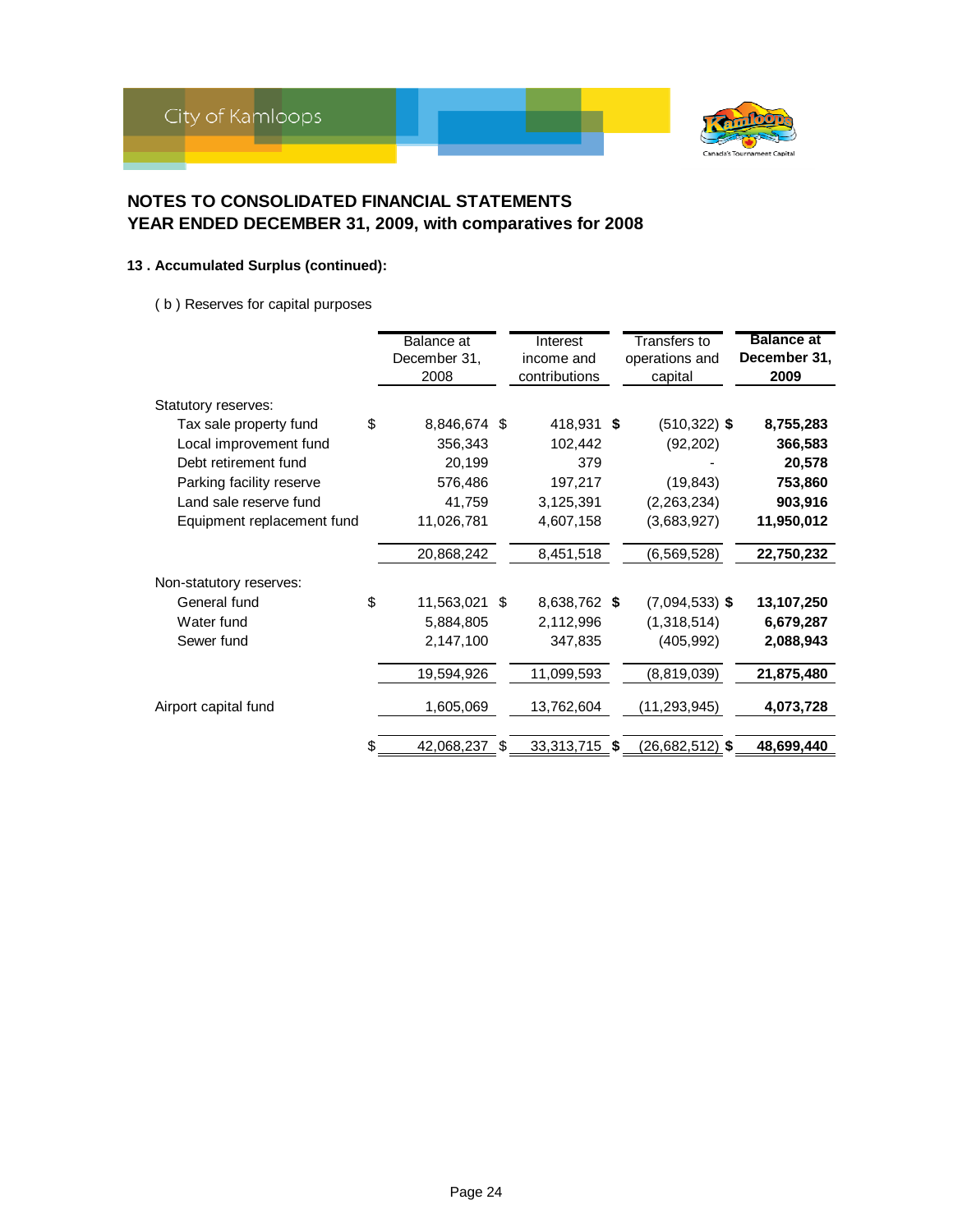



## **13 . Accumulated Surplus (continued):**

| (c) Current funds                              |                     |            |
|------------------------------------------------|---------------------|------------|
|                                                | 2009                | 2008       |
| General fund:                                  |                     |            |
| Balance, beginning of year                     | \$<br>8,496,032 \$  | 7,522,338  |
| Operating Surplus for the year                 | 809,424             | 973,694    |
|                                                | 9,305,456           | 8,496,032  |
| Water fund:                                    |                     |            |
| Balance, beginning of year                     | 6,517,216           | 5,330,651  |
| Operating Surplus for the year                 | 104,131             | 1,186,565  |
|                                                | 6,621,347           | 6,517,216  |
| Sewer fund:                                    |                     |            |
| Balance, beginning of year                     | 6,191,059           | 5,205,704  |
| Operating Surplus for the year                 | 1,314,873           | 985,355    |
|                                                | 7,505,932           | 6,191,059  |
| Kamloops Airport Authority Society:            |                     |            |
| Balance, beginning of year                     | 71,364              | 69,264     |
| Operating Surplus for the year                 | 319,566             | 2,100      |
|                                                | 390,930             | 71,364     |
| Venture Kamloops Business Development Society: |                     |            |
| Balance, beginning of year                     | 130,969             | 112,569    |
| Operating Surplus (Deficit) for the year       | (11, 558)           | 18,400     |
|                                                | 119,411             | 130,969    |
|                                                |                     |            |
|                                                | \$<br>23,943,076 \$ | 21,406,640 |
|                                                |                     |            |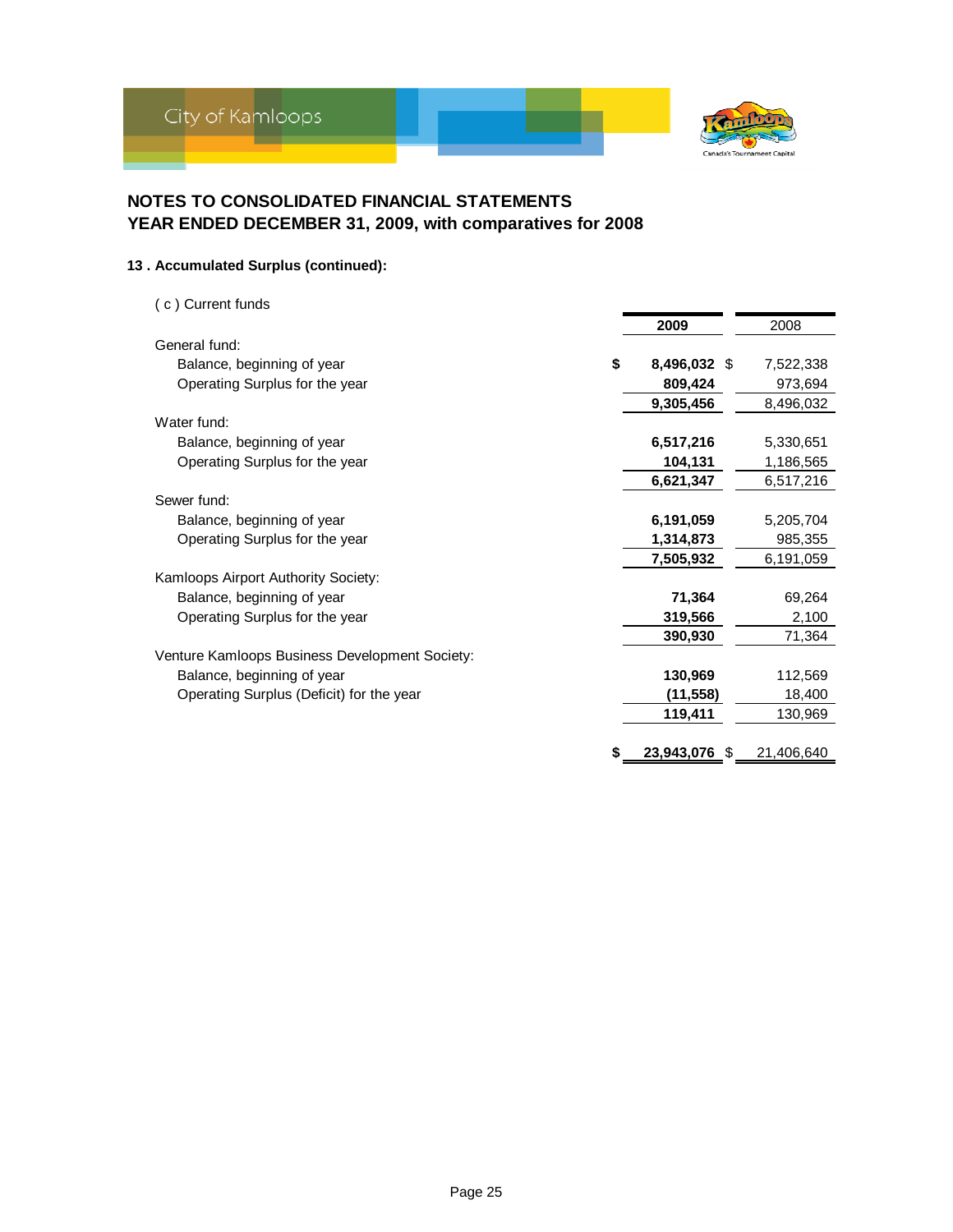

| (d) Capital Equity                             |                |             |
|------------------------------------------------|----------------|-------------|
|                                                | 2009           | 2008        |
| General fund:                                  |                |             |
| Balance, beginning of year<br>\$               | 696,060,164 \$ | 684,887,176 |
| Net capital equity addition for the year       | 15,759,834     | 11,172,988  |
|                                                | 711,819,998    | 696,060,164 |
| Water fund:                                    |                |             |
| Balance, beginning of year                     | 63,854,316     | 60,229,146  |
| Net capital equity addition for the year       | 6,830,065      | 3,625,170   |
|                                                | 70,684,381     | 63,854,316  |
| Sewer fund:                                    |                |             |
| Balance, beginning of year                     | 34,803,898     | 33,420,955  |
| Net capital equity addition for the year       | 1,263,764      | 1,382,943   |
|                                                | 36,067,662     | 34,803,898  |
| Kamloops Airport Authority Society:            |                |             |
| Balance, beginning of year                     | 45,379,604     | 38,174,499  |
| Net capital equity addition for the year       | 1,748,396      | 7,205,105   |
|                                                | 47,128,000     | 45,379,604  |
| Venture Kamloops Business Development Society: |                |             |
| Balance, beginning of year                     | 3,058          | 9,461       |
| Net capital equity addition for the year       | 12,642         | (6, 403)    |
|                                                | 15,700         | 3,058       |
|                                                |                |             |
| \$                                             | 865,715,741 \$ | 840,101,040 |
|                                                |                |             |
| <b>Total Accumulated Surplus</b>               |                |             |
|                                                | 2009           | 2008        |
| General fund<br>\$                             | 743,926,260 \$ | 725,954,355 |
| Water fund                                     | 83,985,015     | 76,266,337  |
| Sewer fund                                     | 45,662,537     | 43,152,057  |
| Cemetery                                       | 1,380,584      | 1,312,182   |
| Statutory reserves                             | 22,750,232     | 20,868,242  |
| Kamloops Airport Authority Society             | 51,592,658     | 47,056,037  |
| Venture Kamloops Business Development Society  | 135,111        | 134,027     |
|                                                |                |             |
| \$                                             | 949,432,397 \$ | 914,743,237 |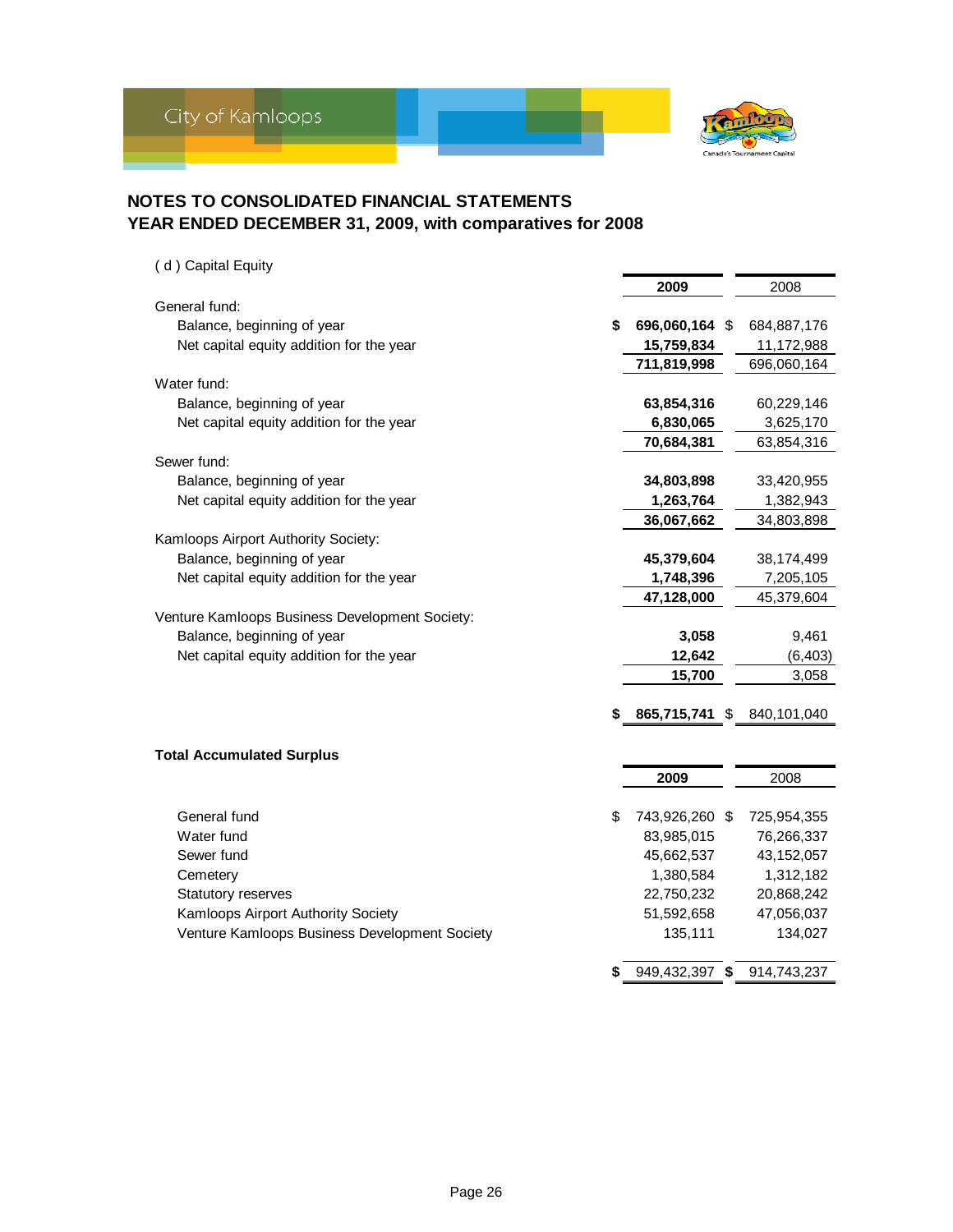

| 14. Operating activities by segment:    |                    |             |           |
|-----------------------------------------|--------------------|-------------|-----------|
|                                         | 2009 Budget        | 2009        | 2008      |
| Cemetery:                               |                    |             |           |
| Revenue                                 |                    |             |           |
| Property tax requirement (contribution) | \$<br>216,583 \$   | 177,525 \$  | 246,463   |
| Fees, rates and sales of service        | 443,588            | 423,457     | 458,504   |
| Investment income                       | 47,210             | 69,383      | 69,430    |
| Total operating revenue                 | \$<br>707,381 \$   | 670,365 \$  | 774,397   |
| <b>Expenses</b>                         |                    |             |           |
| Salaries, wages and benefits            | \$<br>391,879 \$   | 391,552 \$  | 360,518   |
| Personnel expenses                      | 3,250              | 1,343       | 2,774     |
| Contractual services                    | 15,250             | 16,580      | 14,509    |
| Supplies and other expenses             | 84,357             | 91,064      | 320,038   |
| Transfers from other functions          | 127,490            | 101,424     | 109,562   |
| Amortization of tangible capital assets |                    | 126,486     |           |
| Total operating expenses                | \$<br>622,226 \$   | 728,449 \$  | 807,401   |
| Transfers of equity                     |                    |             |           |
| Transfer to trusts                      | 85,155             | 68,402      | 93,127    |
| Transfer from capital equity            |                    | (126,486)   | (126,131) |
| Total transfers of equity               | \$<br>85,155<br>\$ | (58,084) \$ | (33,004)  |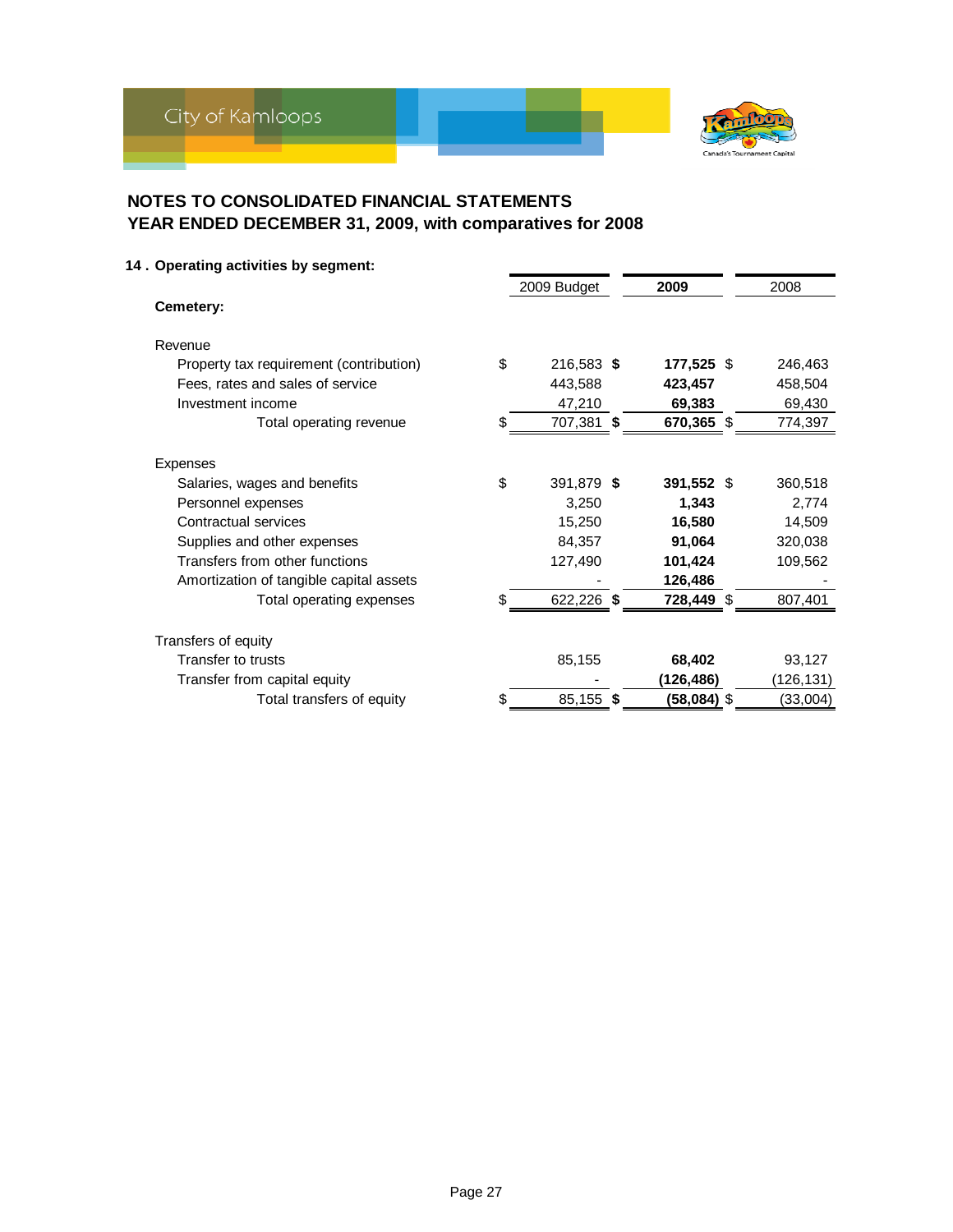

## **14 . Operating activities by segment (cont.):**

|                                         |    | 2009 Budget     | 2009            |    | 2008       |
|-----------------------------------------|----|-----------------|-----------------|----|------------|
| <b>Community development:</b>           |    |                 |                 |    |            |
| Revenue                                 |    |                 |                 |    |            |
| Property tax requirement (contribution) | \$ | 1,743,620 \$    | 1,238,503 \$    |    | 847,913    |
| Fees, rates and sales of service        |    | 2,247,615       | 2,701,154       |    | 3,174,026  |
| Sale of capital assets                  |    |                 | 3,426,099       |    | 95,234     |
| Total operating revenue                 | \$ | 3,991,235 \$    | 7,365,756 \$    |    | 4,117,173  |
| <b>Expenses</b>                         |    |                 |                 |    |            |
| Salaries, wages and benefits            | \$ | 4,663,807 \$    | 4,574,328 \$    |    | 4,455,499  |
| Personnel expenses                      |    | 114,040         | 63,979          |    | 93,483     |
| Contractual services                    |    | 221,233         | 142,088         |    | 154,571    |
| Supplies and other expenses             |    | 183,177         | 586,526         |    | 454,437    |
| Transfers from other functions          |    | 369,707         | 356,675         |    | 321,241    |
| Transfers to other functions            |    | (427, 650)      | (427, 650)      |    | (427, 650) |
| Cost allocated to capital               |    | (932,000)       | (1,007,035)     |    | (819, 431) |
| Total operating expenses                | S  | 4,192,314 \$    | 4,288,911       | -S | 4,232,150  |
| Transfers of equity                     |    |                 |                 |    |            |
| Transfer from reserves                  | \$ | $(213, 294)$ \$ | $(213, 294)$ \$ |    | (84,600)   |
| Transfer to reserves                    |    | 12,215          | 282,215         |    | 183,601    |
| Transfer from other funds               |    |                 |                 |    | (136, 984) |
| Transfer to other funds                 |    |                 | 3,086,948       |    |            |
| Transfer from capital equity            |    |                 | (79, 024)       |    | (76,994)   |
| Total transfers of equity               | \$ | $(201, 079)$ \$ | 3,076,845 \$    |    | (114,977)  |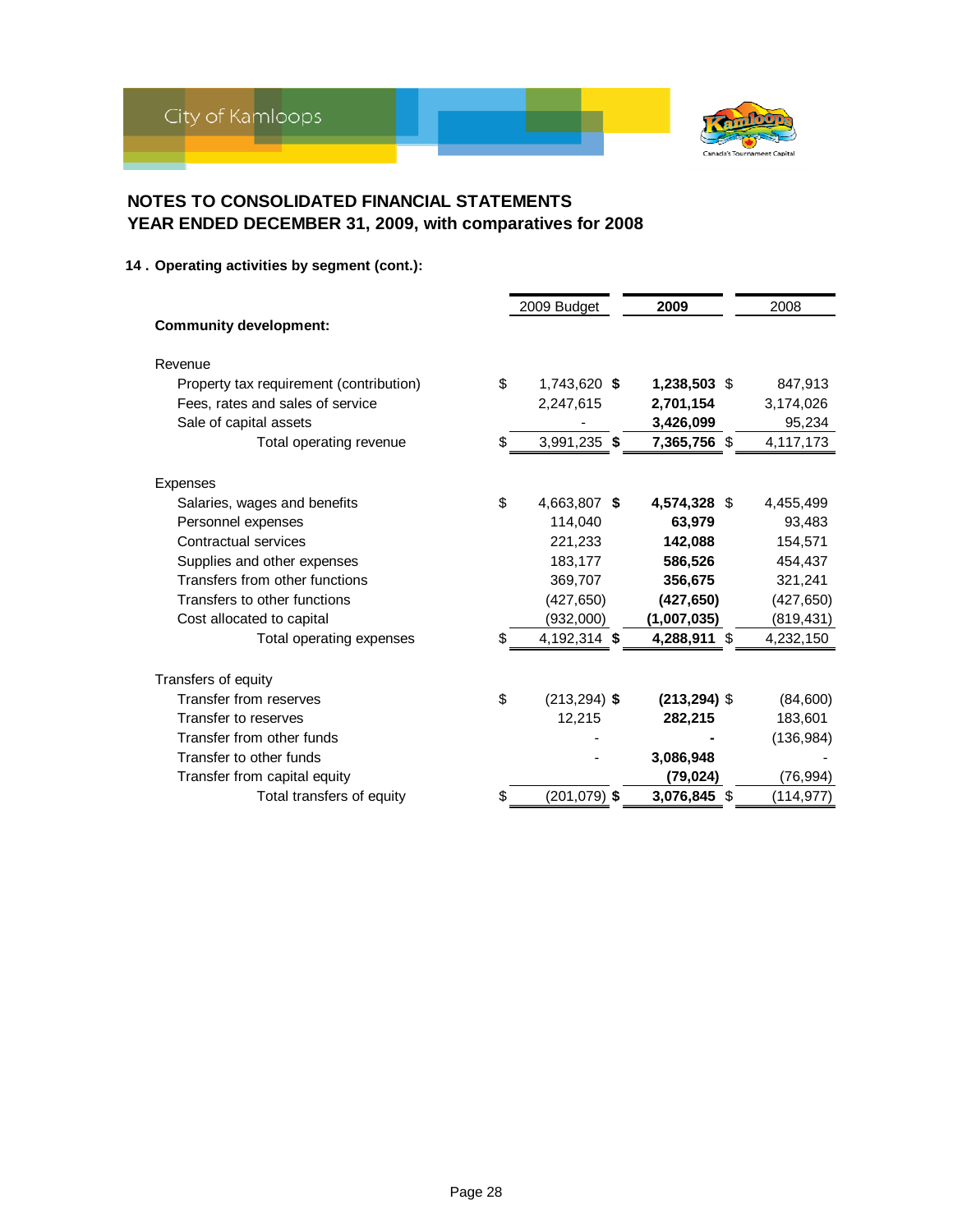

| 14. Operating activities by segment (cont.): |                        |                  |             |
|----------------------------------------------|------------------------|------------------|-------------|
|                                              | 2009 Budget            | 2009             | 2008        |
| <b>Corporate administration:</b>             |                        |                  |             |
| Revenue                                      |                        |                  |             |
| Property tax requirement (contribution)      | \$<br>6,824,388 \$     | 7,368,816 \$     | 7,177,109   |
| Fees, rates and sales of service             | 2,023,540              | 2,428,496        | 2,111,853   |
| Grants                                       | 5,988,163              | 5,802,704        | 4,248,040   |
| Investment income                            | 1,800,000              | 2,464,777        | 2,910,233   |
| Sale of capital assets                       | 9,000                  | 119              | 5,786       |
| Total operating revenue                      | \$<br>16,645,091<br>\$ | 18,064,912<br>\$ | 16,453,021  |
|                                              |                        |                  |             |
| <b>Expenses</b>                              |                        | 1,536,861        |             |
| Salaries, wages and benefits                 | \$<br>6,290,026 \$     | 6,173,773 \$     | 5,925,012   |
| Personnel expenses                           | 364,819                | 267,726          | 267,517     |
| Contractual services                         | 2,481,904              | 2,365,986        | 2,222,333   |
| Supplies and other expenses                  | 2,790,652              | 1,536,861        | 1,793,943   |
| Transfers from other functions               | 897,536                | 856,940          | 504,250     |
| Transfers to other functions                 | (3, 293, 565)          | (3,205,288)      | (2,779,793) |
| Cost allocated to capital                    | (72, 630)              | (72, 630)        |             |
| Total operating expenses                     | \$<br>9,458,742 \$     | 7,923,368 \$     | 7,933,262   |
| Transfers of equity                          |                        |                  |             |
| Transfer from reserves                       | \$<br>$(285, 042)$ \$  | $(304, 980)$ \$  | (1,208,439) |
| Transfer to reserves                         | 4,597,963              | 9,332,354        | 8,341,160   |
| Transfer from other funds                    |                        |                  | (91, 851)   |
| Transfer to other funds                      | 2,873,428              | 1,550,933        | 2,007,787   |
| Transfer from capital equity                 |                        | (436, 763)       | (528, 898)  |
| Total transfers of equity                    | \$<br>7,186,349 \$     | 10,141,544 \$    | 8,519,759   |

Page 29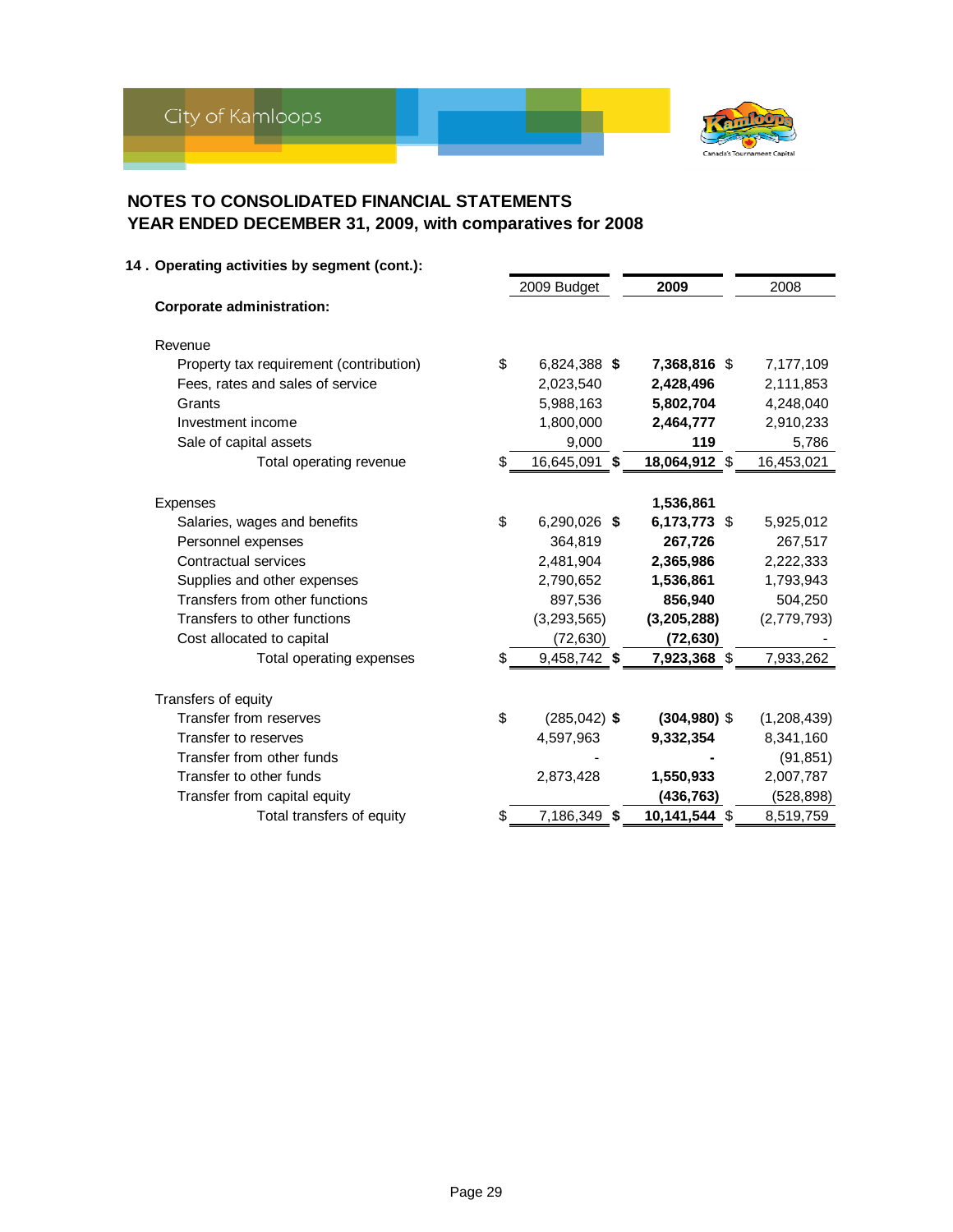

## **14 . Operating activities by segment (cont.):**

|                                         |    | 2009 Budget    | 2009       | 2008     |
|-----------------------------------------|----|----------------|------------|----------|
| <b>Environmental services:</b>          |    |                |            |          |
| Revenue                                 |    |                |            |          |
| Property tax requirement (contribution) | \$ | 283,090 \$     | 273,477 \$ | 294,087  |
| Grants                                  |    |                | 212,222    | 191,874  |
| Total operating revenue                 | \$ | 283,090 \$     | 485,699 \$ | 485,961  |
|                                         |    |                |            |          |
| Expenses                                |    |                |            |          |
| Salaries, wages and benefits            | \$ | 303,236 \$     | 295,825 \$ | 306,117  |
| Personnel expenses                      |    | 3,000          | 4,308      | 2,915    |
| Contractual services                    |    | 49,000         | 33,351     | 60,891   |
| Supplies and other expenses             |    | 666,000        | 215,348    | 192,468  |
| Transfers from other functions          |    | 25,280         | 24,763     | 20,776   |
| Transfers to other functions            |    | (98,426)       | (98, 426)  | (95,319) |
| Total operating expenses                | S  | 948,090 \$     | 475,169 \$ | 487,848  |
| Transfers of equity                     |    |                |            |          |
| Transfer from reserves                  | \$ | $(665,000)$ \$ |            | \$       |
| Transfer to reserves                    |    |                | 13,281     |          |
| Transfer from capital equity            |    |                | (2,751)    | (1,887)  |
| Total transfers of equity               | \$ | (665,000) \$   | 10,530 \$  | (1,887)  |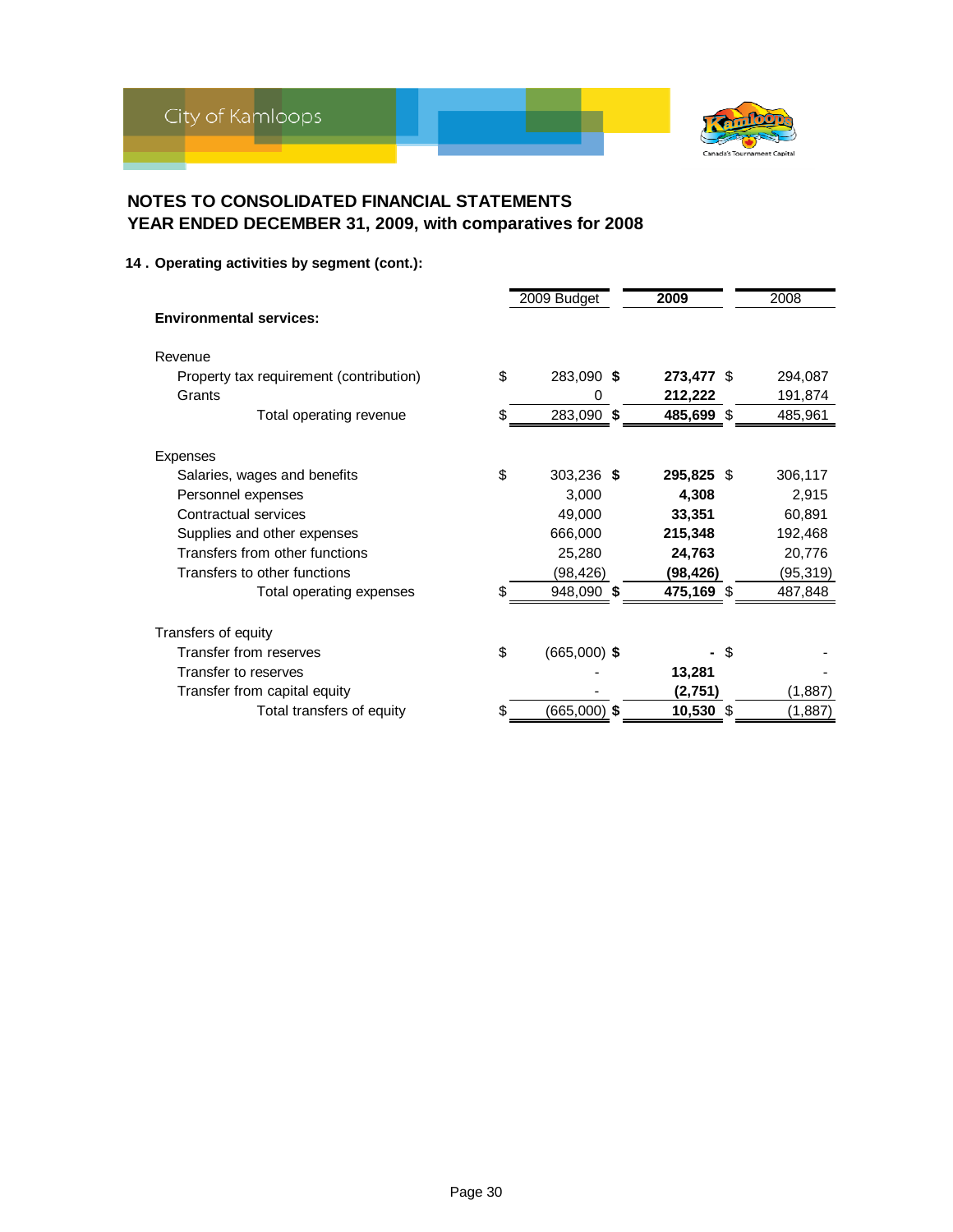

| 14. Operating activities by segment (cont.): |                      |                |            |
|----------------------------------------------|----------------------|----------------|------------|
|                                              | 2009 Budget          | 2009           | 2008       |
| <b>Fire services:</b>                        |                      |                |            |
| Revenue                                      |                      |                |            |
| Property tax requirement (contribution)      | \$<br>12,389,401 \$  | 12,307,172 \$  | 11,859,168 |
| Fees, rates and sales of service             | 851,515              | 932,011        | 452,191    |
| Sale of capital assets                       |                      | 750            |            |
| Private contributions                        |                      | 5,000          |            |
| Total operating revenue                      | \$<br>13,240,916 \$  | 13,244,933 \$  | 12,311,359 |
| <b>Expenses</b>                              |                      |                |            |
| Salaries, wages and benefits                 | \$<br>11,905,341 \$  | 11,034,791 \$  | 10,578,458 |
|                                              | 80,035               | 100,143        | 79,664     |
| Personnel expenses<br>Contractual services   |                      |                |            |
|                                              | 206,904              | 229,633        | 202,021    |
| Supplies and other expenses                  | 575,565              | 1,453,560      | 1,060,565  |
| Transfers from other functions               | 190,826              | 289,828        | 279,287    |
| Transfers to other functions                 |                      | (98, 949)      | (78, 290)  |
| Total operating expenses                     | \$<br>12,958,671 \$  | 13,009,006 \$  | 12,121,705 |
| Transfers of equity                          |                      |                |            |
| Transfer from reserves                       | \$<br>$(823,700)$ \$ | $(269,096)$ \$ |            |
| Transfer to reserves                         | 347,297              | 347,297        |            |
| Transfer to other funds                      | 758,648              | 759,398        | 698,028    |
| Transfer from capital equity                 |                      | (601,672)      | (508,374)  |
| Total transfers of equity                    | \$<br>282,245<br>\$  | 235,927 \$     | 189,654    |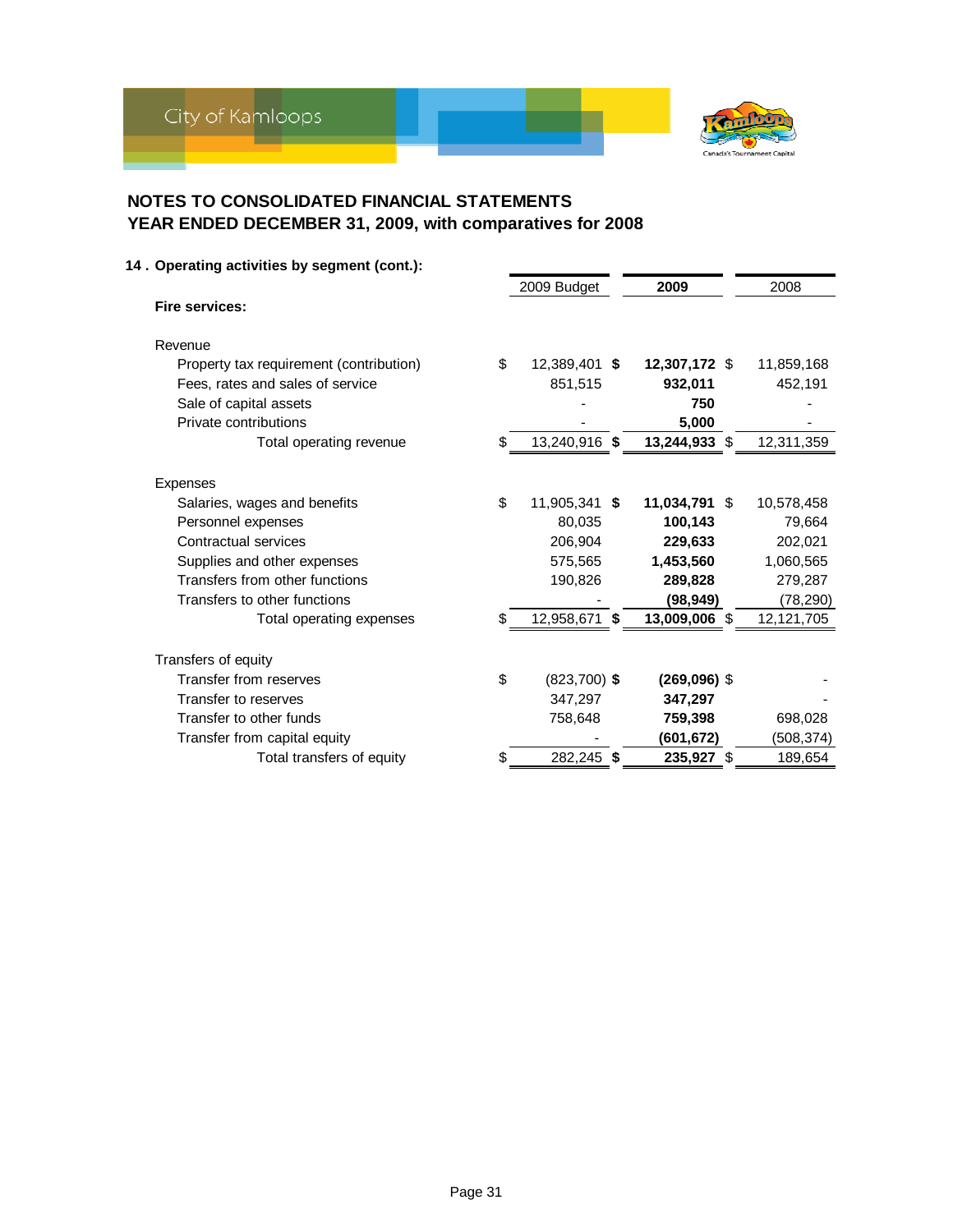

| 14. Operating activities by segment (cont.): |     |                |      |                  |               |
|----------------------------------------------|-----|----------------|------|------------------|---------------|
|                                              |     | 2009 Budget    | 2009 |                  | 2008          |
| Infrastructure maintenance:                  |     |                |      |                  |               |
| Revenue                                      |     |                |      |                  |               |
| Property tax requirement (contribution)      | \$  | 10,968,541 \$  |      | 10,417,935 \$    | 9,165,527     |
| Fees, rates and sales of service             |     | 6,400          |      | 25,866           | 37,152        |
| Grants                                       |     | 650            |      | 835              | 835           |
| Sale of capital assets                       |     | 80,000         |      | 13,054           | 238,632       |
| Total operating revenue                      | \$  | 11,055,591     | \$   | 10,457,690 \$    | 9,442,146     |
| <b>Expenses</b>                              |     |                |      |                  |               |
| Salaries, wages and benefits                 | \$  | 8,341,369 \$   |      | 7,666,992 \$     | 7,352,987     |
| Personnel expenses                           |     | 99,055         |      | 67,292           | 118,917       |
| Contractual services                         |     | 1,927,589      |      | 1,921,653        | 1,546,022     |
| Supplies and other expenses                  |     | 4,704,484      |      | 14,939,338       | 13,168,584    |
| Transfers from other functions               |     | 3,068,900      |      | 3,385,933        | 3,529,877     |
| Transfers to other functions                 |     | (8,052,027)    |      | (9,321,088)      | (8,437,099)   |
| Cost allocated to capital                    |     | (1, 274, 059)  |      | (424, 645)       | (282, 551)    |
| Total operating expenses                     | \$. | 8,815,311 \$   |      | 18,235,475 \$    | 16,996,737    |
| Transfers of equity                          |     |                |      |                  |               |
| Transfer from reserves                       | \$  | $(113,900)$ \$ |      | $(10,000)$ \$    | (200, 375)    |
| Transfer to reserves                         |     |                |      | 61,400           | 30,000        |
| Transfer to other funds                      |     | 2,354,180      |      | 2,287,234        | 2,247,442     |
| Transfer from capital equity                 |     |                |      | (10,116,419)     | (9,631,658)   |
| Total transfers of equity                    | \$  | 2,240,280 \$   |      | $(7,777,785)$ \$ | (7, 554, 591) |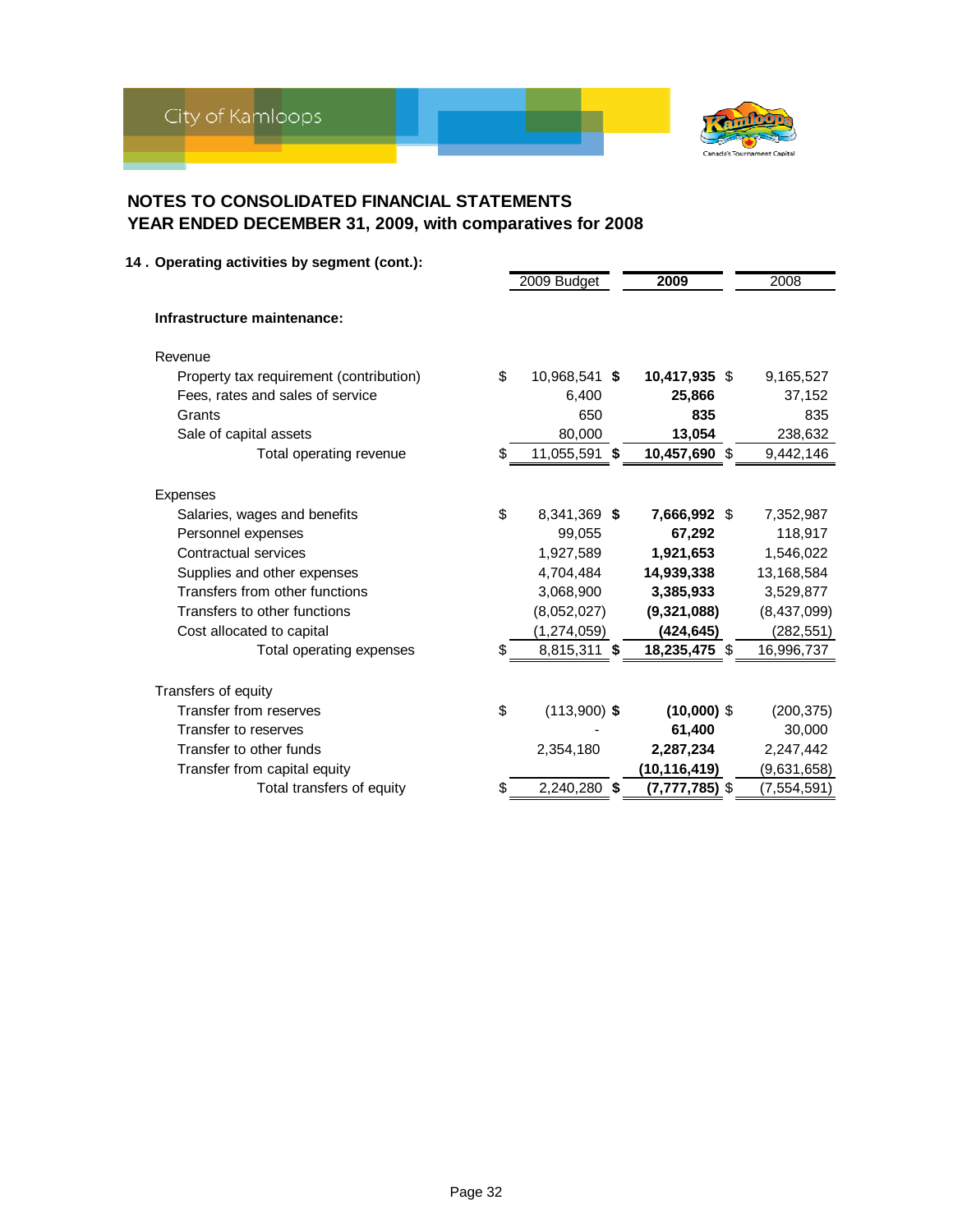

| 14. Operating activities by segment (cont.): |                    |              |    |             |
|----------------------------------------------|--------------------|--------------|----|-------------|
|                                              | 2009 Budget        | 2009         |    | 2008        |
| Legislative and enforcement:                 |                    |              |    |             |
| Revenue                                      |                    |              |    |             |
| Property tax requirement (contribution)      | \$<br>2,910,023 \$ | 2,707,843 \$ |    | 3, 153, 152 |
| Fees, rates and sales of service             | 1,421,231          | 1,506,508    |    | 1,437,047   |
| Investment income                            | 32,000             | 18,274       |    | 21,757      |
| Total operating revenue                      | \$<br>4,363,254 \$ | 4,232,625 \$ |    | 4,611,956   |
| <b>Expenses</b>                              |                    |              |    |             |
| Salaries, wages and benefits                 | \$<br>2,685,941 \$ | 2,684,425 \$ |    | 2,276,342   |
| Personnel expenses                           | 132,041            | 90,347       |    | 51,934      |
| Contractual services                         | 215,796            | 168,502      |    | 157,224     |
| Supplies and other expenses                  | 857,668            | 980,330      |    | 1,833,608   |
| Transfers from other functions               | 339,743            | 338,954      |    | 326,858     |
| Transfers to other functions                 | (30,000)           | (30,000)     |    | (30,000)    |
| Total operating expenses                     | 4,201,189 \$       | 4,232,558 \$ |    | 4,615,966   |
| Transfers of equity                          |                    |              |    |             |
| Transfer from reserves                       | \$<br>$(3,423)$ \$ |              | S  |             |
| Transfer to reserves                         | 11,000             | 12,982       |    | 12,366      |
| Transfer to other funds                      | 154,488            | 186,522      |    | 183,118     |
| Transfer from capital equity                 |                    | (199,437)    |    | (199,494)   |
| Total transfers of equity                    | \$<br>162,065 \$   | 67           | \$ | (4,010)     |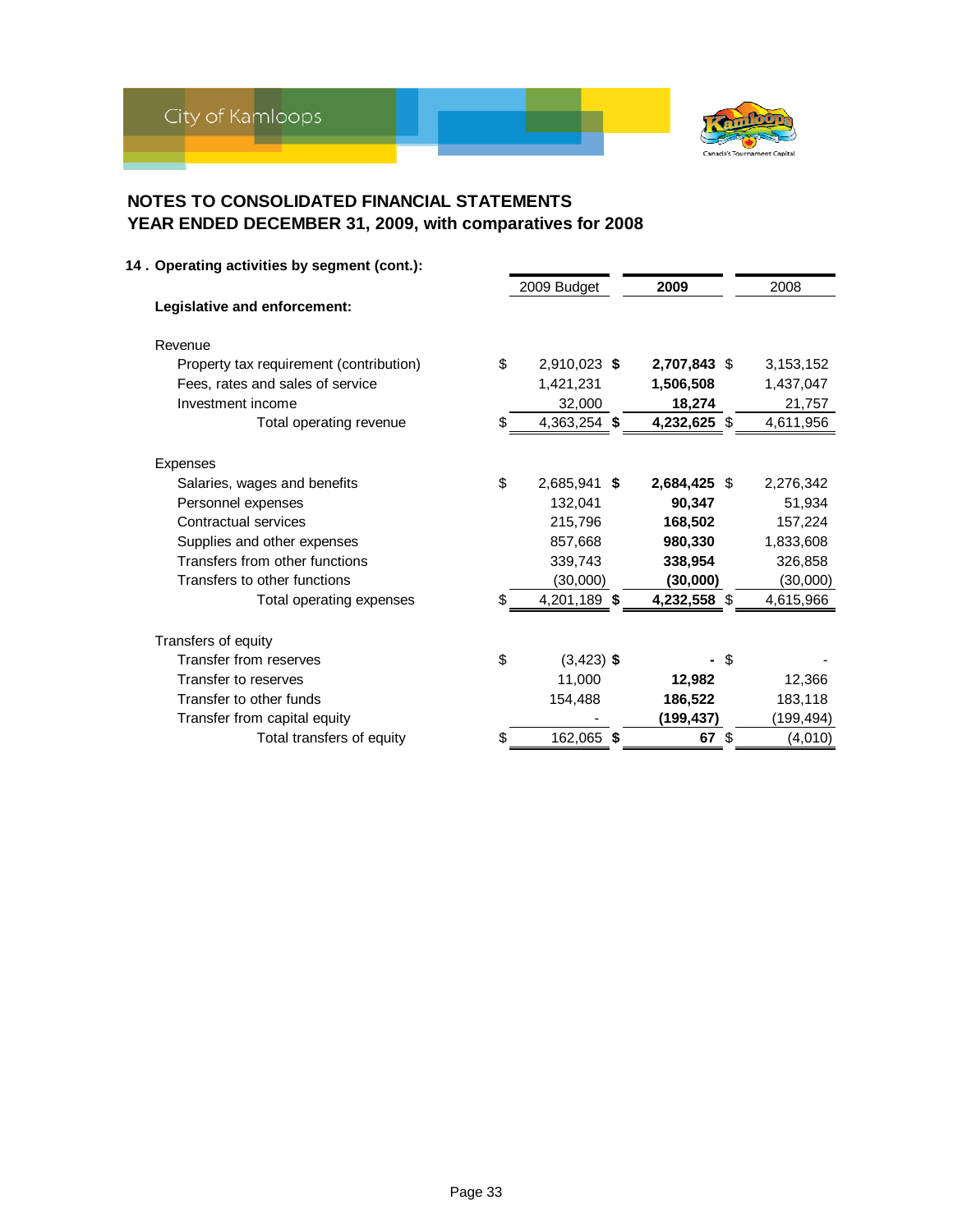

| 14 . Operating activities by segment (cont.): |                       |                  |             |
|-----------------------------------------------|-----------------------|------------------|-------------|
|                                               | 2009 Budget           | 2009             | 2008        |
| Parks, recreation and cultural services:      |                       |                  |             |
| Revenue                                       |                       |                  |             |
| Property tax requirement (contribution)       | \$<br>14,204,064 \$   | 16,830,680 \$    | 13,188,290  |
| Fees, rates and sales of service              | 6,372,201             | 6,345,055        | 6,432,127   |
| Grants                                        | 25,000                | 47,737           | 38,979      |
| Investment income                             | 30,000                | 10,656           | 23,289      |
| Private contributions                         | 10,000                | 73,249           | 17,440      |
| Total operating revenue                       | \$<br>20,641,265 \$   | 23,307,377 \$    | 19,700,125  |
| <b>Expenses</b>                               |                       |                  |             |
| Salaries, wages and benefits                  | \$<br>10,156,273 \$   | 10,057,184 \$    | 9,267,987   |
| Personnel expenses                            | 180,860               | 139,604          | 113,772     |
| <b>Contractual services</b>                   | 2,988,440             | 3,087,781        | 3,380,342   |
| Supplies and other expenses                   | 5,247,690             | 12,416,502       | 10,408,554  |
| Transfers from other functions                | 2,652,836             | 2,789,266        | 2,406,736   |
| Transfers to other functions                  | (287, 179)            | (287, 179)       | (287, 179)  |
| Cost allocated to capital                     | (140, 058)            |                  |             |
| Total operating expenses                      | \$<br>20,798,862 \$   | 28,203,158 \$    | 25,290,212  |
| Transfers of equity                           |                       |                  |             |
| Transfer from reserves                        | \$<br>$(447, 597)$ \$ | $(24, 856)$ \$   | (653, 924)  |
| Transfer to reserves                          | 185,000               | 307,905          | 127,292     |
| Transfer to other funds                       | 105,000               | 123,904          | 20,084      |
| Transfer from capital equity                  |                       | (5,302,734)      | (5,083,539) |
| Total transfers of equity                     | \$<br>(157,597) \$    | $(4,895,781)$ \$ | (5,590,087) |
|                                               |                       |                  |             |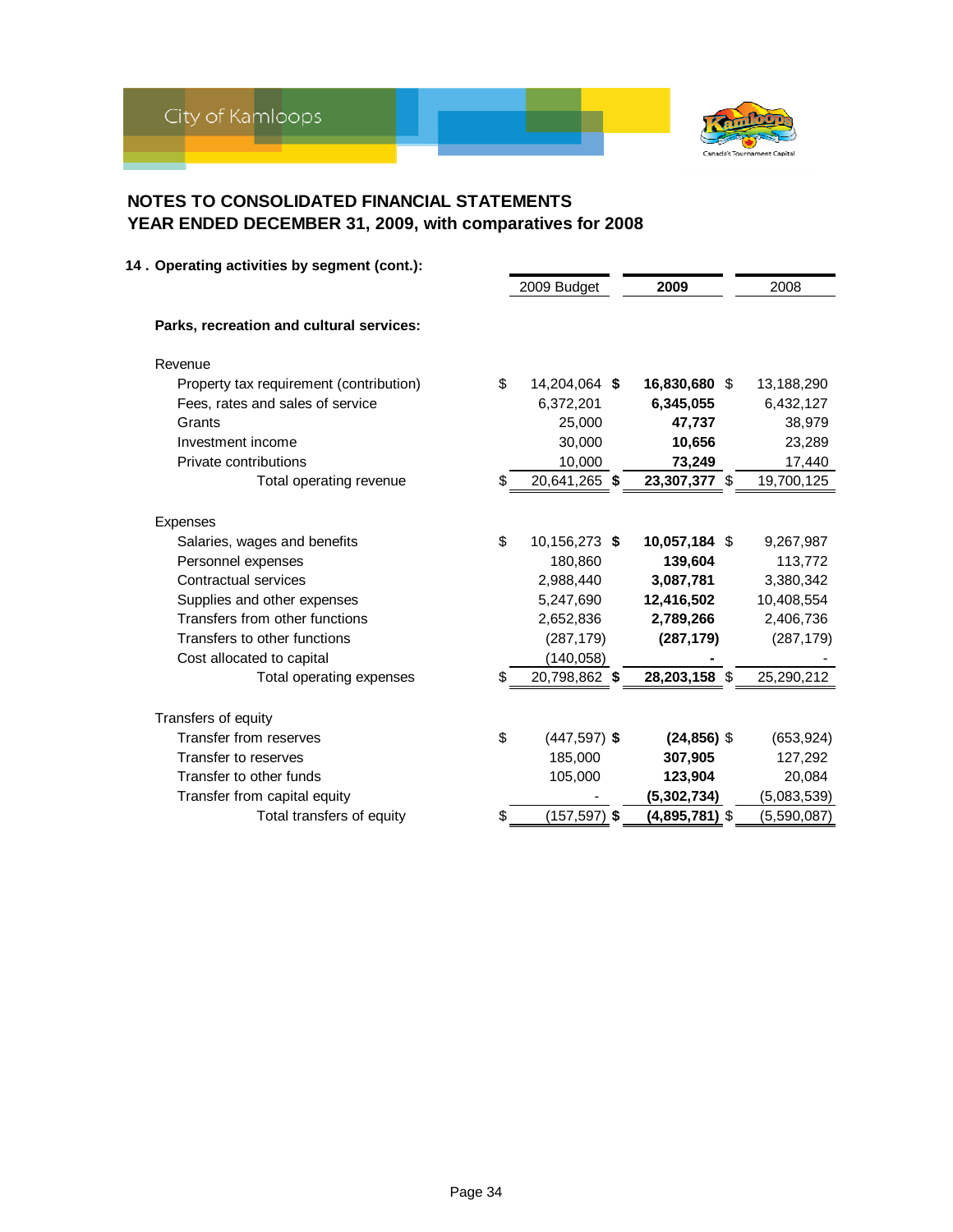

| $\ddot{\ }$ . Operating activities by segment (com.). |                        |                 |            |
|-------------------------------------------------------|------------------------|-----------------|------------|
|                                                       | 2009 Budget            | 2009            | 2008       |
| <b>Police services:</b>                               |                        |                 |            |
| Revenue                                               |                        |                 |            |
| Property tax requirement (contribution)               | \$<br>15,457,248 \$    | 16,021,702 \$   | 15,440,380 |
| Fees, rates and sales of service                      | 318,500                | 224,296         | 226,046    |
| Grants                                                | 3,017,784              | 3,581,205       | 3,075,598  |
| Total operating revenue                               | \$<br>18,793,532 \$    | 19,827,203 \$   | 18,742,024 |
| Expenses                                              |                        |                 |            |
| Salaries, wages and benefits                          | \$<br>3,386,855 \$     | 3,246,937 \$    | 3,298,242  |
| Personnel expenses                                    | 63,900                 | 42,417          | 84,930     |
| Contractual services                                  | 15,782,749             | 16,330,551      | 15,188,475 |
| Supplies and other expenses                           | 62,024                 | 154,688         | 163,619    |
| Transfers from other functions                        | 113,458                | 129,866         | 130,484    |
| Total operating expenses                              | \$<br>19,408,986<br>\$ | 19,904,459 \$   | 18,865,750 |
| Transfers of equity                                   |                        |                 |            |
| Transfer from reserves                                | \$<br>$(615, 454)$ \$  | $(618, 877)$ \$ | (767, 154) |
| Transfer to reserves                                  |                        | 602,794         | 703,000    |
| Transfer from capital equity                          |                        | (61, 173)       | (59, 572)  |
| Total transfers of equity                             | \$<br>$(615, 454)$ \$  | $(77, 256)$ \$  | (123, 726) |
| <b>Public transit:</b>                                |                        |                 |            |
| Revenue                                               |                        |                 |            |
| Property tax requirement (contribution)               | \$<br>2,669,929 \$     | 2,254,486 \$    | 2,299,831  |
| Fees, rates and sales of service                      | 4,174,759              | 3,826,919       | 3,931,773  |
| Grants                                                | 5,053,255              | 4,651,792       | 4,651,958  |
| Total operating revenue                               | \$<br>11,897,943 \$    | 10,733,197 \$   | 10,883,562 |
| <b>Expenses</b>                                       |                        |                 |            |
| Salaries, wages and benefits                          | \$<br>91,950 \$        | 69,322 \$       | 70,848     |
| Personnel expenses                                    | 1,250                  | 1,014           | 298        |
| Contractual services                                  | 11,761,812             | 10,616,807      | 10,752,371 |
| Supplies and other expenses                           |                        | 4,924           | 42,348     |
| Transfers from other functions                        | 42,931                 | 46,054          | 22,621     |
| Total operating expenses                              | \$<br>11,897,943 \$    | 10,738,121 \$   | 10,888,486 |
| Transfers of equity                                   |                        |                 |            |
| Transfer from capital equity                          |                        | (4, 924)        | (4, 924)   |
| Total transfers of equity                             | \$<br>S                | $(4,924)$ \$    | (4, 924)   |

**14 . Operating activities by segment (cont.):**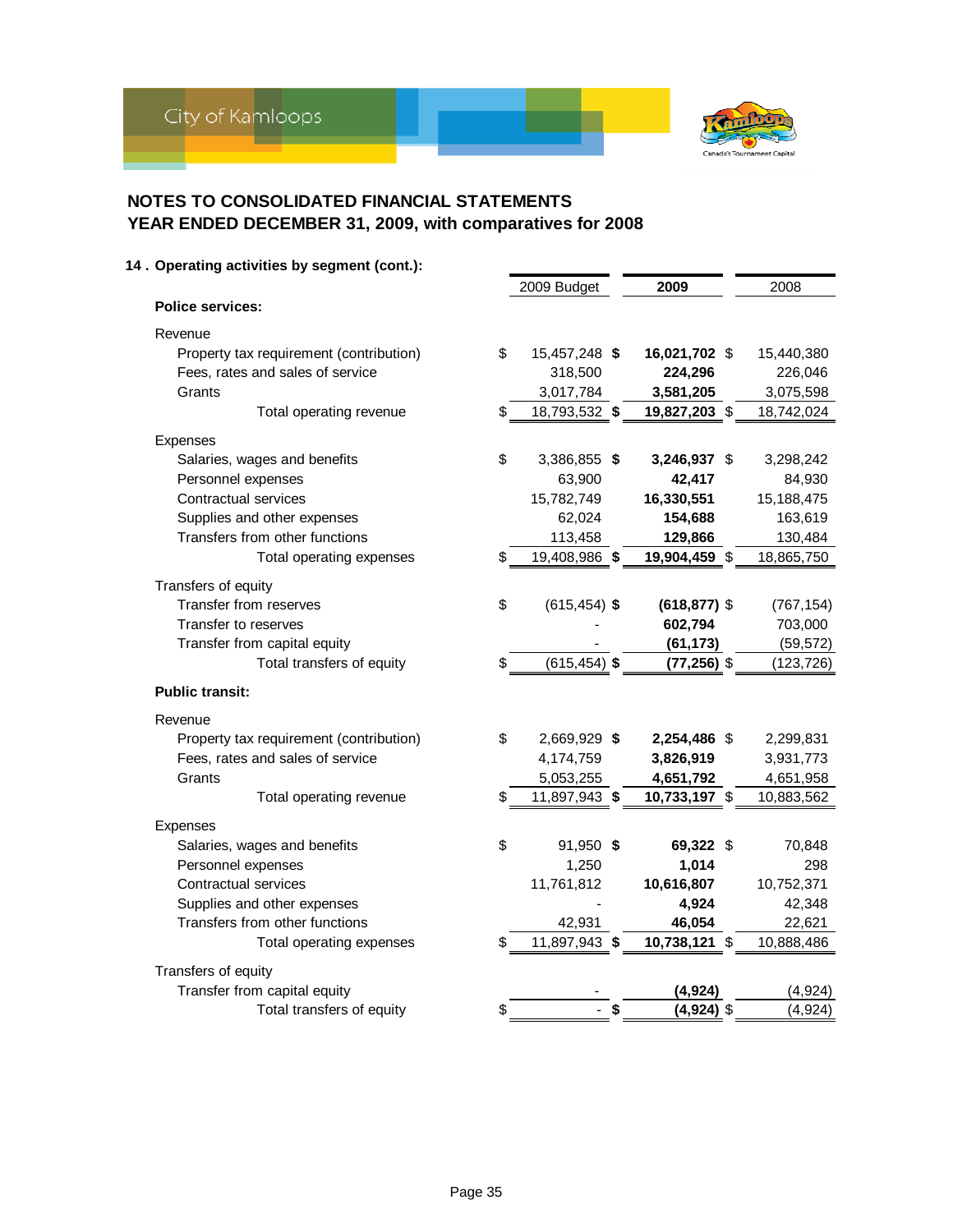

| 14. Operating activities by segment (cont.): |     |                |    |                |            |
|----------------------------------------------|-----|----------------|----|----------------|------------|
|                                              |     | 2009 Budget    |    | 2009           | 2008       |
| Solid waste:                                 |     |                |    |                |            |
| Revenue                                      |     |                |    |                |            |
| Property tax requirement (contribution)      | \$  | 1,546,874 \$   |    | 1,589,471 \$   | 5,465,134  |
| Fees, rates and sales of service             |     | 5,106,900      |    | 5,197,516      | 4,522,612  |
| Total operating revenue                      | \$  | 6,653,774 \$   |    | 6,786,987 \$   | 9,987,746  |
| <b>Expenses</b>                              |     |                |    |                |            |
| Salaries, wages and benefits                 | \$  | 1,677,318 \$   |    | 1,699,929 \$   | 1,579,246  |
| Personnel expenses                           |     | 14,445         |    | 6,082          | 6.705      |
| Contractual services                         |     | 2,947,760      |    | 2,693,196      | 2,451,623  |
| Supplies and other expenses                  |     | 128,821        |    | 363,458        | 4,450,421  |
| Transfers from other functions               |     | 2,773,713      |    | 2,755,976      | 2,275,773  |
| Transfers to other functions                 |     | (1,092,664)    |    | (1,092,664)    | (972, 907) |
| Total operating expenses                     | \$. | 6,449,393 \$   |    | 6,425,977 \$   | 9,790,861  |
| Transfers of equity                          |     |                |    |                |            |
| Transfer from reserves                       | \$  | $(30, 420)$ \$ |    | $(30, 420)$ \$ |            |
| Transfer to reserves                         |     | 234,801        |    | 414,755        | 219,816    |
| Transfer from capital equity                 |     |                |    | (23, 325)      | (22,931)   |
| Total transfers of equity                    | \$  | 204,381        | S. | 361,010 \$     | 196,885    |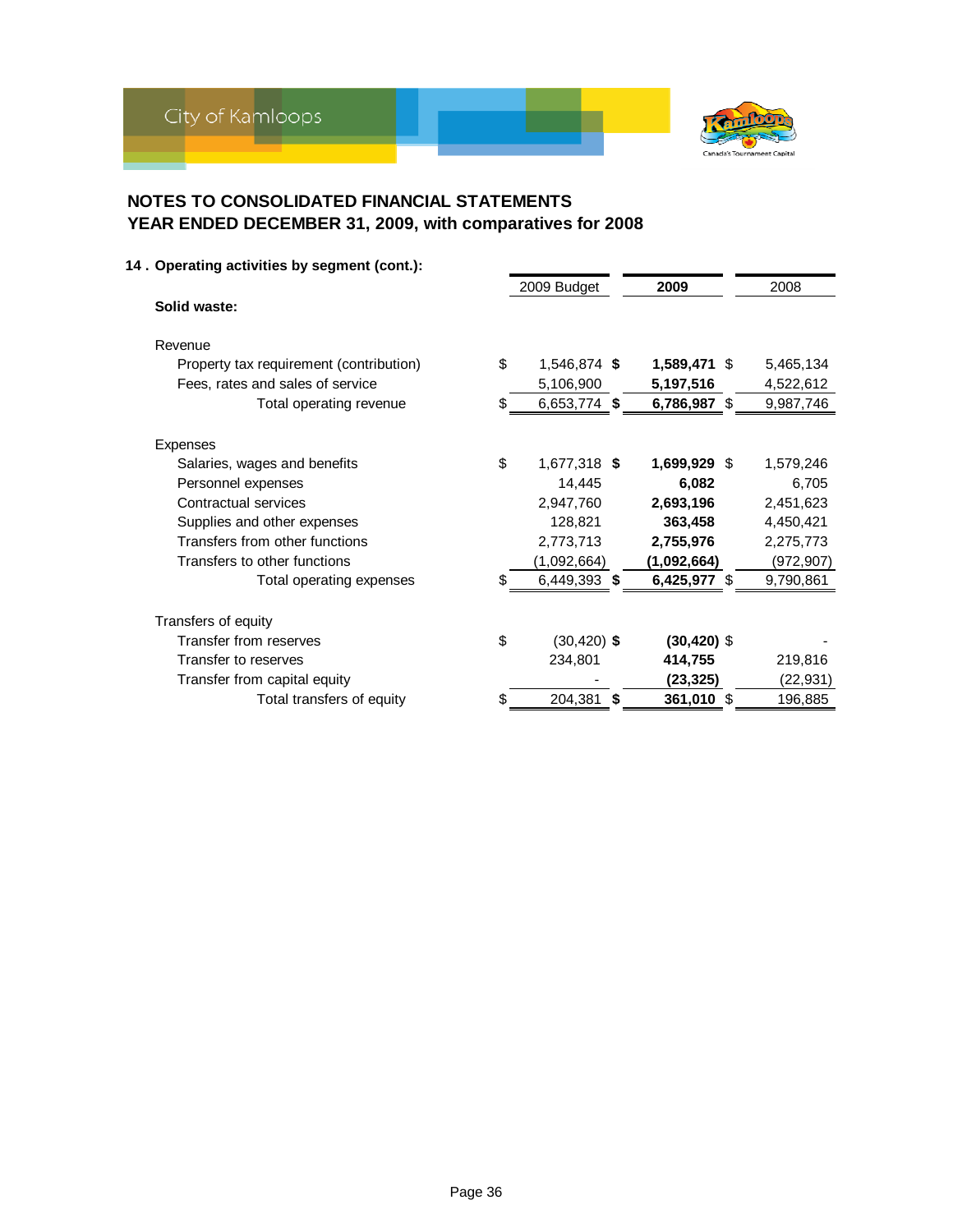

| 14 . Operating activities by segment (cont.): |                      |               |             |
|-----------------------------------------------|----------------------|---------------|-------------|
|                                               | 2009 Budget          | 2009          | 2008        |
| <b>Water utility:</b>                         |                      |               |             |
| Revenue                                       |                      |               |             |
| Fees, rates and sales of service              | \$<br>7,454,290 \$   | 10,509,527 \$ | 9,827,888   |
| Investment income                             | 207,000              | 272,985       | 443,400     |
| Total operating revenue                       | \$<br>7,661,290 \$   | 10,782,512 \$ | 10,271,288  |
| <b>Expenses</b>                               |                      |               |             |
| Salaries, wages and benefits                  | \$<br>2,768,258 \$   | 2,485,968 \$  | 2,431,382   |
| Personnel expenses                            | 31,700               | 33,654        | 27,092      |
| Contractual services                          | 465,285              | 632,089       | 506,355     |
| Supplies and other expenses                   | 2,262,239            | 6,320,874     | 6,817,182   |
| Transfers from other functions                | 1,795,531            | 1,840,358     | 1,674,358   |
| Transfers to other functions                  | (286, 539)           | (286, 539)    | (286, 539)  |
| Cost allocated to capital                     | (84, 306)            |               |             |
| Total operating expenses                      | \$<br>6,952,168 \$   | 11,026,404 \$ | 11,169,830  |
| Transfers of equity                           |                      |               |             |
| Transfer from reserves                        | \$<br>$(10,000)$ \$  | $(10,000)$ \$ |             |
| Transfer to reserves                          |                      | 2,112,996     | 1,119,052   |
| Transfer from other funds                     | (32, 128)            | (210, 528)    |             |
| Transfer to other funds                       | 751,250              | 823,129       | 897,842     |
| Transfer from capital equity                  |                      | (2,959,489)   | (2,915,436) |
| Total transfers of equity                     | \$<br>709,122<br>-\$ | (243,892) \$  | (898,542)   |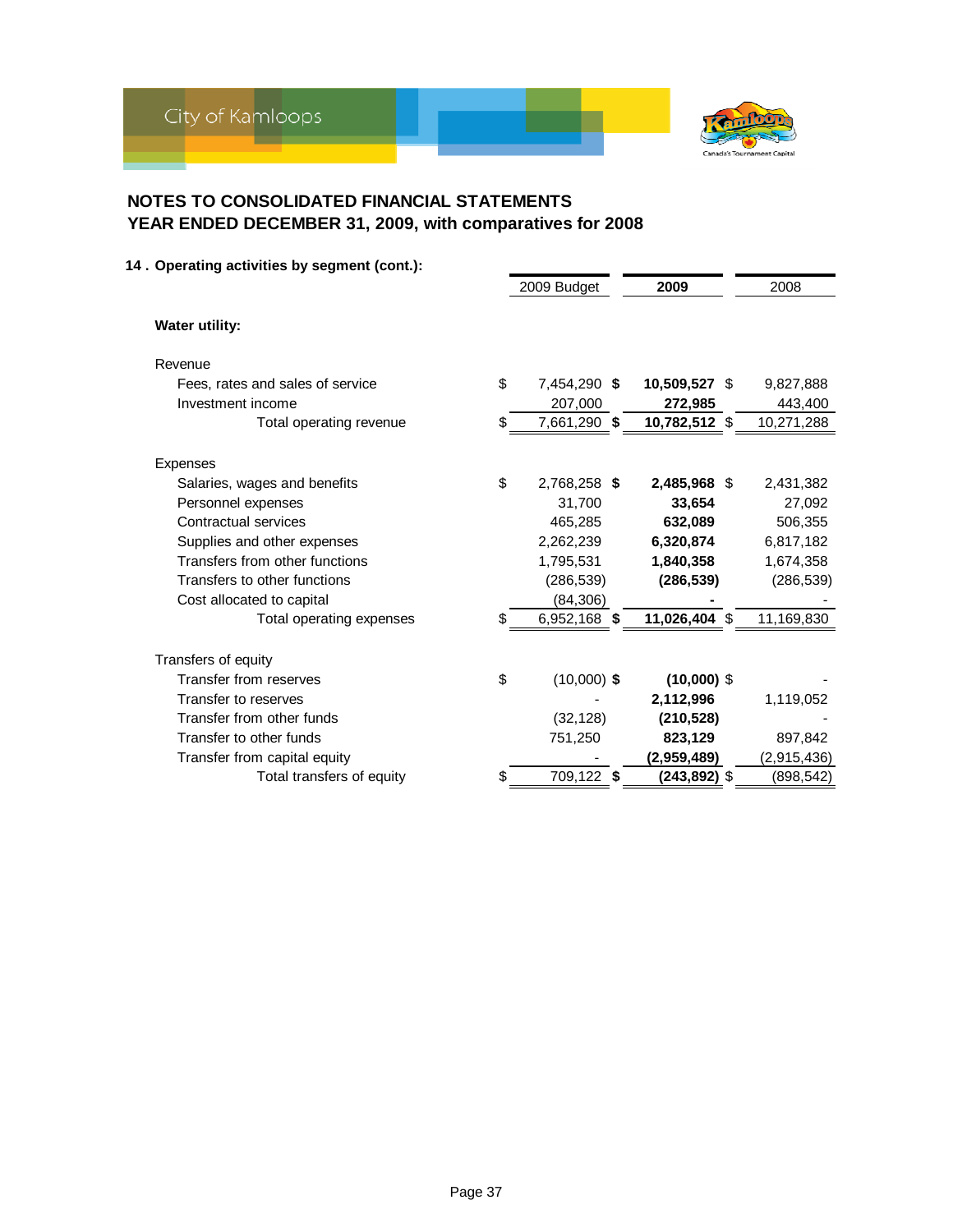

| 14. Operating activities by segment (cont.): |                     |                 |           |
|----------------------------------------------|---------------------|-----------------|-----------|
|                                              | 2009 Budget         | 2009            | 2008      |
| Sewer utility:                               |                     |                 |           |
| Revenue                                      |                     |                 |           |
| Fees, rates and sales of service             | \$<br>4,573,283 \$  | 5,205,967 \$    | 5,095,918 |
| Investment income                            | 124,000             | 305,599         | 461,182   |
| Total operating revenue                      | \$<br>4,697,283 \$  | 5,511,566 \$    | 5,557,100 |
| <b>Expenses</b>                              |                     |                 |           |
| Salaries, wages and benefits                 | \$<br>1,572,577 \$  | 1,389,786 \$    | 1,256,478 |
| Personnel expenses                           | 26,500              | 22,360          | 21,712    |
| Contractual services                         | 829,907             | 903,662         | 998,981   |
| Supplies and other expenses                  | 1,174,030           | 2,575,258       | 2,167,871 |
| Transfers from other functions               | 1,209,739           | 1,223,733       | 1,193,585 |
| Transfers to other functions                 | (39, 640)           | (39, 640)       | (39, 640) |
| Cost allocated to capital                    | (66, 304)           |                 |           |
| Total operating expenses                     | \$<br>4,706,809 \$  | 6,075,159 \$    | 5,598,987 |
| Transfers of equity                          |                     |                 |           |
| Transfer from reserves                       | \$<br>$(10,000)$ \$ | $(10,000)$ \$   |           |
| Transfer to reserves                         |                     | 347,835         | 877,184   |
| Transfer from other funds                    | (776)               | (6, 407)        | (20, 451) |
| Transfer to other funds                      | 1,250               | 103,855         | 87,208    |
| Transfer from capital equity                 |                     | (998,876)       | (985,828) |
| Total transfers of equity                    | \$<br>$(9,526)$ \$  | $(563, 593)$ \$ | (41, 887) |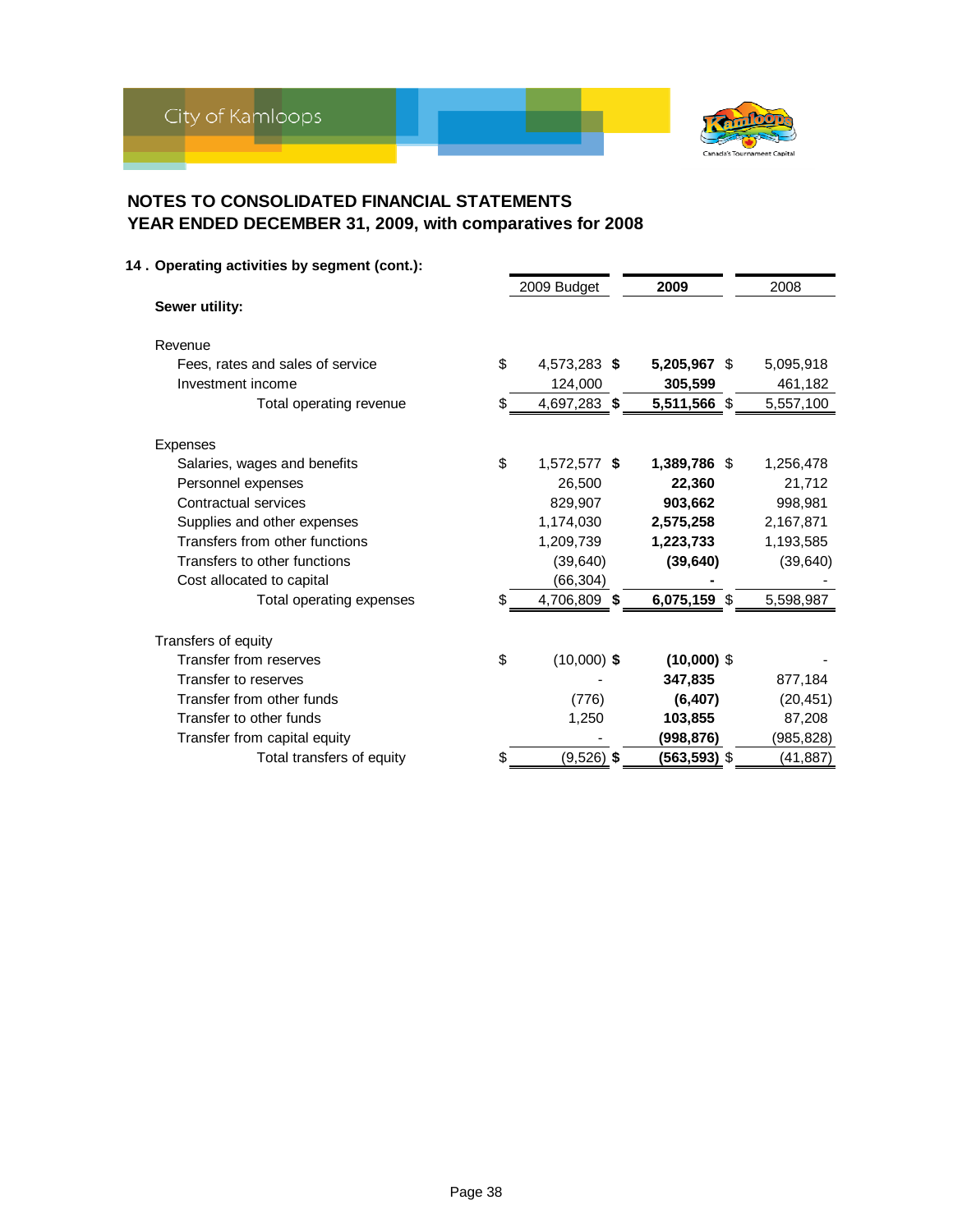

|                 | 14. Operating activities by segment (cont.):   |                    |                 |            |
|-----------------|------------------------------------------------|--------------------|-----------------|------------|
|                 |                                                | 2009 Budget        | 2009            | 2008       |
|                 | Kamloops Airport Authority Society:            |                    |                 |            |
| Revenue         |                                                |                    |                 |            |
|                 | Fees, rates and sales of service               | \$<br>\$           | 1,642,491 \$    | 1,116,837  |
|                 | Investment income                              |                    | 10,638          | 41,853     |
|                 | Total operating revenue                        | \$<br>\$           | 1,653,129 \$    | 1,158,690  |
| Expenses        |                                                |                    |                 |            |
|                 | Contractual services                           | \$<br>\$           | 20,086 \$       | 133,375    |
|                 | Supplies and other expenses                    |                    | 1,481,427       | 992,590    |
|                 | Total operating expenses                       | \$<br>\$           | 1,501,513 \$    | 1,125,965  |
|                 | Transfers of equity                            |                    |                 |            |
|                 | Transfer to reserves                           | \$<br>\$           | 1,568,538 \$    | 904,888    |
|                 | Transfer to funds                              |                    | 53,000          | 109,851    |
|                 | Transfer from capital equity                   |                    | (1,469,922)     | (982, 014) |
|                 | Total transfers of equity                      | \$<br>\$<br>$\sim$ | 151,616 \$      | 32,725     |
|                 | Venture Kamloops Business Development Society: |                    |                 |            |
| Revenue         |                                                |                    |                 |            |
|                 | Fees, rates and sales of service               | \$<br>\$           | 93,417 \$       | 75,903     |
|                 | Grants                                         |                    | 1,529           | 25,134     |
|                 | Investment income                              |                    | 1,109           | 5,960      |
|                 | Total operating revenue                        | \$<br>\$           | 96,055 \$       | 106,997    |
| <b>Expenses</b> |                                                |                    |                 |            |
|                 | Supplies and other expenses                    | \$<br>\$           | 583,077 \$      | 595,496    |
|                 | Total operating expenses                       | \$<br>\$           | 583,077 \$      | 595,496    |
|                 | Transfers of equity                            |                    |                 |            |
|                 | Transfer from other funds                      | \$<br>\$           | $(482,000)$ \$  | (482,000)  |
|                 | Transfer from capital equity                   |                    | (5,022)         | (6, 499)   |
|                 | Total transfers of equity                      | \$<br>\$           | $(487, 022)$ \$ | (488, 499) |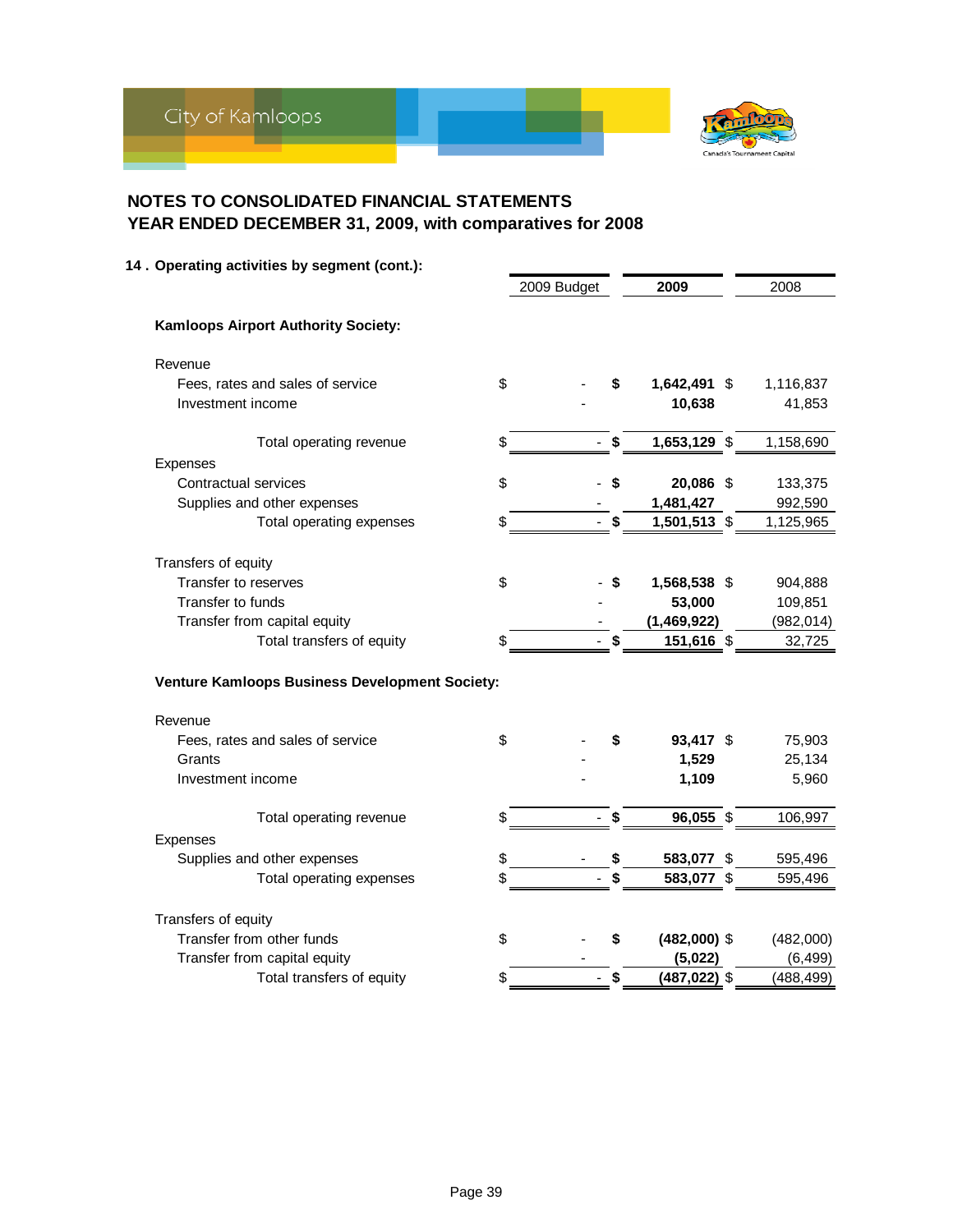

| 14. Operating activities by segment (cont.): |                       |                 |                |
|----------------------------------------------|-----------------------|-----------------|----------------|
|                                              | 2009 Budget           | 2009            | 2008           |
| Debt servicing costs:                        |                       |                 |                |
| Revenue sources:                             |                       |                 |                |
| Property tax requirement (contribution)      | \$<br>2,857,766 \$    | 2,641,940 \$    | 2,609,314      |
| Fees, rates and sales of service             | 2,870,845             | 2,936,177       | 3,050,447      |
| Total revenue                                | \$<br>5,728,611<br>-S | 5,578,117 \$    | 5,659,761      |
| Expenses by fund:                            |                       |                 |                |
| General fund                                 | \$<br>3,046,270 \$    | 2,800,697 \$    | 2,928,882      |
| Water fund                                   | 2,296,262             | 2,235,145       | 2,369,879      |
| Sewer fund                                   | 574,583               | 521,995         | 617.216        |
| Kamloops Airport Authority Society           |                       | 179,037         | 63,352         |
| Total expenses by fund                       | \$<br>5,917,115 \$    | 5,736,874 \$    | 5,979,329      |
| Transfers of equity                          |                       |                 |                |
| Transfer from reserves                       | \$<br>$(188, 504)$ \$ | $(188, 504)$ \$ | (319, 568)     |
| Transfer to reserves                         |                       | 29,747          |                |
| Total transfers of equity                    | \$<br>$(188, 504)$ \$ | $(158, 757)$ \$ | (319,568)      |
| 15. Taxation:                                |                       |                 |                |
|                                              | 2009 Budget           | 2009            | 2008           |
| <b>General fund:</b>                         |                       |                 |                |
| Real property                                | \$<br>77,271,000 \$   | 77,136,189 \$   | 74,572,054     |
| Spocial accordants                           | 926.075               | <b>QGG ENN</b>  | <b>067 179</b> |

|            | 77,136,189 \$ | 74.572.054    |
|------------|---------------|---------------|
| 826,075    | 866,500       | 967.178       |
| 1.281.131  | 1,281,131     | 1,263,238     |
| 2,257,690  | 2.227.228     | 2.227.645     |
| 81.635.896 | 81.511.048 \$ | 79,030,115    |
|            |               | 77.271.000 \$ |

On behalf of other taxing jurisdictions the collected and remitted the following taxes:

|                                             |   | 2009          | 2008       |
|---------------------------------------------|---|---------------|------------|
| Province of British Columbia - school taxes | S | 34,893,712 \$ | 34.253.258 |
| Thompson-Nicola Regional Hospital District  |   | 2,895,956     | 2,813,550  |
| Thompson-Nicola Regional District           |   | 5,118,113     | 5,061,501  |
| British Columbia Assessment Authority       |   | 964,609       | 911,395    |
|                                             |   | 43,872,390 \$ | 43,039,704 |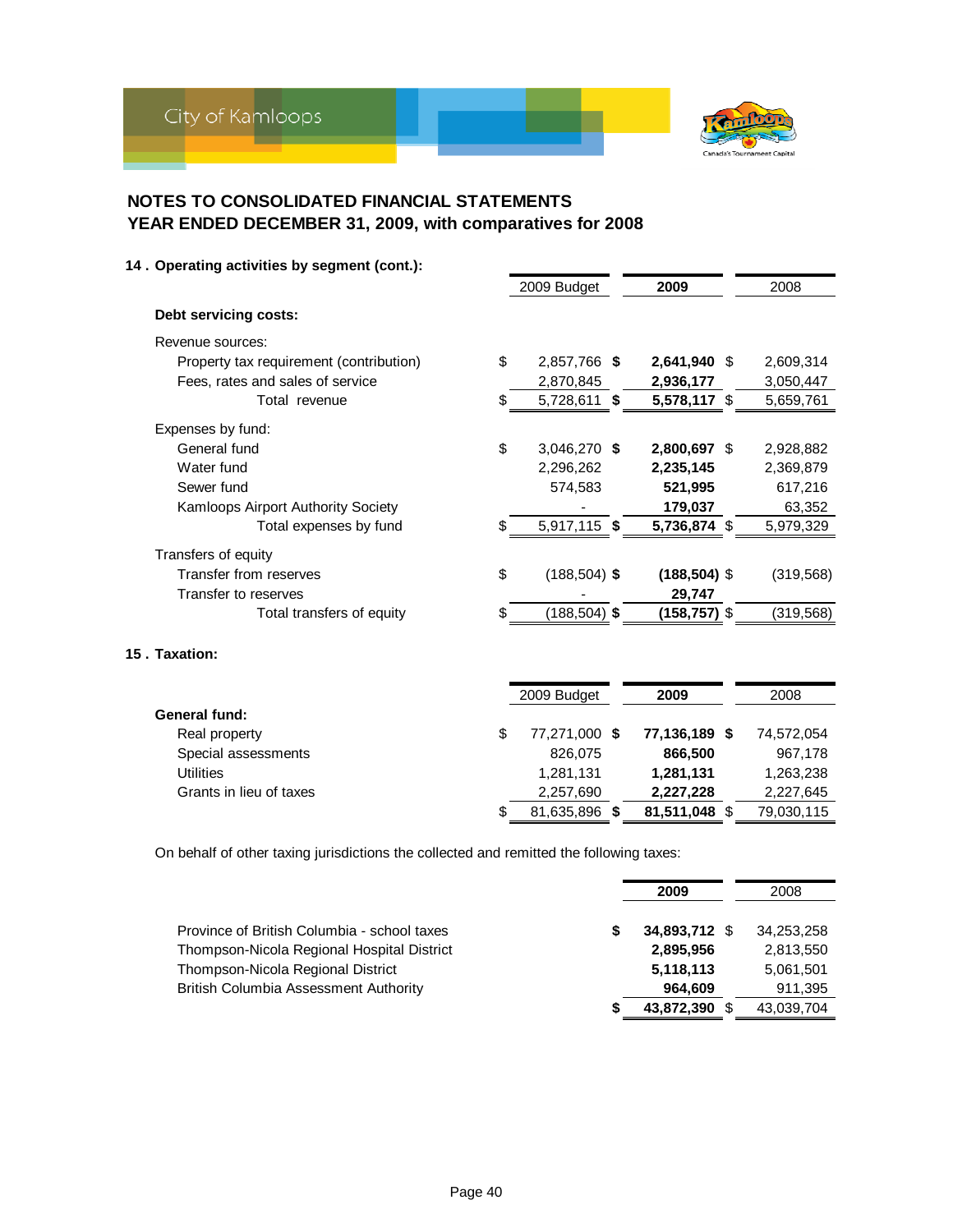

#### **16 . Grants:**

|                                                | 2009 Budget         |  | 2009          |  | 2008       |  |
|------------------------------------------------|---------------------|--|---------------|--|------------|--|
| <b>General fund:</b>                           |                     |  |               |  |            |  |
| <b>Federal Government:</b>                     |                     |  |               |  |            |  |
| Policing                                       | \$<br>1,543,750 \$  |  | 1,500,948 \$  |  | 1,476,427  |  |
| <b>Community Works Fund</b>                    | 3,337,163           |  | 3,340,924     |  | 1,615,630  |  |
| <b>Provincial Government:</b>                  |                     |  |               |  |            |  |
| Transit                                        | 5,053,255           |  | 4,651,792     |  | 4,651,958  |  |
| Gaming revenue                                 | 2,600,000           |  | 2,385,739     |  | 2,632,409  |  |
| Victims assistance                             | 60,000              |  | 70,907        |  | 84,272     |  |
| <b>Traffic Fines</b>                           | 1,234,034           |  | 1,836,828     |  | 1,234,034  |  |
| Capital infrastructure                         | 13,082,870          |  | 2,400,246     |  | 3,404,591  |  |
| Other                                          | 256,650             |  | 509,357       |  | 512,553    |  |
|                                                |                     |  |               |  |            |  |
|                                                | 27, 167, 722        |  | 16,696,741    |  | 15,611,874 |  |
|                                                |                     |  |               |  |            |  |
| <b>Water fund:</b>                             |                     |  |               |  |            |  |
| <b>Provincial Government:</b>                  |                     |  |               |  |            |  |
| Capital infrastructure                         | 4,480,000           |  | 2,870,546     |  |            |  |
|                                                |                     |  |               |  |            |  |
| Sewer fund:                                    |                     |  |               |  |            |  |
| <b>Provincial Government:</b>                  |                     |  |               |  |            |  |
| Capital infrastructure                         | 1,702,000           |  |               |  |            |  |
| Other                                          |                     |  |               |  | 20,000     |  |
|                                                |                     |  |               |  |            |  |
|                                                | 1,702,000           |  |               |  | 20,000     |  |
|                                                |                     |  |               |  |            |  |
| Kamloops Airport Authority Society:            |                     |  |               |  |            |  |
| <b>Federal Government:</b>                     |                     |  |               |  |            |  |
| Capital infrastructure                         |                     |  | 4,106,465     |  | 7,875,449  |  |
|                                                |                     |  |               |  |            |  |
|                                                |                     |  |               |  |            |  |
| Venture Kamloops Business Development Society: |                     |  |               |  |            |  |
| <b>Provincial Government:</b>                  |                     |  |               |  |            |  |
| Other                                          |                     |  | 1,529         |  | 25,134     |  |
|                                                | \$<br>33,349,722 \$ |  | 23,675,281 \$ |  | 23,532,457 |  |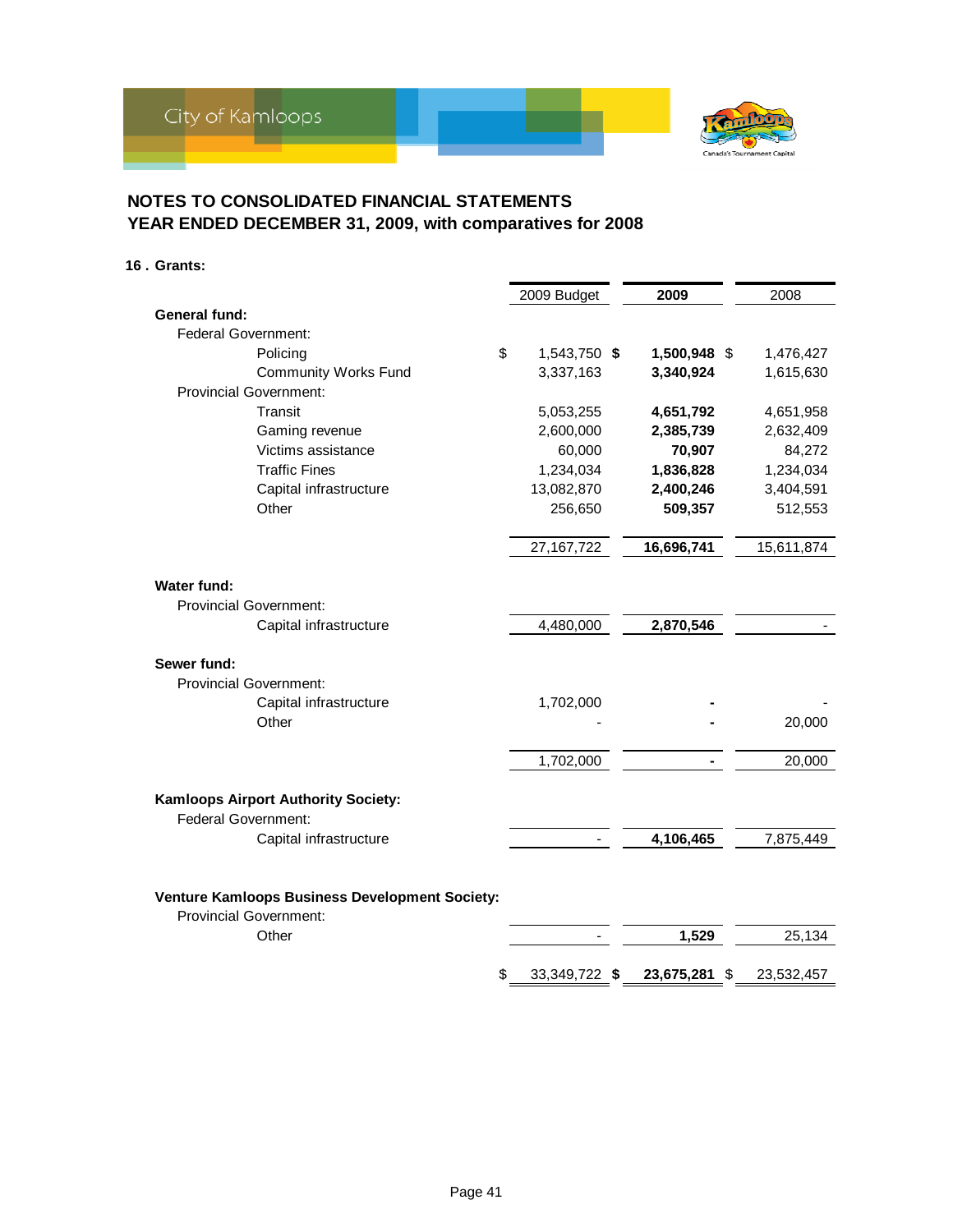

- **17 . Commitments and contingencies:**
	- (a) The City of Kamloops has entered into various agreements and contracts for services and construction for periods ranging from one to five years.
	- (b) The City of Kamloops, as a member of the Thompson Nicola Regional District, is liable for its proportion of any operating deficits or long-term debt related to functions in which it participates.
	- (c) The City of Kamloops is a participant in the Municipal Insurance Association of British Columbia. Should the Association pay out claims in excess of premiums received, it is possible the City, along with other participants, would be required to contribute towards the deficit.
	- (d) The City of Kamloops and its employees contribute to the Municipal Pension Plan ("the plan"), a jointly trusteed pension plan. The Board of Trustees, representing plan members and employers, is responsible for overseeing the management of the pension plan, including investment of the assets and administration of benefits. The pension plan is a multi-employer contributory pension plan. Basic pension benefits provided are defined. The plan has about 158,000 active members and approximately 57,000 retired members. Active members include approximately 33,000 contributors from local governments.

Every three years an actuarial valuation is performed to assess the financial position of the plan and the adequacy of plan funding. The most recent valuation as at December 31, 2006 indicated a surplus of \$438 million for basic pension benefits. The next valuation will be as at December 31, 2009 with results available in 2010. The actuary does not attribute portions of the surplus to individual employers. The City of Kamloops paid \$3,788,783 (2008 - \$3,456,142) for employer contributions to the plan in fiscal 2009.

(e) From time to time the City of Kamloops is brought forth as defendant in various lawsuits. The City reviews its exposure to any potential litigation for which it would not be covered by insurance and assesses whether a successful claim against the City would materially affect the consolidated financial statements of the City. The City reserves a portion of its operating surplus for future payment of insurance deductibles and payment of claims for which it would not be covered by insurance, The City is currently not aware of any claims brought against it that if not defended successfully would result in a material change to the consolidated financial statements of the City.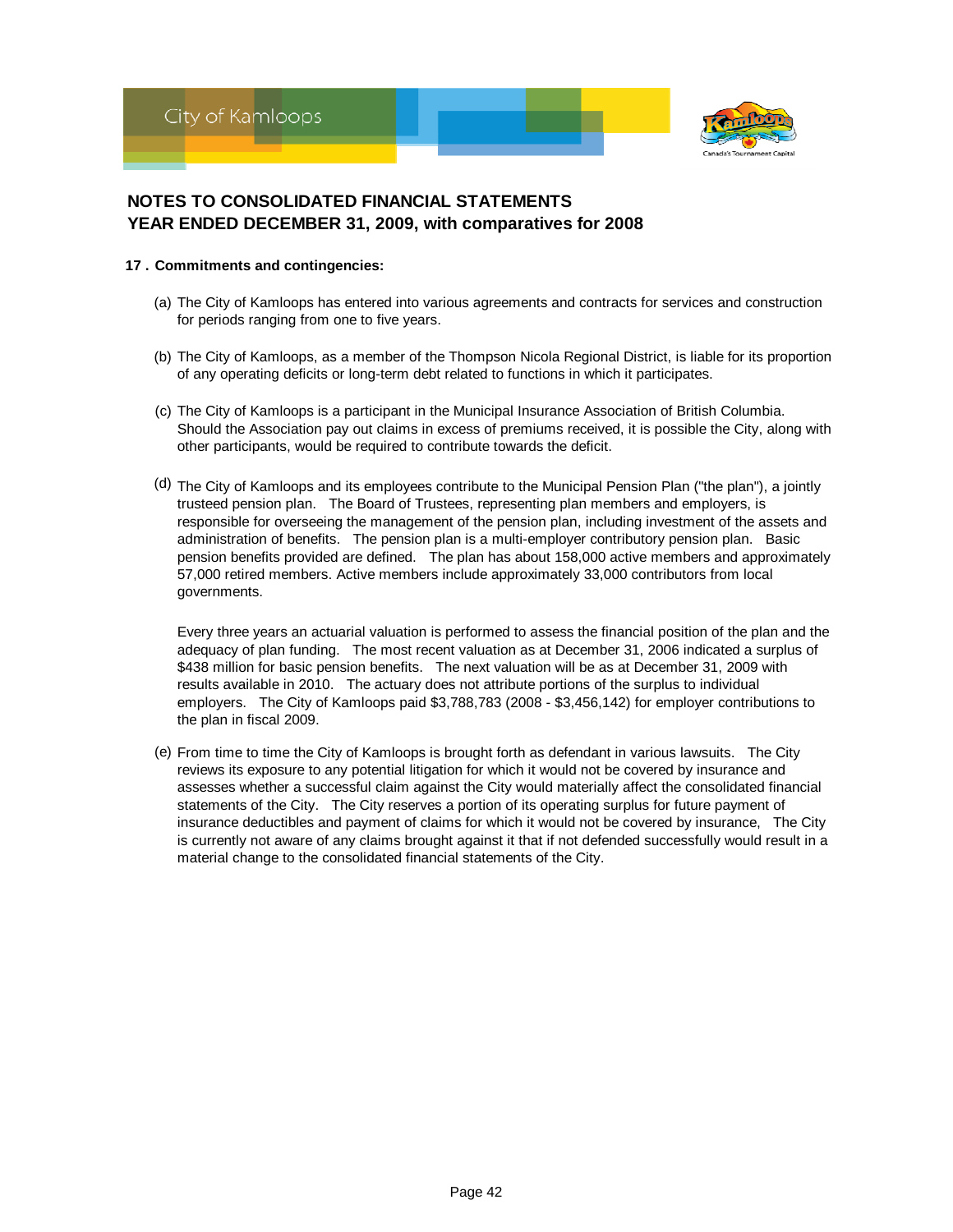

#### **Commitments and contingencies (cont.):**

(f) The City issues certain of its debt instruments through the Municipal Finance Authority. As a condition of these borrowings and as required by legislation, a debt reserve fund is to be established in the amount of one-half the average instalment of principal and interest as set out in the agreement(s) entered into. The reserve is funded in part by cash, being the withholding of 1% of the total issue proceeds, and the remainder being funded by a demand note whereby the City may be required to loan certain amounts to the Municipal Finance Authority. These demand notes are contingent in nature and are not reflected in the accounts of the City.

Details of the cash deposits and contingent demand notes on hand at year end are as follows:

|                    | Cash Deposits      | Contingent<br><b>Demand Notes</b> | 2009 Total   |      | 2008 Total |
|--------------------|--------------------|-----------------------------------|--------------|------|------------|
| General fund       | \$<br>697,363 \$   | 1,889,156 \$                      | 2,586,519    | - \$ | 2,658,685  |
| Water utility fund | 683,461            | 2,053,855                         | 2,737,316    |      | 2,845,857  |
| Sewer utility fund | 187,860            | 492.281                           | 680,141      |      | 725.927    |
|                    | \$<br>1,568,684 \$ | 4,435,292 \$                      | 6,003,976 \$ |      | 6,230,469  |

(g) The Kamloops Airport Authority Society has entered into a lease agreement with Kamloops Airport Ltd. for a forty-five year term ending August 27, 2042. The lease provides for the option to extend the term for a further 20 years.

The Society has entered into a management services contract for the runway expansion project with YVR Airport Services Ltd. Ending August 31, 2009. The Society is to pay YVR a total of \$575,000 for managing the expansion of the airport runway. The amount is to be paid in 24 monthly instalments of \$23,958 which commenced in October of 2007. The total budget for the expansion project is approximately \$20 million.

#### **18 . Trust funds:**

The City operates the cemeteries and maintains a cemetery perpetual care fund in accordance with the Cemetery and Funeral Services Act.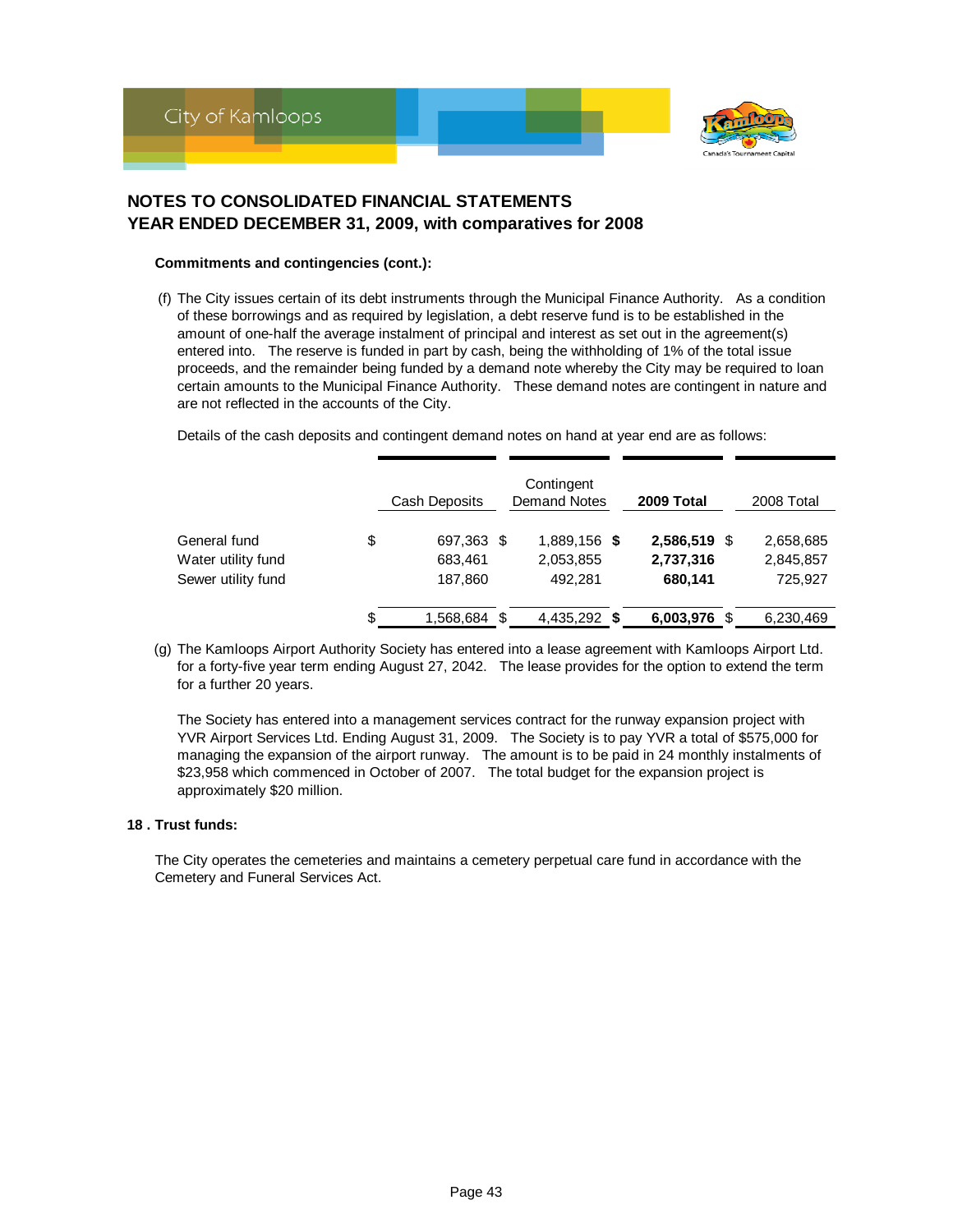

#### **19 . Budget figures:**

Budget figures represent the Financial Plan By-law adopted by Council at the time of adoption of the Annual Taxation By-law. Subsequent amendments to the Financial Plan By-law have been made by Council to reflect changes as required by law.

The Financial Plan did not anticipate amortization expense. In addition, some expenses that were classified as capital expenditure did not represent new assets or extend the life or service capacity or improve the quality of an existing asset.

If these expenses were added to the Financial Plan the amounts would be as follows:

|                                       | <b>Financial Plan</b> | Amortization              | Expenses not     |                    |
|---------------------------------------|-----------------------|---------------------------|------------------|--------------------|
|                                       | <b>Bylaw</b>          | expense                   | capitalized      | <b>Fiscal Plan</b> |
| <b>Revenue</b>                        |                       |                           |                  |                    |
| Taxation                              | \$<br>81,635,896 \$   |                           | \$               | \$<br>81,635,896   |
| Development levies utilized           | 8,619,646             |                           |                  | 8,619,646          |
| Fees, rates and sales of service      | 47,237,534            |                           |                  | 47,237,534         |
| Grants                                | 33,349,722            |                           |                  | 33,349,722         |
| Investment income                     | 3,495,638             |                           |                  | 3,495,638          |
| Private contributions                 | 356,800               |                           |                  | 356,800            |
| Sale of capital assets                | 89,000                |                           |                  | 89,000             |
|                                       | 174,784,236           |                           |                  | 174,784,236        |
| <b>Expenditures</b>                   |                       |                           |                  |                    |
| Cemetery                              | 622,226               | 126,486                   | 3,191            | 751,903            |
| Community development                 | 4,192,314             | 79,024                    | 37,696           | 4,309,034          |
| Corporate administration              | 9,458,742             | 436,763                   | 34,789           | 9,930,294          |
| <b>Environmental services</b>         | 948,090               | 2,751                     |                  | 950,841            |
| Fire services                         | 12,958,671            | 601,672                   | 232,586          | 13,792,929         |
| Infrastructure maintenance            | 8,815,311             | 10,116,419                | 6,451            | 18,938,181         |
| Legislative and enforcement           | 4,201,189             | 199,437                   | 5,625            | 4,406,251          |
| Parks, recreation and cultural servic | 20,798,862            | 5,302,734                 | 2,171,011        | 28,272,607         |
| Police services                       | 19,408,986            | 61,173                    | 47,552           | 19,517,711         |
| <b>Public Transit</b>                 | 11,897,943            | 4,924                     |                  | 11,902,867         |
| Solid waste                           | 6,449,393             | 23,325                    | 42,597           | 6,515,315          |
| Water utility                         | 6,952,168             | 2,959,489                 | 918,841          | 10,830,498         |
| Sewer utility                         | 4,706,809             | 998,876                   | 268,576          | 5,974,261          |
| Kamloops Airport Authority Society    |                       |                           |                  |                    |
| Venture Kamloops Bus. Dev. Soc.       |                       |                           |                  |                    |
| Debt servicing costs                  | 5,917,115             |                           |                  | 5,917,115          |
|                                       | 117,327,819           | 20,913,073                | 3,768,915        | 142,009,807        |
| Increase (decrease) in                |                       |                           |                  |                    |
| accumulated surplus                   | \$<br>57,456,417      | \$<br>$(20, 913, 073)$ \$ | $(3,768,915)$ \$ | 32,774,429         |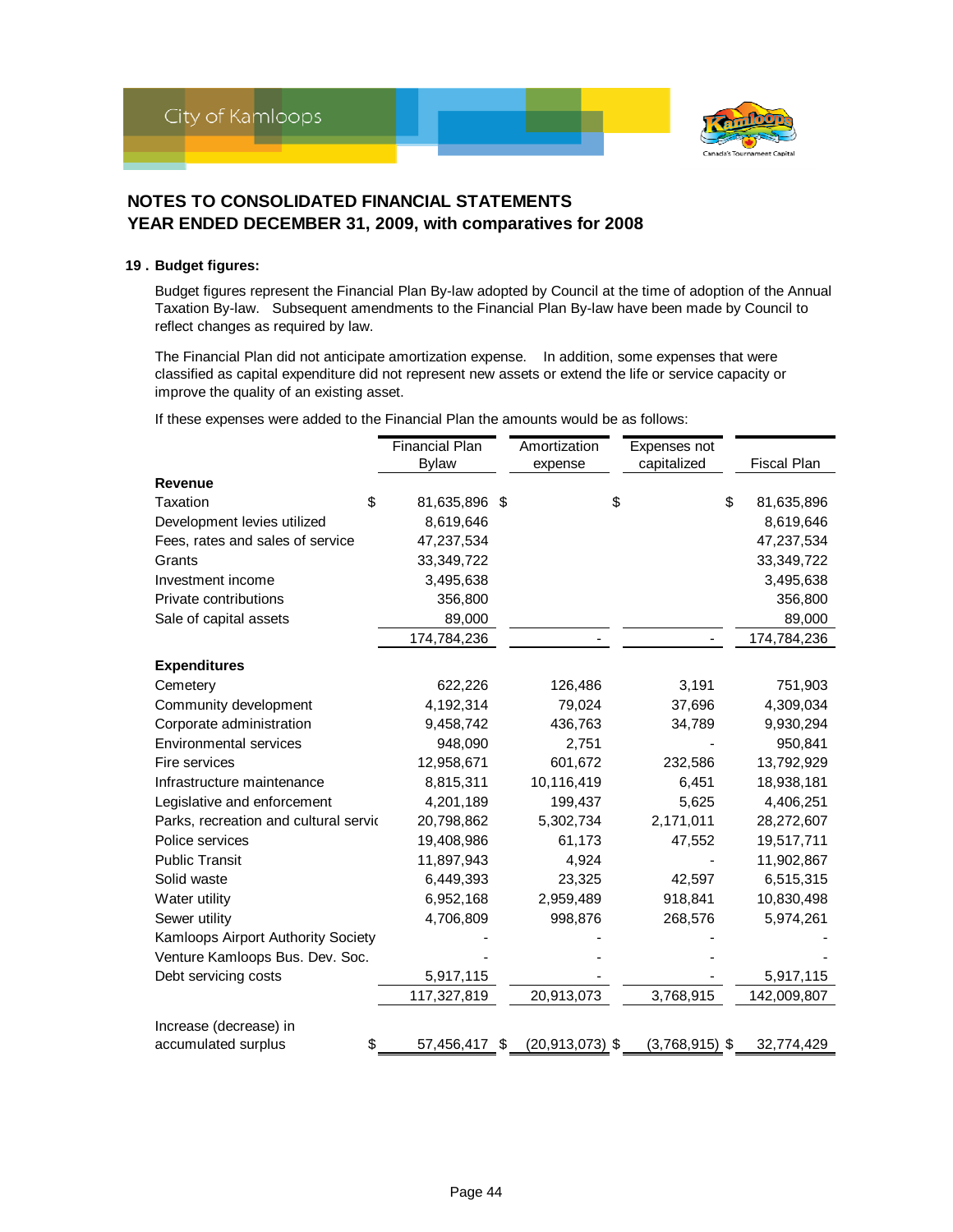

|                                 | <b>Original Cost as</b> | Accumulated                             | <b>Net Asset</b>                    |            |                               | Accumulated                  | 2009          | <b>Original Cost as</b> | Accumulated                             | <b>Net Asset</b>                    |
|---------------------------------|-------------------------|-----------------------------------------|-------------------------------------|------------|-------------------------------|------------------------------|---------------|-------------------------|-----------------------------------------|-------------------------------------|
|                                 | at December 31,<br>2008 | Depreciation<br>to December<br>31, 2008 | Value as at<br>December 31.<br>2008 |            | 2009 Additions 2009 Disposals | Depreciation<br>on Disposals | Depreciation  | at December 31<br>2009  | Depreciation<br>to December<br>31, 2009 | Value as at<br>December 31,<br>2009 |
| Cemetery                        |                         |                                         |                                     |            |                               |                              |               |                         |                                         |                                     |
| Site improvements               | 964,383                 | (317,089)                               | 647,294                             |            |                               |                              | (60, 326)     | 964,383                 | (377, 415)                              | 586,968                             |
| <b>Buildings</b>                | 2,270,872               | (816, 899)                              | 1,453,973                           |            |                               |                              | (56, 769)     | 2,270,872               | (873, 668)                              | 1,397,204                           |
| Equipment                       | 89,353                  | (40, 208)                               | 49,145                              | 7,111      |                               |                              | (9, 291)      | 96,464                  | (49, 499)                               | 46,965                              |
| Computing infrastructure        | 500                     | (150)                                   | 350                                 |            |                               |                              | (100)         | 500                     | (250)                                   | 250                                 |
|                                 | 3,325,108               | (1, 174, 346)                           | 2,150,762                           | 7,111      |                               | $\sim$                       | (126, 486)    | 3,332,219               | (1,300,832)                             | 2,031,387                           |
| <b>Community development</b>    |                         |                                         |                                     |            |                               |                              |               |                         |                                         |                                     |
| Land                            | 73,079,941              |                                         | 73,079,941                          | 4,175,500  | (2,804,318)                   |                              |               | 74,451,123              |                                         | 74,451,123                          |
| Site improvements               | 607,367                 | (244, 930)                              | 362,437                             | 8,330      |                               |                              | (17, 533)     | 615,697                 | (262, 463)                              | 353,234                             |
| <b>Buildings</b>                | 247,991                 | (150, 150)                              | 97,841                              |            |                               |                              | (4, 275)      | 247,991                 | (154, 425)                              | 93,566                              |
| Transportation network          | 6,941                   | (2, 452)                                | 4,489                               |            |                               | ٠                            | (138)         | 6,941                   | (2,590)                                 | 4,351                               |
| Equipment                       | 238,097                 | (107, 139)                              | 130,958                             | 25,531     |                               |                              | (25,085)      | 263,628                 | (132, 224)                              | 131,404                             |
| Computing infrastructure        | 167,535                 | (74, 589)                               | 92,946                              |            |                               |                              | (31, 993)     | 167,535                 | (106, 582)                              | 60,953                              |
|                                 | 74,347,872              | (579, 260)                              | 73,768,612                          | 4,209,361  | (2,804,318)                   | $\sim$                       | (79, 024)     | 75,752,915              | (658, 284)                              | 75,094,631                          |
| <b>Corporate administration</b> |                         |                                         |                                     |            |                               |                              |               |                         |                                         |                                     |
| Site improvements               | 47,022                  | (8, 228)                                | 38,794                              |            |                               |                              | (2, 351)      | 47,022                  | (10, 579)                               | 36,443                              |
| Transportation network          | 372                     | (192)                                   | 180                                 |            |                               |                              | (5)           | 372                     | (197)                                   | 175                                 |
| Equipment                       | 63,578                  | (28, 611)                               | 34,967                              | 186,778    |                               |                              | (15,696)      | 250,356                 | (44, 307)                               | 206,049                             |
| Computing infrastructure        | 4,488,758               | (3,598,977)                             | 889,781                             | 360,227    | (13, 841)                     | 13,841                       | (418, 711)    | 4,835,144               | (4,003,847)                             | 831,297                             |
|                                 | 4,599,730               | (3,636,008)                             | 963,722                             | 547,005    | (13, 841)                     | 13,841                       | (436, 763)    | 5,132,894               | (4,058,930)                             | 1,073,964                           |
|                                 |                         |                                         |                                     |            |                               |                              |               |                         |                                         |                                     |
| <b>Environmental services</b>   |                         |                                         |                                     |            |                               |                              |               |                         |                                         |                                     |
| Site improvements               | 14,668                  | (8, 810)                                | 5,858                               |            |                               |                              | (533)         | 14,668                  | (9, 343)                                | 5,325                               |
| Computing infrastructure        | 7,849                   | (2, 170)                                | 5,679                               | 6,468      |                               |                              | (2, 218)      | 14,317                  | (4,388)                                 | 9,929                               |
|                                 | 22,517                  | (10, 980)                               | 11,537                              | 6,468      | $\sim$                        | $\sim$                       | (2,751)       | 28,985                  | (13, 731)                               | 15,254                              |
| <b>Fire services</b>            |                         |                                         |                                     |            |                               |                              |               |                         |                                         |                                     |
| Site improvements               | 18,826                  | (16, 119)                               | 2,707                               |            |                               |                              | (656)         | 18,826                  | (16, 775)                               | 2,051                               |
| <b>Buildings</b>                | 219,429                 | (90,089)                                | 129,340                             |            |                               | ÷,                           | (8, 168)      | 219,429                 | (98, 257)                               | 121,172                             |
| Equipment                       | 7,256,734               | (3,064,465)                             | 4,192,269                           | 1,244,151  |                               | $\overline{\phantom{a}}$     | (580, 056)    | 8,500,885               | (3,644,521)                             | 4,856,364                           |
| Computing infrastructure        | 70,768                  | (33, 723)                               | 37,045                              |            |                               | ÷                            | (12, 792)     | 70,768                  | (46, 515)                               | 24,253                              |
|                                 | 7,565,757               | (3,204,396)                             | 4,361,361                           | 1,244,151  | $\overline{\phantom{a}}$      | $\overline{\phantom{a}}$     | (601, 672)    | 8,809,908               | (3,806,068)                             | 5,003,840                           |
| Infrastructure maintenance      |                         |                                         |                                     |            |                               |                              |               |                         |                                         |                                     |
| Land under roads                | 398,648,336             |                                         | 398,648,336                         | 421,611    |                               |                              |               | 399,069,947             |                                         | 399,069,947                         |
| Site improvements               | 6,729,120               | (2,035,048)                             | 4,694,072                           | 294,414    |                               |                              | (186, 421)    | 7,023,534               | (2, 221, 469)                           | 4,802,065                           |
| <b>Buildings</b>                | 27,251,848              | (9,635,353)                             | 17,616,495                          | 317,399    | (93, 963)                     | 93,963                       | (688, 119)    | 27,475,284              | (10, 229, 509)                          | 17,245,775                          |
| Transportation network          | 181,532,087             | (75, 584, 689)                          | 105,947,398                         | 15,507,562 | (1,428,073)                   | 1,391,044                    | (5,091,414)   | 195,611,576             | (79, 285, 059)                          | 116,326,517                         |
| Drainage network                | 62,418,133              | (19, 473, 019)                          | 42,945,114                          | 2,565,162  | (74, 399)                     | 71,474                       | (1,873,366)   | 64,908,896              | (21, 274, 911)                          | 43,633,985                          |
| Equipment                       | 23,713,618              | (13,046,115)                            | 10,667,503                          | 2,070,822  | (89, 269)                     | 89,269                       | (2, 168, 560) | 25,695,171              | (15, 125, 406)                          | 10,569,765                          |
| Computing infrastructure        | 263,933                 | (136, 633)                              | 127,300                             | 5,734      |                               |                              | (47, 134)     | 269,667                 | (183, 767)                              | 85,900                              |
| Communication network           | 1,214,542               | (163,070)                               | 1,051,472                           | 26,812     |                               |                              | (61, 405)     | 1,241,354               | (224, 475)                              | 1,016,879                           |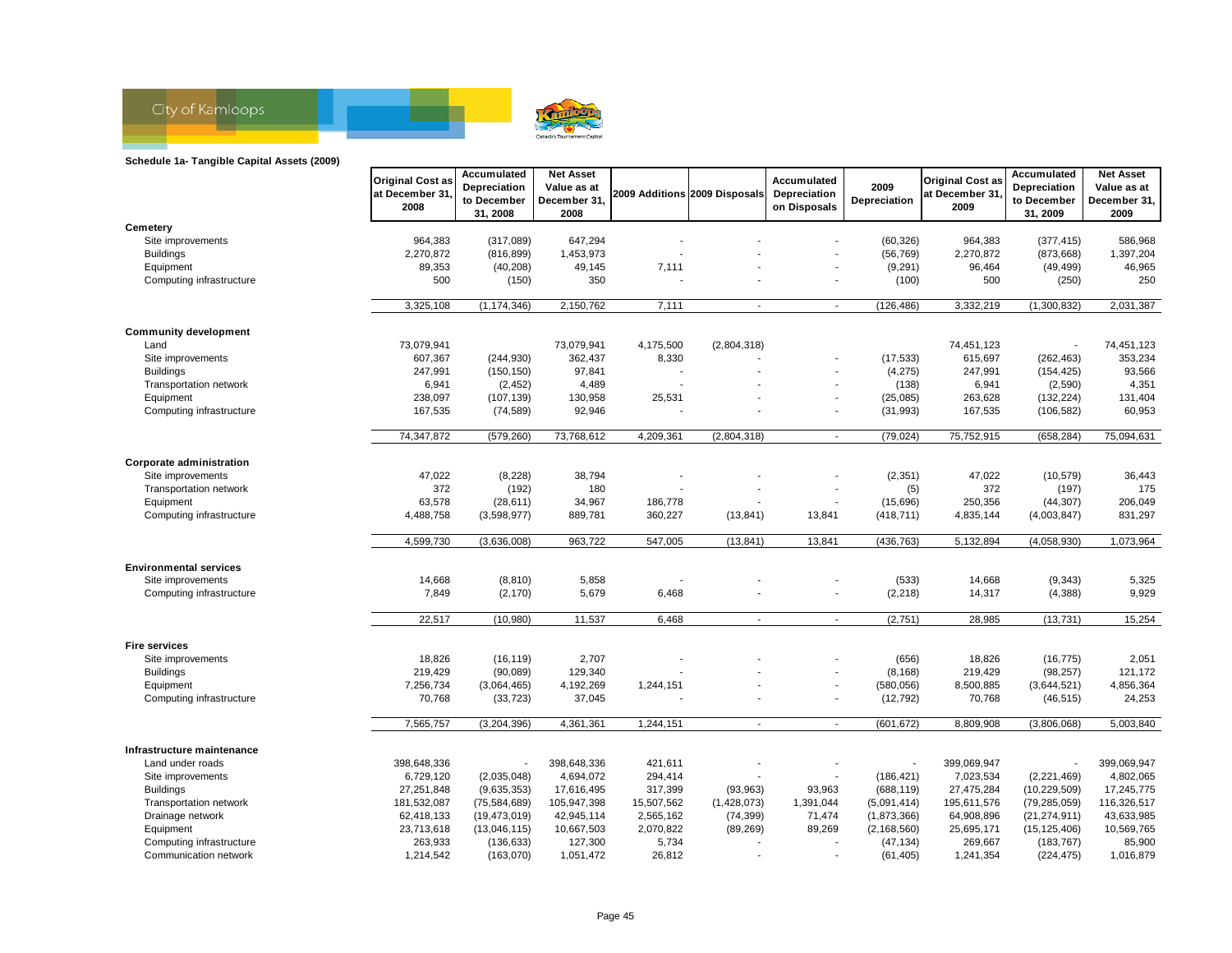

|                                                              | <b>Original Cost as</b><br>at December 31,<br>2008 | Accumulated<br>Depreciation<br>to December<br>31, 2008 | <b>Net Asset</b><br>Value as at<br>December 31,<br>2008 |            | 2009 Additions 2009 Disposals | Accumulated<br>Depreciation<br>on Disposals | 2009<br>Depreciation | <b>Original Cost as</b><br>at December 31<br>2009 | Accumulated<br>Depreciation<br>to December<br>31, 2009 | <b>Net Asset</b><br>Value as at<br>December 31,<br>2009 |
|--------------------------------------------------------------|----------------------------------------------------|--------------------------------------------------------|---------------------------------------------------------|------------|-------------------------------|---------------------------------------------|----------------------|---------------------------------------------------|--------------------------------------------------------|---------------------------------------------------------|
|                                                              | 701,771,617                                        | (120, 073, 927)                                        | 581,697,690                                             | 21,209,516 | (1,685,704)                   | 1,645,750                                   | (10, 116, 419)       | 721,295,429                                       | (128, 544, 596)                                        | 592,750,833                                             |
| Legislative and enforcement                                  |                                                    |                                                        |                                                         |            |                               |                                             |                      |                                                   |                                                        |                                                         |
| <b>Buildings</b>                                             | 1.198.005                                          | (970, 379)                                             | 227.626                                                 | 21,641     | (17, 745)                     | 17,745                                      | (24, 176)            | 1.201.901                                         | (976, 810)                                             | 225.091                                                 |
| Equipment                                                    | 1,579,791                                          | (419, 850)                                             | 1,159,941                                               | 10,050     |                               |                                             | (158, 481)           | 1,589,841                                         | (578, 331)                                             | 1,011,510                                               |
| Computing infrastructure                                     | 88,879                                             | (37, 483)                                              | 51,396                                                  |            |                               |                                             | (16, 780)            | 88,879                                            | (54, 263)                                              | 34,616                                                  |
|                                                              | 2,866,675                                          | (1, 427, 712)                                          | 1,438,963                                               | 31,691     | (17, 745)                     | 17,745                                      | (199, 437)           | 2,880,621                                         | (1,609,404)                                            | 1,271,217                                               |
| Parks, recreation and cultural services<br>Site improvements | 39,613,753                                         | (18,613,246)                                           | 21,000,507                                              | 5,169,333  | (1,627,158)                   | 1,627,158                                   | (2, 144, 880)        | 43,155,928                                        | (19, 130, 968)                                         | 24,024,960                                              |
| <b>Buildings</b>                                             | 76,831,698                                         | (33,896,545)                                           | 42,935,153                                              | 3,759,938  | (408, 213)                    | 408,213                                     | (1,861,914)          | 80,183,423                                        | (35, 350, 246)                                         | 44,833,177                                              |
| Transportation network                                       | 10,746,212                                         | (4,647,824)                                            | 6,098,388                                               | 4,298      | (117, 509)                    | 38,384                                      | (206, 129)           | 10,633,001                                        | (4,815,569)                                            | 5,817,432                                               |
| Water network                                                | 6,559,696                                          | (3, 115, 857)                                          | 3,443,839                                               |            |                               |                                             | (327, 985)           | 6,559,696                                         | (3,443,842)                                            | 3,115,854                                               |
| Equipment                                                    | 7,170,628                                          | (3,030,307)                                            | 4,140,321                                               | 127,281    |                               | $\overline{a}$                              | (717, 427)           | 7,297,909                                         | (3,747,734)                                            | 3,550,175                                               |
| Computing infrastructure                                     | 238,252                                            | (101, 045)                                             | 137,207                                                 |            |                               |                                             | (44, 399)            | 238,252                                           | (145, 444)                                             | 92,808                                                  |
|                                                              | 141,160,239                                        | (63, 404, 824)                                         | 77,755,415                                              | 9,060,850  | (2, 152, 880)                 | 2,073,755                                   | (5,302,734)          | 148,068,209                                       | (66, 633, 803)                                         | 81,434,406                                              |
| <b>Police services</b>                                       |                                                    |                                                        |                                                         |            |                               |                                             |                      |                                                   |                                                        |                                                         |
| Equipment                                                    | 472,263                                            | (212, 520)                                             | 259,743                                                 | 24,162     |                               | ÷,                                          | (48, 434)            | 496,425                                           | (260, 954)                                             | 235,471                                                 |
| Computing infrastructure                                     | 64,779                                             | (21, 755)                                              | 43,024                                                  |            |                               | $\overline{\phantom{a}}$                    | (12, 739)            | 64,779                                            | (34, 494)                                              | 30,285                                                  |
|                                                              | 537,042                                            | (234, 275)                                             | 302,767                                                 | 24,162     | $\sim$                        | $\sim$                                      | (61, 173)            | 561,204                                           | (295, 448)                                             | 265,756                                                 |
| <b>Public Transit</b><br>Site improvements                   | 5,187                                              | (2, 337)                                               | 2,850                                                   |            |                               |                                             | (520)                | 5,187                                             | (2, 857)                                               | 2,330                                                   |
| <b>Buildings</b>                                             | 71,667                                             | (3, 582)                                               | 68,085                                                  |            |                               | $\overline{\phantom{a}}$                    | (1, 433)             | 71,667                                            | (5,015)                                                | 66,652                                                  |
| <b>Transportation network</b>                                | 59,378                                             | (19, 824)                                              | 39,554                                                  |            |                               | $\sim$                                      | (2,971)              | 59,378                                            | (22, 795)                                              | 36,583                                                  |
|                                                              |                                                    |                                                        |                                                         |            |                               |                                             |                      |                                                   |                                                        |                                                         |
|                                                              | 136,232                                            | (25, 743)                                              | 110,489                                                 | $\sim$     | $\sim$                        | $\sim$                                      | (4,924)              | 136,232                                           | (30, 667)                                              | 105,565                                                 |
| Solid waste                                                  |                                                    |                                                        |                                                         |            |                               |                                             |                      |                                                   |                                                        |                                                         |
| Site improvements                                            | 117,816                                            | (56, 610)                                              | 61,206                                                  |            |                               |                                             | (4,221)              | 117,816                                           | (60, 831)                                              | 56,985                                                  |
| <b>Buildings</b>                                             | 414,058                                            | (68, 355)                                              | 345,703                                                 |            |                               | $\overline{\phantom{a}}$                    | (15, 206)            | 414,058                                           | (83, 561)                                              | 330,497                                                 |
| Computing infrastructure                                     | 18,060                                             | (6,016)                                                | 12,044                                                  | 2,867      |                               | $\overline{\phantom{a}}$                    | (3,898)              | 20,927                                            | (9, 914)                                               | 11,013                                                  |
|                                                              | 549,934                                            | (130, 981)                                             | 418,953                                                 | 2,867      | $\sim$                        | $\sim$                                      | (23, 325)            | 552,801                                           | (154, 306)                                             | 398,495                                                 |
| <b>Water utility</b>                                         | 687,761                                            |                                                        | 440,813                                                 |            |                               |                                             |                      | 687,761                                           |                                                        | 374,655                                                 |
| Site improvements                                            |                                                    | (246, 948)                                             |                                                         |            |                               | $\sim$                                      | (66, 158)            |                                                   | (313, 106)                                             |                                                         |
| <b>Buildings</b>                                             | 16,531,721<br>37,114                               | (3,249,947)                                            | 13,281,774                                              |            |                               | ÷,                                          | (531, 566)           | 16,531,721<br>37,114                              | (3,781,513)                                            | 12,750,208                                              |
| <b>Transportation network</b>                                |                                                    | (23, 727)                                              | 13,387                                                  |            |                               |                                             | (1, 122)             |                                                   | (24, 849)                                              | 12,265                                                  |
| Water network                                                | 122,344,626                                        | (34, 381, 677)                                         | 87,962,949                                              | 2,028,224  | (180, 323)                    | 127,360                                     | (2,312,998)          | 124,192,527                                       | (36, 567, 315)                                         | 87,625,212                                              |
| Equipment<br>Computing infrastructure                        | 444,774<br>8,898                                   | (199, 467)<br>(3, 727)                                 | 245,307<br>5,171                                        | 27,717     |                               |                                             | (45, 865)<br>(1,780) | 472,491<br>8,898                                  | (245, 332)<br>(5, 507)                                 | 227,159<br>3,391                                        |
|                                                              | 140,054,894                                        | (38, 105, 493)                                         | 101,949,401                                             | 2,055,941  | (180, 323)                    | 127,360                                     | (2,959,489)          | 141,930,512                                       | (40, 937, 622)                                         | 100,992,890                                             |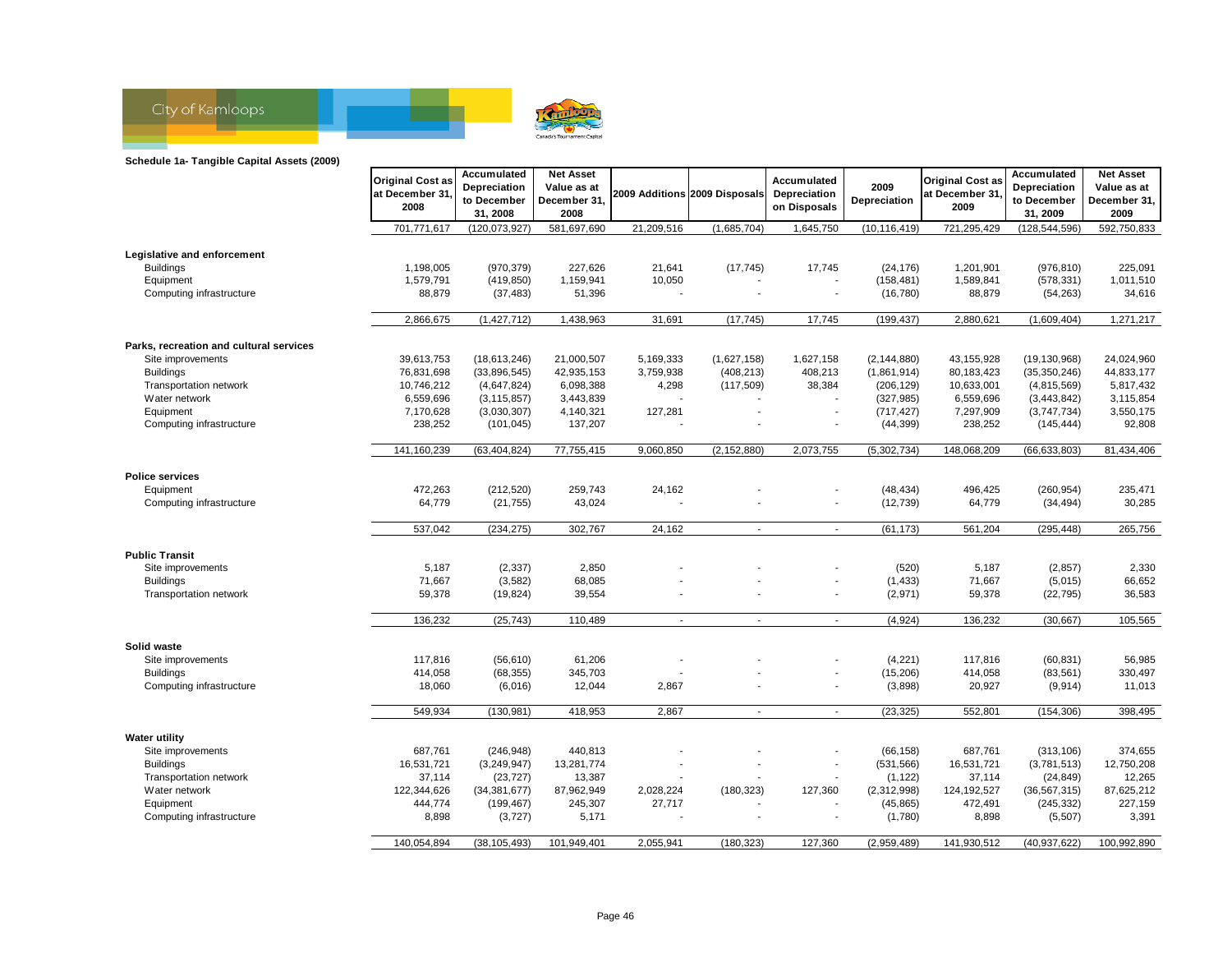

|                                                      | <b>Original Cost as</b><br>at December 31. | Accumulated<br>Depreciation | <b>Net Asset</b><br>Value as at |            | 2009 Additions 2009 Disposals | Accumulated<br>Depreciation | 2009           | <b>Original Cost as</b><br>at December 31 | Accumulated<br>Depreciation | <b>Net Asset</b><br>Value as at |
|------------------------------------------------------|--------------------------------------------|-----------------------------|---------------------------------|------------|-------------------------------|-----------------------------|----------------|-------------------------------------------|-----------------------------|---------------------------------|
|                                                      | 2008                                       | to December<br>31, 2008     | December 31,<br>2008            |            |                               | on Disposals                | Depreciation   | 2009                                      | to December<br>31, 2009     | December 31,<br>2009            |
| Sewer utility                                        |                                            |                             |                                 |            |                               |                             |                |                                           |                             |                                 |
| Site improvements                                    | 146.163                                    | (96, 590)                   | 49,573                          |            |                               |                             | (6, 764)       | 146,163                                   | (103, 354)                  | 42,809                          |
| <b>Buildings</b>                                     | 2,637,589                                  | (1,045,003)                 | 1,592,586                       |            |                               | ٠                           | (65, 286)      | 2,637,589                                 | (1, 110, 289)               | 1,527,300                       |
| Sanitary network                                     | 55,773,038                                 | (17, 482, 867)              | 38,290,171                      | 679,760    | (67, 482)                     | 60,448                      | (924, 328)     | 56,385,316                                | (18, 346, 747)              | 38,038,569                      |
| Equipment                                            |                                            |                             |                                 | 20,635     |                               |                             | (1,031)        | 20,635                                    | (1,031)                     | 19,604                          |
| Computing infrastructure                             | 7,333                                      | (1,984)                     | 5,349                           |            |                               | $\overline{\phantom{a}}$    | (1, 467)       | 7,333                                     | (3, 451)                    | 3,882                           |
|                                                      | 58,564,123                                 | (18, 626, 444)              | 39,937,679                      | 700,395    | (67, 482)                     | 60,448                      | (998, 876)     | 59,197,036                                | (19, 564, 872)              | 39,632,164                      |
| <b>Kamloops Airport Authority Society</b>            |                                            |                             |                                 |            |                               |                             |                |                                           |                             |                                 |
| Land                                                 | 8,745,200                                  |                             | 8,745,200                       |            |                               |                             |                | 8,745,200                                 |                             | 8,745,200                       |
| <b>Buildings</b>                                     | 10,144,059                                 | (2,270,971)                 | 7,873,088                       | 9,643,940  |                               |                             | (409, 334)     | 19,787,999                                | (2,680,305)                 | 17, 107, 694                    |
| Transportation network                               | 35,483,576                                 | (8,622,278)                 | 26,861,298                      | 1,250,132  |                               |                             | (848, 705)     | 36,733,708                                | (9,470,983)                 | 27,262,725                      |
| Drainage network                                     | 1,981,915                                  | (4, 955)                    | 1,976,960                       |            |                               |                             | (59, 309)      | 1.981.915                                 | (64, 264)                   | 1,917,651                       |
| Sanitary network                                     | 543,400                                    | (166, 366)                  | 377,034                         |            |                               |                             | (11, 311)      | 543,400                                   | (177, 677)                  | 365,723                         |
| Water network                                        | 4,890,600                                  | (1,497,295)                 | 3,393,305                       |            |                               |                             | (101, 799)     | 4,890,600                                 | (1,599,094)                 | 3,291,506                       |
| Equipment                                            | 904,906                                    | (622, 534)                  | 282,372                         | 149,873    |                               |                             | (39, 049)      | 1,054,779                                 | (661, 583)                  | 393,196                         |
| Computing infrastructure                             | 72,371                                     | (71, 126)                   | 1,245                           |            |                               |                             | (415)          | 72,371                                    | (71, 541)                   | 830                             |
|                                                      | 62,766,027                                 | (13, 255, 525)              | 49,510,502                      | 11,043,945 | $\sim$                        | $\blacksquare$              | (1,469,922)    | 73,809,972                                | (14, 725, 447)              | 59,084,525                      |
| <b>Venture Kamloops Business Development Society</b> |                                            |                             |                                 |            |                               |                             |                |                                           |                             |                                 |
| <b>Buildings</b>                                     | 2,979                                      | (2,532)                     | 447                             |            |                               |                             | (447)          | 2,979                                     | (2,979)                     |                                 |
| Equipment                                            | 12,819                                     | (10, 664)                   | 2,155                           | 12,306     |                               |                             | (3, 187)       | 25,125                                    | (13, 851)                   | 11,274                          |
| Computing infrastructure                             | 19,021                                     | (18, 565)                   | 456                             | 5,358      |                               |                             | (1, 388)       | 24,379                                    | (19, 953)                   | 4,426                           |
|                                                      |                                            |                             |                                 |            |                               |                             |                |                                           |                             |                                 |
|                                                      | 34,819                                     | (31, 761)                   | 3,058                           | 17,664     | $\blacksquare$                | $\mathcal{L}_{\mathcal{A}}$ | (5,022)        | 52,483                                    | (36, 783)                   | 15,700                          |
| Total tangible capital assets above                  | 1,198,302,586                              | (263, 921, 675)             | 934,380,911                     | 50,161,127 | (6,922,293)                   | 3,938,899                   | (22, 388, 017) | 1,241,541,420                             | (282, 370, 793)             | 959,170,627                     |
| Work in progress                                     | 9,270,129                                  |                             | 9,270,129                       | 7,091,225  |                               |                             |                | 16,361,354                                |                             | 16,361,354                      |
| Total tangible capital assets                        | 1,207,572,715                              | (263, 921, 675)             | 943,651,040                     | 57,252,352 | (6,922,293)                   | 3,938,899                   | (22, 388, 017) | 1,257,902,774                             | (282,370,793)               | 975,531,981                     |
| Summary by asset Group:                              |                                            |                             |                                 |            |                               |                             |                |                                           |                             |                                 |
| Land                                                 | 81,825,141                                 |                             | 81,825,141                      | 4,175,500  | (2,804,318)                   |                             |                | 83,196,323                                |                             | 83,196,323                      |
| Land under roads                                     | 398,648,336                                |                             | 398,648,336                     | 421,611    |                               |                             |                | 399,069,947                               |                             | 399,069,947                     |
| Site improvements                                    | 48,952,066                                 | (21, 645, 955)              | 27,306,111                      | 5,472,077  | (1,627,158)                   | 1,627,158                   | (2,490,363)    | 52,796,985                                | (22, 509, 160)              | 30,287,825                      |
| <b>Buildings</b>                                     | 137,821,916                                | (52, 199, 805)              | 85,622,111                      | 13,742,918 | (519, 921)                    | 519,921                     | (3,666,693)    | 151,044,913                               | (55, 346, 577)              | 95,698,336                      |
| Transportation network                               | 227,865,680                                | (88,900,986)                | 138,964,694                     | 16,761,992 | (1, 545, 582)                 | 1,429,428                   | (6, 150, 484)  | 243,082,090                               | (93, 622, 042)              | 149,460,048                     |
| Drainage network                                     | 64,400,048                                 | (19, 477, 974)              | 44,922,074                      | 2,565,162  | (74, 399)                     | 71,474                      | (1,932,675)    | 66,890,811                                | (21, 339, 175)              | 45,551,636                      |
| Sanitary network                                     | 56,316,438                                 | (17,649,233)                | 38,667,205                      | 679,760    | (67, 482)                     | 60,448                      | (935, 639)     | 56,928,716                                | (18, 524, 424)              | 38,404,292                      |
| Water network                                        | 133,794,922                                | (38,994,829)                | 94,800,093                      | 2,028,224  | (180, 323)                    | 127,360                     | (2,742,782)    | 135,642,823                               | (41,610,251)                | 94,032,572                      |
| Equipment                                            | 41,946,561                                 | (20, 781, 880)              | 21,164,681                      | 3,906,417  | (89, 269)                     | 89,269                      | (3,812,162)    | 45,763,709                                | (24, 504, 773)              | 21,258,936                      |
| Computing infrastructure                             | 5,516,936                                  | (4, 107, 943)               | 1,408,993                       | 380,654    | (13, 841)                     | 13,841                      | (595, 814)     | 5,883,749                                 | (4,689,916)                 | 1,193,833                       |
| Communication network                                | 1,214,542                                  | (163,070)                   | 1,051,472                       | 26,812     |                               |                             | (61, 405)      | 1,241,354                                 | (224, 475)                  | 1,016,879                       |
| Work in progress                                     | 9,270,129                                  |                             | 9,270,129                       | 7,091,225  |                               | $\overline{a}$              |                | 16,361,354                                |                             | 16,361,354                      |
|                                                      | 1,207,572,715                              | (263, 921, 675)             | 943,651,040                     | 57,252,352 | (6,922,293)                   | 3,938,899                   | (22, 388, 017) | 1,257,902,774                             | (282,370,793)               | 975,531,981                     |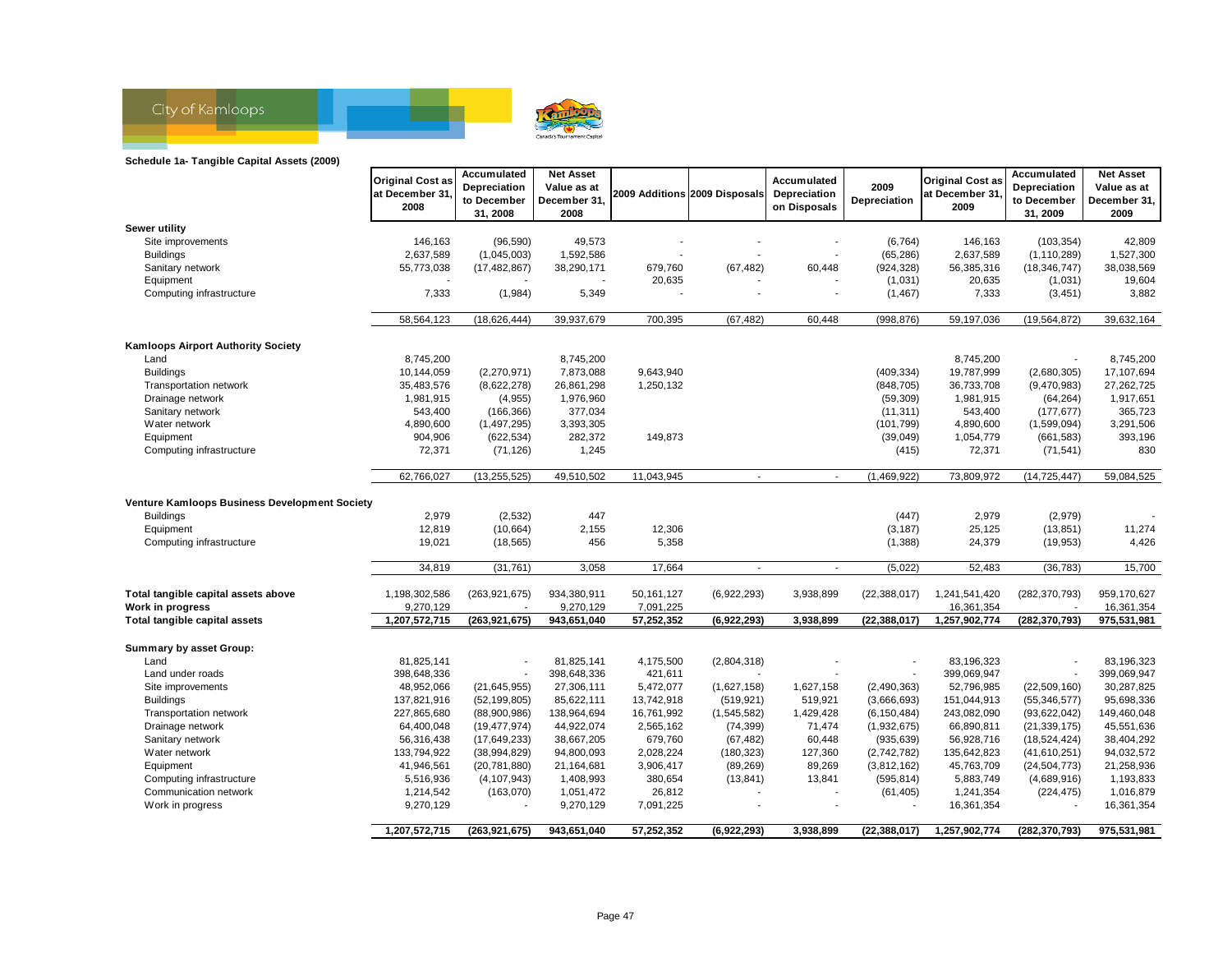

|                                 | <b>Original Cost as</b> | Accumulated                 | <b>Net Asset</b>            |           | <b>Original Cost as</b><br>Accumulated | Accumulated              | <b>Net Asset</b> |                |                             |                             |
|---------------------------------|-------------------------|-----------------------------|-----------------------------|-----------|----------------------------------------|--------------------------|------------------|----------------|-----------------------------|-----------------------------|
|                                 | at December 31,         | Depreciation<br>to December | Value as at<br>December 31. |           | 2008 Additions 2008 Disposals          | Depreciation             | 2008             | at December 31 | Depreciation<br>to December | Value as at<br>December 31, |
|                                 | 2007                    | 31, 2007                    | 2007                        |           |                                        | on Disposals             | Depreciation     | 2008           | 31, 2008                    | 2008                        |
| Cemetery                        |                         |                             |                             |           |                                        |                          |                  |                |                             |                             |
| Site improvements               | 964,383                 | (256, 763)                  | 707,620                     |           |                                        |                          | (60, 326)        | 964,383        | (317,089)                   | 647,294                     |
| <b>Buildings</b>                | 2,270,872               | (760, 130)                  | 1,510,742                   |           |                                        |                          | (56, 769)        | 2,270,872      | (816, 899)                  | 1,453,973                   |
| Equipment                       | 89,353                  | (31, 272)                   | 58,081                      |           |                                        |                          | (8,936)          | 89,353         | (40, 208)                   | 49,145                      |
| Computing infrastructure        | 500                     | (50)                        | 450                         |           |                                        |                          | (100)            | 500            | (150)                       | 350                         |
|                                 | 3,325,108               | (1,048,215)                 | 2,276,893                   | $\sim$    |                                        | $\sim$                   | (126, 131)       | 3,325,108      | (1, 174, 346)               | 2,150,762                   |
| <b>Community development</b>    |                         |                             |                             |           |                                        |                          |                  |                |                             |                             |
| Land                            | 71,811,441              |                             | 71,811,441                  | 1,268,500 |                                        |                          |                  | 73,079,941     |                             | 73,079,941                  |
| Site improvements               | 607,367                 | (227, 643)                  | 379,724                     |           |                                        |                          | (17, 287)        | 607,367        | (244, 930)                  | 362,437                     |
| <b>Buildings</b>                | 247,991                 | (145, 670)                  | 102,321                     |           |                                        |                          | (4, 480)         | 247,991        | (150, 150)                  | 97,841                      |
| Transportation network          | 6,941                   | (2, 314)                    | 4,627                       |           |                                        | ä,                       | (138)            | 6,941          | (2, 452)                    | 4,489                       |
| Equipment                       | 238,097                 | (83, 330)                   | 154,767                     |           |                                        |                          | (23, 809)        | 238,097        | (107, 139)                  | 130,958                     |
| Computing infrastructure        | 145,255                 | (43, 309)                   | 101,946                     | 22,280    |                                        |                          | (31, 280)        | 167,535        | (74, 589)                   | 92,946                      |
|                                 | 73,057,092              | (502, 266)                  | 72,554,826                  | 1,290,780 | $\overline{\phantom{a}}$               | $\sim$                   | (76, 994)        | 74,347,872     | (579, 260)                  | 73,768,612                  |
|                                 |                         |                             |                             |           |                                        |                          |                  |                |                             |                             |
| <b>Corporate administration</b> |                         |                             |                             |           |                                        |                          |                  |                |                             |                             |
| Site improvements               | 47,022                  | (5, 877)                    | 41,145                      |           |                                        |                          | (2, 351)         | 47,022         | (8, 228)                    | 38,794                      |
| Transportation network          | 372                     | (187)                       | 185                         |           |                                        |                          | (5)              | 372            | (192)                       | 180                         |
| Equipment                       | 63,578                  | (22, 253)                   | 41,325                      |           |                                        | ٠                        | (6, 358)         | 63,578         | (28, 611)                   | 34,967                      |
| Computing infrastructure        | 4,118,224               | (3,078,793)                 | 1,039,431                   | 370,534   |                                        | $\overline{a}$           | (520, 184)       | 4,488,758      | (3,598,977)                 | 889,781                     |
|                                 | 4,229,196               | (3, 107, 110)               | 1,122,086                   | 370,534   | $\sim$                                 | $\blacksquare$           | (528, 898)       | 4,599,730      | (3,636,008)                 | 963,722                     |
|                                 |                         |                             |                             |           |                                        |                          |                  |                |                             |                             |
| <b>Environmental services</b>   |                         |                             |                             |           |                                        |                          |                  |                |                             |                             |
| Site improvements               | 14,668                  | (8,277)                     | 6,391                       |           |                                        | $\overline{a}$           | (533)            | 14,668         | (8, 810)                    | 5,858                       |
| Computing infrastructure        | 5,693                   | (816)                       | 4,877                       | 2,156     |                                        |                          | (1, 354)         | 7,849          | (2, 170)                    | 5,679                       |
|                                 | 20,361                  | (9,093)                     | 11,268                      | 2,156     | $\sim$                                 | $\sim$                   | (1,887)          | 22,517         | (10, 980)                   | 11,537                      |
| <b>Fire services</b>            |                         |                             |                             |           |                                        |                          |                  |                |                             |                             |
| Site improvements               | 18,826                  | (15, 254)                   | 3,572                       |           |                                        |                          | (865)            | 18,826         | (16, 119)                   | 2,707                       |
| <b>Buildings</b>                | 219,429                 | (81, 921)                   | 137,508                     |           |                                        | ÷,                       | (8, 168)         | 219,429        | (90, 089)                   | 129,340                     |
| Equipment                       | 6,445,813               | (2,578,177)                 | 3,867,636                   | 810,921   |                                        | $\overline{\phantom{a}}$ | (486, 288)       | 7,256,734      | (3,064,465)                 | 4,192,269                   |
| Computing infrastructure        | 63,222                  | (20, 670)                   | 42,552                      | 7,546     |                                        | ÷                        | (13,053)         | 70,768         | (33, 723)                   | 37,045                      |
|                                 | 6,747,290               | (2,696,022)                 | 4,051,268                   | 818,467   | $\overline{\phantom{a}}$               | $\overline{\phantom{a}}$ | (508, 374)       | 7,565,757      | (3, 204, 396)               | 4,361,361                   |
|                                 |                         |                             |                             |           |                                        |                          |                  |                |                             |                             |
| Infrastructure maintenance      |                         |                             |                             |           |                                        |                          |                  |                |                             |                             |
| Land under roads                | 398,648,336             |                             | 398,648,336                 |           |                                        |                          |                  | 398,648,336    |                             | 398,648,336                 |
| Site improvements               | 6,717,257               | (1,853,886)                 | 4,863,371                   | 11,863    |                                        |                          | (181, 162)       | 6,729,120      | (2,035,048)                 | 4,694,072                   |
| <b>Buildings</b>                | 27,251,848              | (8,955,782)                 | 18,296,066                  |           |                                        | $\overline{\phantom{a}}$ | (679, 571)       | 27,251,848     | (9,635,353)                 | 17,616,495                  |
| Transportation network          | 173,954,946             | (70, 697, 701)              | 103,257,245                 | 7,577,141 |                                        |                          | (4,886,988)      | 181,532,087    | (75, 584, 689)              | 105,947,398                 |
| Drainage network                | 60,882,174              | (17, 649, 299)              | 43,232,875                  | 1,535,959 |                                        |                          | (1,823,720)      | 62,418,133     | (19, 473, 019)              | 42,945,114                  |
| Equipment                       | 18,863,295              | (11,096,554)                | 7,766,741                   | 4,850,323 |                                        |                          | (1,949,561)      | 23,713,618     | (13,046,115)                | 10,667,503                  |
| Computing infrastructure        | 240,001                 | (86, 712)                   | 153,289                     | 23,932    |                                        |                          | (49, 921)        | 263,933        | (136, 633)                  | 127,300                     |
| Communication network           | 1,214,542               | (102, 335)                  | 1,112,207                   |           |                                        |                          | (60, 735)        | 1,214,542      | (163,070)                   | 1,051,472                   |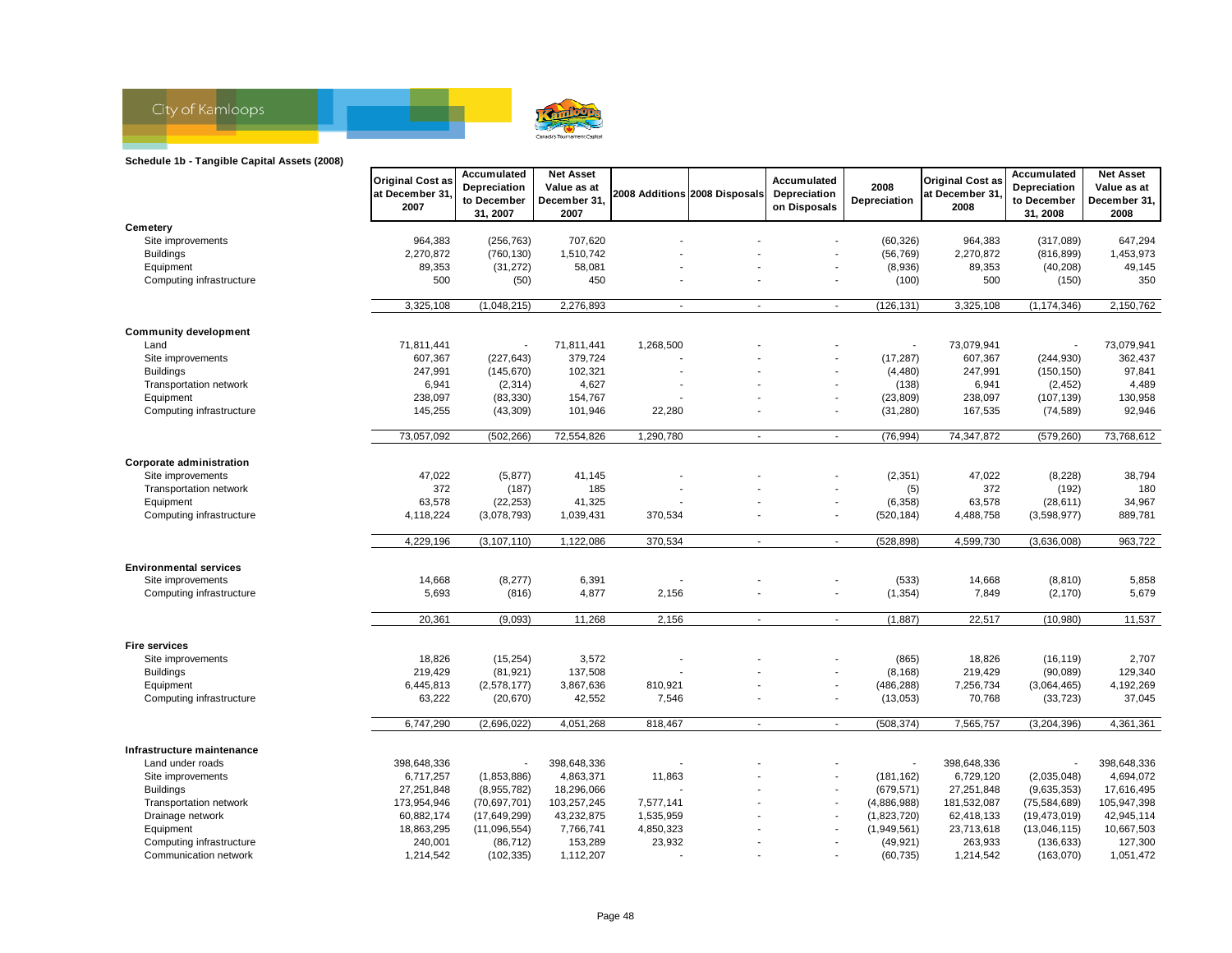

|                                         | <b>Original Cost as</b><br>at December 31,<br>2007 | Accumulated<br>Depreciation<br>to December<br>31, 2007 | <b>Net Asset</b><br>Value as at<br>December 31,<br>2007 |            | 2008 Additions 2008 Disposals | Accumulated<br>Depreciation<br>on Disposals | 2008<br>Depreciation | <b>Original Cost as</b><br>at December 31<br>2008 | Accumulated<br>Depreciation<br>to December<br>31, 2008 | <b>Net Asset</b><br>Value as at<br>December 31,<br>2008 |
|-----------------------------------------|----------------------------------------------------|--------------------------------------------------------|---------------------------------------------------------|------------|-------------------------------|---------------------------------------------|----------------------|---------------------------------------------------|--------------------------------------------------------|---------------------------------------------------------|
|                                         | 687,772,399                                        | (110, 442, 269)                                        | 577,330,130                                             | 13,999,218 | $\sim$                        | $\sim$                                      | (9,631,658)          | 701,771,617                                       | (120, 073, 927)                                        | 581,697,690                                             |
|                                         |                                                    |                                                        |                                                         |            |                               |                                             |                      |                                                   |                                                        |                                                         |
| Legislative and enforcement             |                                                    |                                                        |                                                         |            |                               |                                             |                      |                                                   |                                                        |                                                         |
| <b>Buildings</b>                        | 1,198,005                                          | (946, 419)                                             | 251,586                                                 |            |                               |                                             | (23,960)             | 1,198,005                                         | (970, 379)                                             | 227,626                                                 |
| Equipment                               | 1,579,791                                          | (261, 870)                                             | 1,317,921                                               |            |                               |                                             | (157, 980)           | 1,579,791                                         | (419, 850)                                             | 1,159,941                                               |
| Computing infrastructure                | 86,723                                             | (19, 929)                                              | 66,794                                                  | 2,156      |                               |                                             | (17, 554)            | 88,879                                            | (37, 483)                                              | 51,396                                                  |
|                                         |                                                    |                                                        |                                                         |            |                               |                                             |                      |                                                   |                                                        |                                                         |
|                                         | 2,864,519                                          | (1,228,218)                                            | 1,636,301                                               | 2,156      | $\blacksquare$                | $\sim$                                      | (199, 494)           | 2,866,675                                         | (1, 427, 712)                                          | 1,438,963                                               |
|                                         |                                                    |                                                        |                                                         |            |                               |                                             |                      |                                                   |                                                        |                                                         |
| Parks, recreation and cultural services |                                                    |                                                        |                                                         |            |                               |                                             |                      |                                                   |                                                        |                                                         |
| Site improvements                       | 39,351,366                                         | (16,611,335)                                           | 22,740,031                                              | 262,387    |                               |                                             | (2,001,911)          | 39,613,753                                        | (18, 613, 246)                                         | 21,000,507                                              |
| <b>Buildings</b>                        | 76,805,694                                         | (32, 109, 206)                                         | 44,696,488                                              | 26,004     |                               |                                             | (1,787,339)          | 76,831,698                                        | (33,896,545)                                           | 42,935,153                                              |
| Transportation network                  | 10,746,212                                         | (4, 440, 375)                                          | 6,305,837                                               |            |                               |                                             | (207, 449)           | 10,746,212                                        | (4,647,824)                                            | 6,098,388                                               |
| Water network                           | 6,559,696                                          | (2,787,872)                                            | 3,771,824                                               |            |                               |                                             | (327, 985)           | 6,559,696                                         | (3, 115, 857)                                          | 3,443,839                                               |
| Equipment                               | 7,165,232                                          | (2,316,714)                                            | 4,848,518                                               | 5,396      |                               |                                             | (713, 593)           | 7,170,628                                         | (3,030,307)                                            | 4,140,321                                               |
| Computing infrastructure                | 216,766                                            | (55, 783)                                              | 160,983                                                 | 21,486     |                               |                                             | (45, 262)            | 238,252                                           | (101, 045)                                             | 137,207                                                 |
|                                         |                                                    |                                                        |                                                         |            |                               |                                             |                      |                                                   |                                                        |                                                         |
|                                         | 140,844,966                                        | (58, 321, 285)                                         | 82,523,681                                              | 315,273    | $\blacksquare$                | $\sim$                                      | (5,083,539)          | 141,160,239                                       | (63, 404, 824)                                         | 77,755,415                                              |
|                                         |                                                    |                                                        |                                                         |            |                               |                                             |                      |                                                   |                                                        |                                                         |
| <b>Police services</b>                  |                                                    |                                                        |                                                         |            |                               |                                             |                      |                                                   |                                                        |                                                         |
| Equipment                               | 472,263                                            | (165, 293)                                             | 306,970                                                 |            |                               |                                             | (47, 227)            | 472,263                                           | (212, 520)                                             | 259,743                                                 |
| Computing infrastructure                | 58,686                                             | (9, 410)                                               | 49,276                                                  | 6,093      |                               |                                             | (12, 345)            | 64,779                                            | (21, 755)                                              | 43,024                                                  |
|                                         |                                                    |                                                        |                                                         |            |                               |                                             |                      |                                                   |                                                        |                                                         |
|                                         | 530,949                                            | (174, 703)                                             | 356,246                                                 | 6,093      | $\sim$                        | $\sim$                                      | (59, 572)            | 537,042                                           | (234, 275)                                             | 302,767                                                 |
|                                         |                                                    |                                                        |                                                         |            |                               |                                             |                      |                                                   |                                                        |                                                         |
| <b>Public Transit</b>                   |                                                    |                                                        |                                                         |            |                               |                                             |                      |                                                   |                                                        |                                                         |
| Site improvements                       | 5,187                                              | (1, 817)                                               | 3,370                                                   |            |                               |                                             | (520)                | 5,187                                             | (2, 337)                                               | 2,850                                                   |
| <b>Buildings</b>                        | 71,667                                             | (2, 149)                                               | 69,518                                                  |            |                               |                                             | (1, 433)             | 71,667                                            | (3, 582)                                               | 68,085                                                  |
| Transportation network                  | 59,378                                             | (16, 853)                                              | 42,525                                                  |            |                               |                                             | (2,971)              | 59,378                                            | (19, 824)                                              | 39,554                                                  |
|                                         |                                                    |                                                        |                                                         |            |                               |                                             |                      |                                                   |                                                        |                                                         |
|                                         | 136,232                                            | (20, 819)                                              | 115,413                                                 | $\sim$     | $\sim$                        | $\sim$                                      | (4,924)              | 136,232                                           | (25, 743)                                              | 110,489                                                 |
|                                         |                                                    |                                                        |                                                         |            |                               |                                             |                      |                                                   |                                                        |                                                         |
| Solid waste                             |                                                    |                                                        |                                                         |            |                               |                                             |                      |                                                   |                                                        |                                                         |
| Site improvements                       | 117,816                                            | (52, 389)                                              | 65,427                                                  |            |                               |                                             | (4,221)              | 117,816                                           | (56, 610)                                              | 61,206                                                  |
| <b>Buildings</b>                        | 414,058                                            | (53, 149)                                              | 360,909                                                 |            |                               | $\blacksquare$                              | (15, 206)            | 414,058                                           | (68, 355)                                              | 345,703                                                 |
| Computing infrastructure                | 16,982                                             | (2,512)                                                | 14,470                                                  | 1,078      |                               |                                             | (3,504)              | 18,060                                            | (6,016)                                                | 12,044                                                  |
|                                         |                                                    |                                                        |                                                         |            |                               |                                             |                      |                                                   |                                                        |                                                         |
|                                         | 548,856                                            | (108, 050)                                             | 440,806                                                 | 1,078      | $\sim$                        | $\sim$                                      | (22, 931)            | 549,934                                           | (130, 981)                                             | 418,953                                                 |
|                                         |                                                    |                                                        |                                                         |            |                               |                                             |                      |                                                   |                                                        |                                                         |
| <b>Water utility</b>                    |                                                    |                                                        |                                                         |            |                               |                                             |                      |                                                   |                                                        |                                                         |
| Site improvements                       | 687,761                                            | (180, 721)                                             | 507,040                                                 |            |                               |                                             | (66, 227)            | 687,761                                           | (246, 948)                                             | 440,813                                                 |
| <b>Buildings</b>                        | 16,531,721                                         | (2,718,381)                                            | 13,813,340                                              |            |                               |                                             | (531, 566)           | 16,531,721                                        | (3,249,947)                                            | 13,281,774                                              |
| <b>Transportation network</b>           | 29,014                                             | (22, 808)                                              | 6,206                                                   | 8,100      |                               |                                             | (919)                | 37,114                                            | (23, 727)                                              | 13,387                                                  |
| Water network                           | 120,793,331                                        | (32, 111, 002)                                         | 88,682,329                                              | 1,551,295  |                               |                                             | (2, 270, 675)        | 122,344,626                                       | (34, 381, 677)                                         | 87,962,949                                              |
| Equipment                               | 442,718                                            | (155,090)                                              | 287,628                                                 | 2,056      |                               |                                             | (44, 377)            | 444,774                                           | (199, 467)                                             | 245,307                                                 |
| Computing infrastructure                | 7,820                                              | (2,055)                                                | 5,765                                                   | 1,078      |                               |                                             | (1,672)              | 8,898                                             | (3, 727)                                               | 5,171                                                   |
|                                         | 138,492,365                                        | (35, 190, 057)                                         | 103,302,308                                             | 1,562,529  | $\blacksquare$                | $\sim$                                      | (2,915,436)          | 140,054,894                                       | (38, 105, 493)                                         | 101,949,401                                             |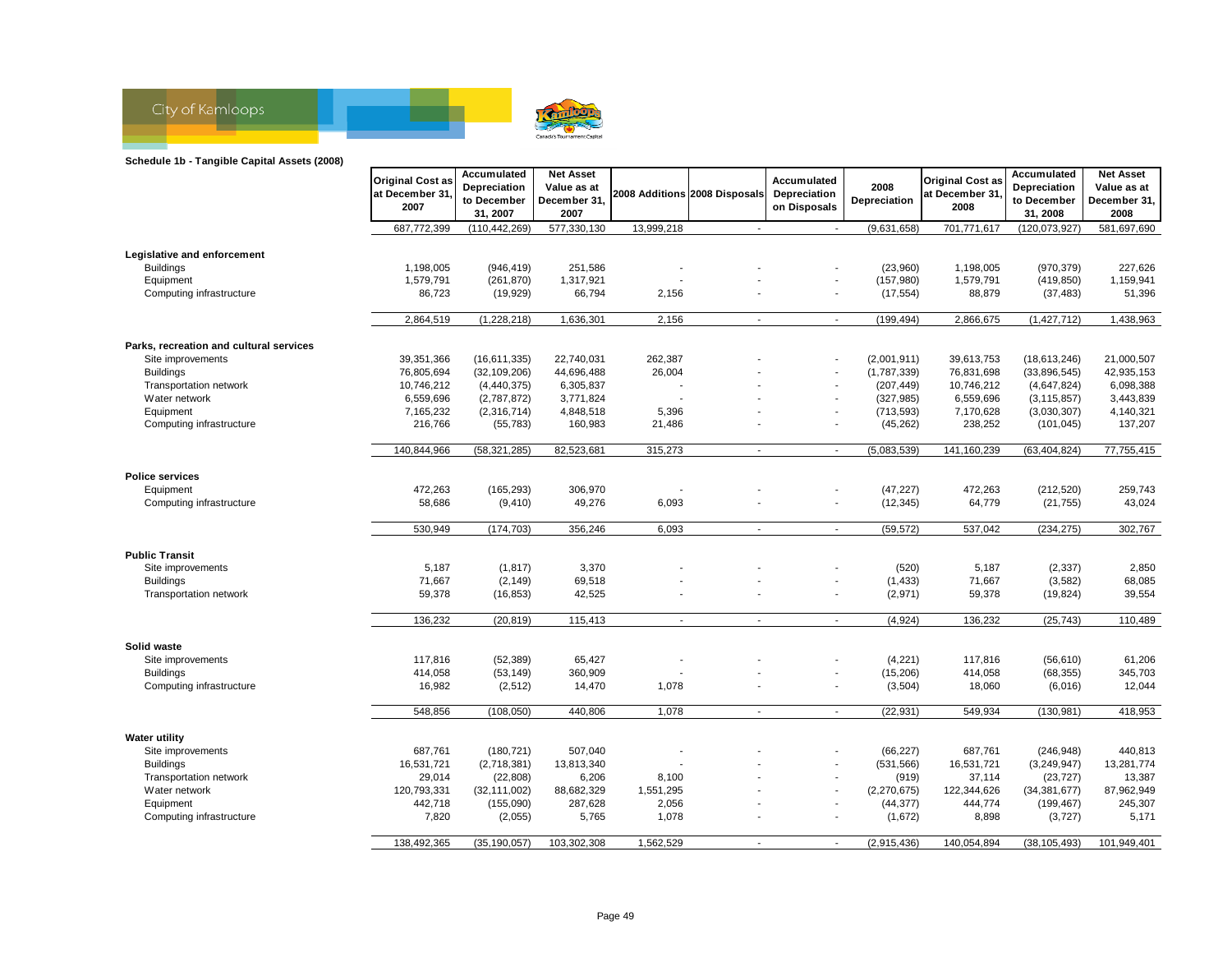

|                                               | <b>Original Cost as</b>  | Accumulated<br><b>Depreciation</b> | <b>Net Asset</b><br>Value as at |                               |                | Accumulated                  | 2008                      | <b>Original Cost as</b>  | Accumulated<br><b>Depreciation</b> | <b>Net Asset</b><br>Value as at |
|-----------------------------------------------|--------------------------|------------------------------------|---------------------------------|-------------------------------|----------------|------------------------------|---------------------------|--------------------------|------------------------------------|---------------------------------|
|                                               | at December 31,<br>2007  | to December<br>31.2007             | December 31.<br>2007            | 2008 Additions 2008 Disposals |                | Depreciation<br>on Disposals | Depreciation              | at December 31<br>2008   | to December<br>31, 2008            | December 31,<br>2008            |
| Sewer utility                                 |                          |                                    |                                 |                               |                |                              |                           |                          |                                    |                                 |
| Site improvements                             | 146,163                  | (87, 758)                          | 58,405                          |                               |                |                              | (8, 832)                  | 146,163                  | (96, 590)                          | 49,573                          |
| <b>Buildings</b>                              | 2,637,589                | (979, 515)                         | 1,658,074                       |                               |                |                              | (65, 488)                 | 2,637,589                | (1,045,003)                        | 1,592,586                       |
| Sanitary network                              | 55, 113, 418             | (16, 572, 718)                     | 38,540,700                      | 659,620                       |                |                              | (910, 149)                | 55,773,038               | (17, 482, 867)                     | 38,290,171                      |
| Computing infrastructure                      | 6,255                    | (625)                              | 5,630                           | 1,078                         |                |                              | (1, 359)                  | 7,333                    | (1,984)                            | 5,349                           |
|                                               | 57,903,425               | (17,640,616)                       | 40,262,809                      | 660,698                       | $\sim$         | $\sim$                       | (985, 828)                | 58,564,123               | (18, 626, 444)                     | 39,937,679                      |
| <b>Kamloops Airport Authority Society</b>     |                          |                                    |                                 |                               |                |                              |                           |                          |                                    |                                 |
| Land                                          | 8,745,200                |                                    | 8,745,200                       |                               |                |                              |                           | 8,745,200                |                                    | 8,745,200                       |
| <b>Buildings</b>                              | 7,417,704                | (2,092,161)                        | 5,325,543                       | 2,726,355                     |                |                              | (178, 810)                | 10,144,059               | (2,270,971)                        | 7,873,088                       |
| Transportation network                        | 27,897,641               | (7,983,875)                        | 19,913,766                      | 7,585,935                     |                |                              | (638, 403)                | 35,483,576               | (8,622,278)                        | 26,861,298                      |
| Drainage network                              |                          |                                    |                                 | 1,981,915                     |                |                              | (4, 955)                  | 1,981,915                | (4, 955)                           | 1,976,960                       |
| Sanitary network                              | 543,400                  | (154, 705)                         | 388,695                         |                               |                |                              | (11,661)                  | 543,400                  | (166, 366)                         | 377,034                         |
| Water network                                 | 4,890,600                | (1,392,347)                        | 3,498,253                       |                               |                |                              | (104, 948)                | 4,890,600                | (1, 497, 295)                      | 3,393,305                       |
| Equipment                                     | 904,906                  | (579, 919)                         | 324,987                         |                               |                |                              | (42, 615)                 | 904,906                  | (622, 534)                         | 282,372                         |
| Computing infrastructure                      | 72,371                   | (70, 504)                          | 1,867                           |                               |                |                              | (622)                     | 72,371                   | (71, 126)                          | 1,245                           |
|                                               | 50,471,822               | (12, 273, 511)                     | 38,198,311                      | 12,294,205                    | $\sim$         | $\mathcal{L}_{\mathcal{A}}$  | (982, 014)                | 62,766,027               | (13, 255, 525)                     | 49,510,502                      |
| Venture Kamloops Business Development Society |                          |                                    |                                 |                               |                |                              |                           |                          |                                    |                                 |
| <b>Buildings</b>                              | 2,979                    | (1,937)                            | 1,042                           |                               |                |                              | (595)                     | 2,979                    | (2, 532)                           | 447                             |
| Equipment                                     | 12,723                   | (8, 100)                           | 4,623                           | 96                            |                |                              | (2, 564)                  | 12,819                   | (10, 664)                          | 2,155                           |
| Computing infrastructure                      | 19,021                   | (15, 225)                          | 3,796                           |                               |                |                              | (3,340)                   | 19,021                   | (18, 565)                          | 456                             |
|                                               | 34,723                   | (25, 262)                          | 9,461                           | 96                            | $\blacksquare$ | $\sim$                       | (6, 499)                  | 34,819                   | (31, 761)                          | 3,058                           |
| Total tangible capital assets                 | 1,166,979,303            | (242, 787, 496)                    | 924, 191, 807                   | 31,323,283                    |                |                              | (21, 134, 179)            | 1,198,302,586            | (263, 921, 675)                    | 934,380,911                     |
| Work in progress                              |                          |                                    |                                 | 9,270,129                     |                |                              |                           | 9,270,129                |                                    | 9,270,129                       |
| Total tangible capital assets                 | 1,166,979,303            | (242, 787, 496)                    | 924,191,807                     | 40,593,412                    | $\sim$         | $\sim$                       | (21, 134, 179)            | 1,207,572,715            | (263, 921, 675)                    | 943,651,040                     |
| Summary by asset Group:                       |                          |                                    |                                 |                               |                |                              |                           |                          |                                    |                                 |
| Land                                          | 80,556,641               |                                    | 80,556,641                      | 1,268,500                     |                |                              |                           | 81,825,141               |                                    | 81,825,141                      |
| Land under roads                              | 398,648,336              |                                    | 398,648,336                     |                               |                |                              |                           | 398,648,336              |                                    | 398,648,336                     |
| Site improvements                             | 48,677,816               | (19, 301, 720)                     | 29,376,096                      | 274,250                       |                |                              | (2, 344, 235)             | 48,952,066               | (21, 645, 955)                     | 27,306,111                      |
| <b>Buildings</b>                              | 135,069,557              | (48, 846, 420)                     | 86,223,137                      | 2,752,359                     |                | $\sim$                       | (3,353,385)               | 137,821,916              | (52, 199, 805)                     | 85,622,111                      |
| Transportation network                        | 212,694,504              | (83, 164, 113)                     | 129,530,391                     | 15,171,176                    |                |                              | (5,736,873)               | 227,865,680              | (88,900,986)                       | 138,964,694                     |
| Drainage network<br>Sanitary network          | 60,882,174<br>55,656,818 | (17,649,299)<br>(16, 727, 423)     | 43,232,875<br>38,929,395        | 3,517,874<br>659,620          |                |                              | (1,828,675)<br>(921, 810) | 64,400,048<br>56,316,438 | (19, 477, 974)<br>(17, 649, 233)   | 44,922,074<br>38,667,205        |
| Water network                                 | 132,243,627              | (36, 291, 221)                     | 95,952,406                      | 1,551,295                     |                |                              | (2,703,608)               | 133,794,922              | (38,994,829)                       | 94,800,093                      |
| Equipment                                     | 36,277,769               | (17, 298, 572)                     | 18,979,197                      | 5,668,792                     |                |                              | (3,483,308)               | 41,946,561               | (20, 781, 880)                     | 21,164,681                      |
| Computing infrastructure                      | 5,057,519                | (3,406,393)                        | 1,651,126                       | 459,417                       |                |                              | (701, 550)                | 5,516,936                | (4, 107, 943)                      | 1,408,993                       |
| Communication network                         | 1,214,542                | (102, 335)                         | 1,112,207                       |                               |                |                              | (60, 735)                 | 1,214,542                | (163,070)                          | 1,051,472                       |
| Work in progress                              |                          |                                    |                                 | 9,270,129                     |                |                              |                           | 9,270,129                |                                    | 9,270,129                       |
| General Fund                                  | 920,076,968              | (177, 658, 050)                    | 742,418,918                     | 23,758,993                    |                |                              | (16, 244, 402)            | 943,835,961              | (193, 902, 452)                    | 749,933,509                     |
| Water Fund                                    | 138,492,365              | (35, 190, 057)                     | 103,302,308                     | 3,395,960                     |                |                              | (2,915,436)               | 141,888,325              | (38, 105, 493)                     | 103,782,832                     |
| Sewer Fund                                    | 57,903,425               | (17,640,616)                       | 40,262,809                      | 1,144,158                     |                |                              | (985, 828)                | 59,047,583               | (18, 626, 444)                     | 40,421,139                      |
| Airport                                       | 50,471,822               | (12, 273, 511)                     | 38,198,311                      | 12,294,205                    |                |                              | (982, 014)                | 62,766,027               | (13, 255, 525)                     | 49,510,502                      |
| Venture Kamloops                              | 34,723                   | (25, 262)                          | 9,461                           | 96                            |                |                              | (6, 499)                  | 34,819                   | (31, 761)                          | 3,058                           |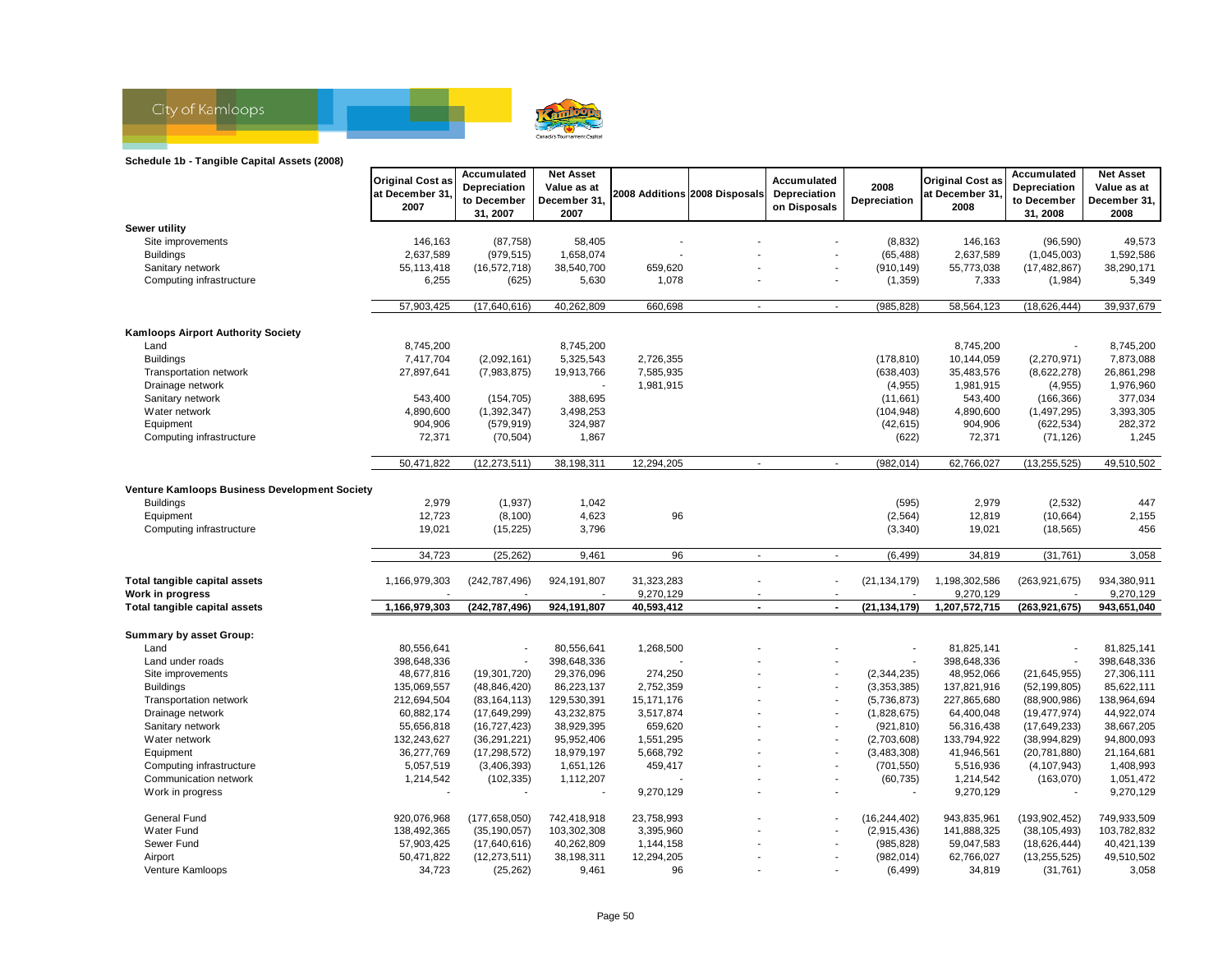

| <b>Original Cost as</b><br>at December 31.<br>2007 | Accumulated<br><b>Depreciation</b><br>to December<br>31.2007 | <b>Net Asset</b><br>Value as at<br>December 31.<br>2007 |            | 2008 Additions 2008 Disposals | Accumulated<br>Depreciation<br>on Disposals | 2008<br><b>Depreciation</b> | <b>Original Cost as</b><br>at December 31.<br>2008 | Accumulated<br><b>Depreciation</b><br>to December<br>31.2008 | <b>Net Asset</b><br>Value as at<br>December 31.<br>2008 |
|----------------------------------------------------|--------------------------------------------------------------|---------------------------------------------------------|------------|-------------------------------|---------------------------------------------|-----------------------------|----------------------------------------------------|--------------------------------------------------------------|---------------------------------------------------------|
|                                                    |                                                              |                                                         |            |                               |                                             |                             |                                                    |                                                              |                                                         |
| 1.166.979.303                                      | (242.787.496)                                                | 924.191.807                                             | 40.593.412 |                               |                                             | (21, 134, 179)              | 1,207,572,715                                      | (263, 921, 675)                                              | 943.651.040                                             |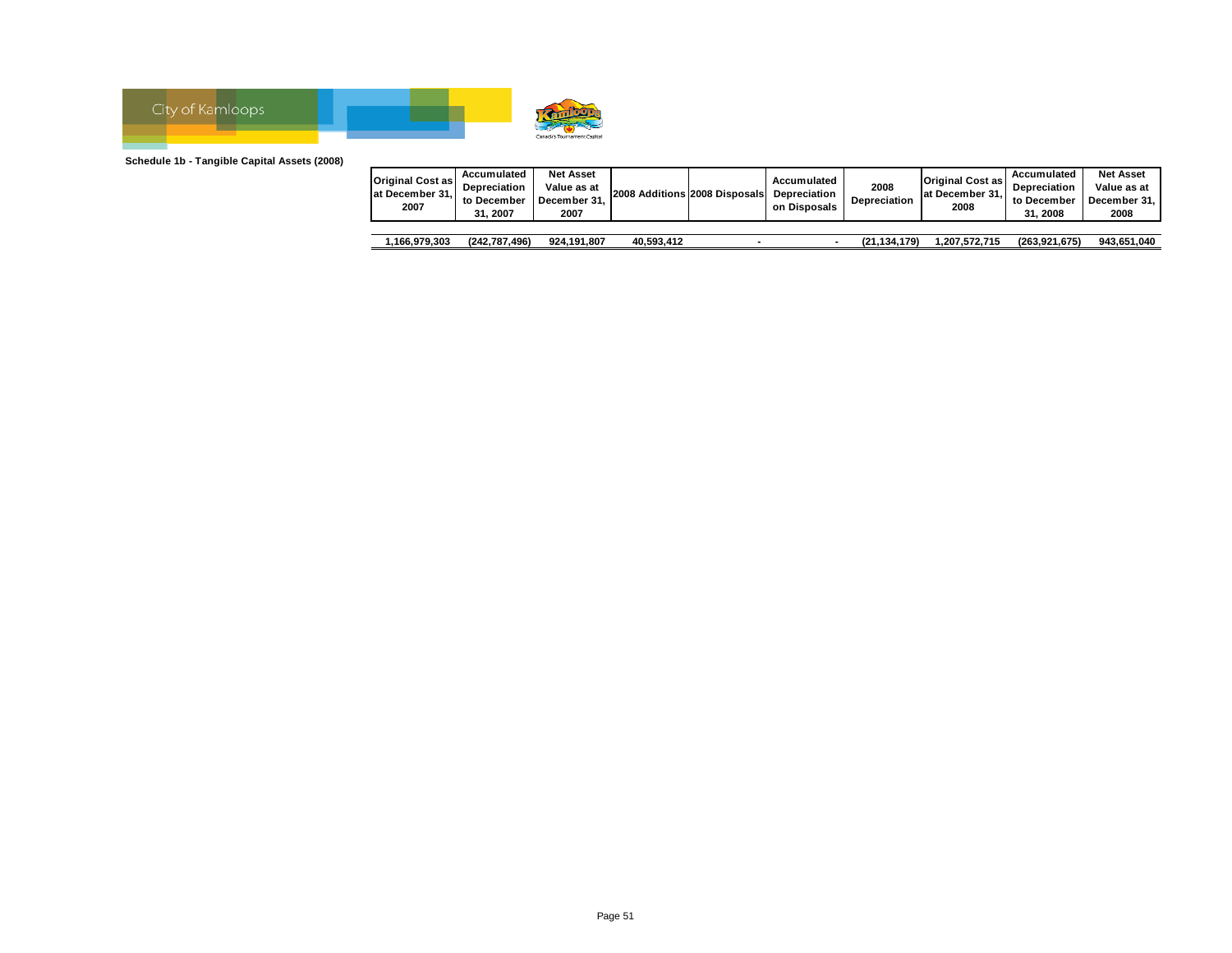

Tel: 250 372 9505 Fax: 250 374 6323 **www.bdo.ca** 

BDO Canada LLP 300 – 272 Victoria Street Kamloops BC V2C 1Z6

**Auditors' Report on Supplementary Information** 

### **To the Mayor and Council of the City of Kamloops**

We have audited and reported separately herein on the financial statements of the City of Kamloops as at and for the year ended December 31, 2009 in accordance with Canadian generally accepted auditing standards.

Our audit was conducted for the purpose of forming an opinion on the basic financial statements taken as a whole in accordance with Canadian generally accepted accounting principles. The current year's supplementary information included in the following schedules for the year ended December 31, 2009 is presented for the purpose of additional analysis and is not a required part of the basic financial statements. Such supplementary information has been subjected to the auditing procedures applied in the audit of the basic financial statements and, in our opinion, is fairly stated, in all material respects, in relation to the basic financial statements taken as a whole.

*"BDO Canada LLP"* 

**Chartered Accountants** 

Kamloops, British Columbia April 22, 2010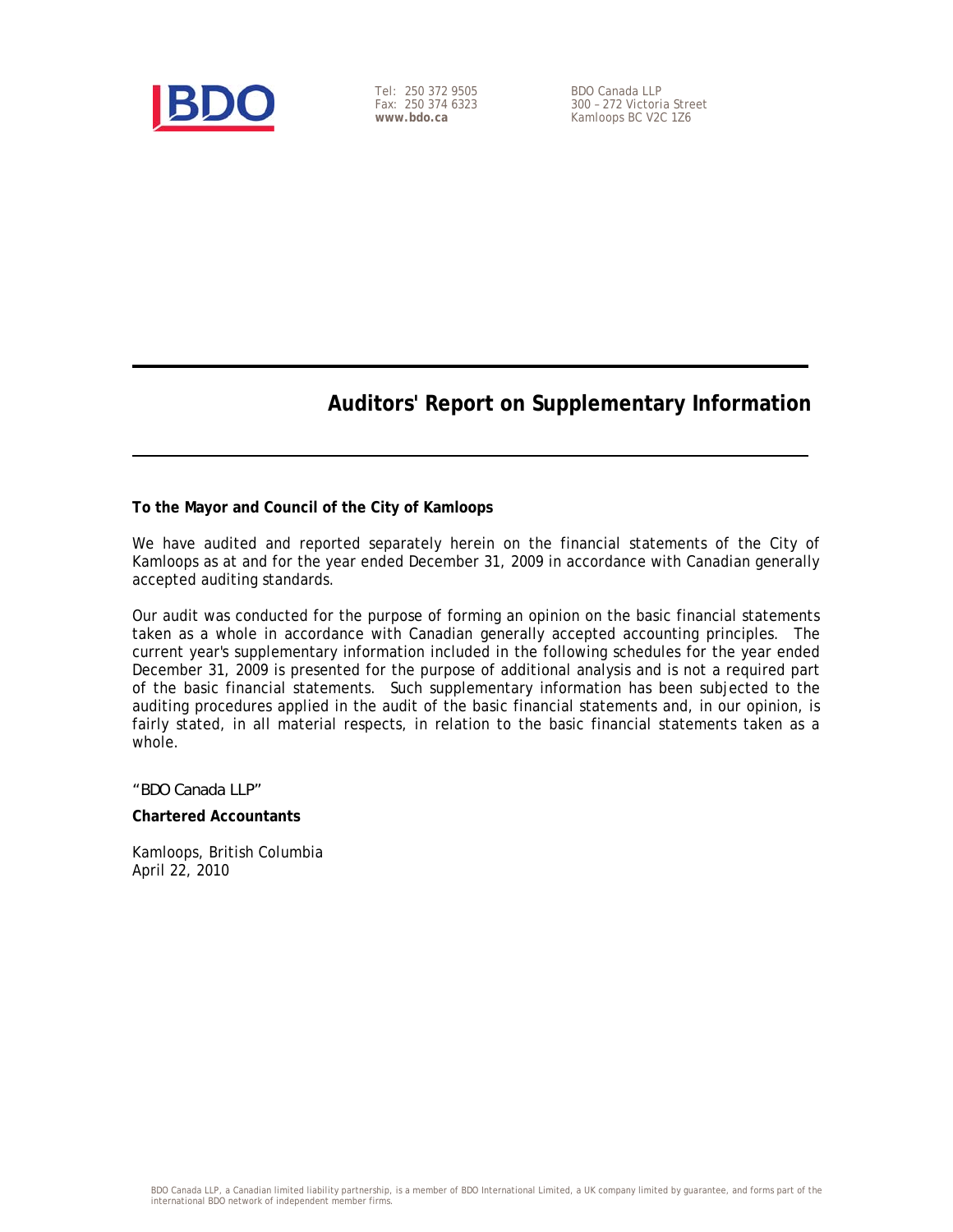

## **GENERAL FUND STATEMENT OF FINANCIAL POSITION YEAR ENDED DECEMBER 31, 2009, with comparatives for 2008**

|                                                | 2009             | 2008              |
|------------------------------------------------|------------------|-------------------|
| <b>Financial assets</b>                        |                  |                   |
| Cash and short-term investments (note 4)       | \$<br>55,783,822 | \$<br>47,787,191  |
| Accounts receivable (note 5)                   | 12,239,333       | 16,304,967        |
| Long-term investments                          | 296,670          | 283,687           |
|                                                | 68,319,825       | 64,375,845        |
| <b>Liabilities</b>                             |                  |                   |
| Accounts payable (note 6)                      | 18,418,230       | 14,454,822        |
| Payroll benefits payable                       | 3,063,649        | 2,918,958         |
| Post-employment benefits payable (note 7)      | 6,247,476        | 6,130,476         |
| Landfill post-closure costs (note 8)           | 2,278,564        | 2,061,741         |
| Deferred revenue (note 9)                      | 13,516,036       | 12,897,078        |
| Long-term debt (note 10)                       | 49,270,569       | 51,752,865        |
|                                                | 92,794,524       | 90,215,940        |
| <b>Net financial liabilities</b>               | (24, 474, 699)   | (25, 840, 095)    |
| <b>Non-financial assets</b>                    |                  |                   |
| Inventory                                      | 867,948          | 871,848           |
| Prepaid expenses                               | 837,533          | 989,093           |
| Tangible capital assets (note 12 & Schedule 1) | 766,695,478      | 749,933,509       |
|                                                | 768,400,959      | 751,794,450       |
| <b>Accumulated surplus (note 13)</b>           | 743,926,260      | \$<br>725,954,355 |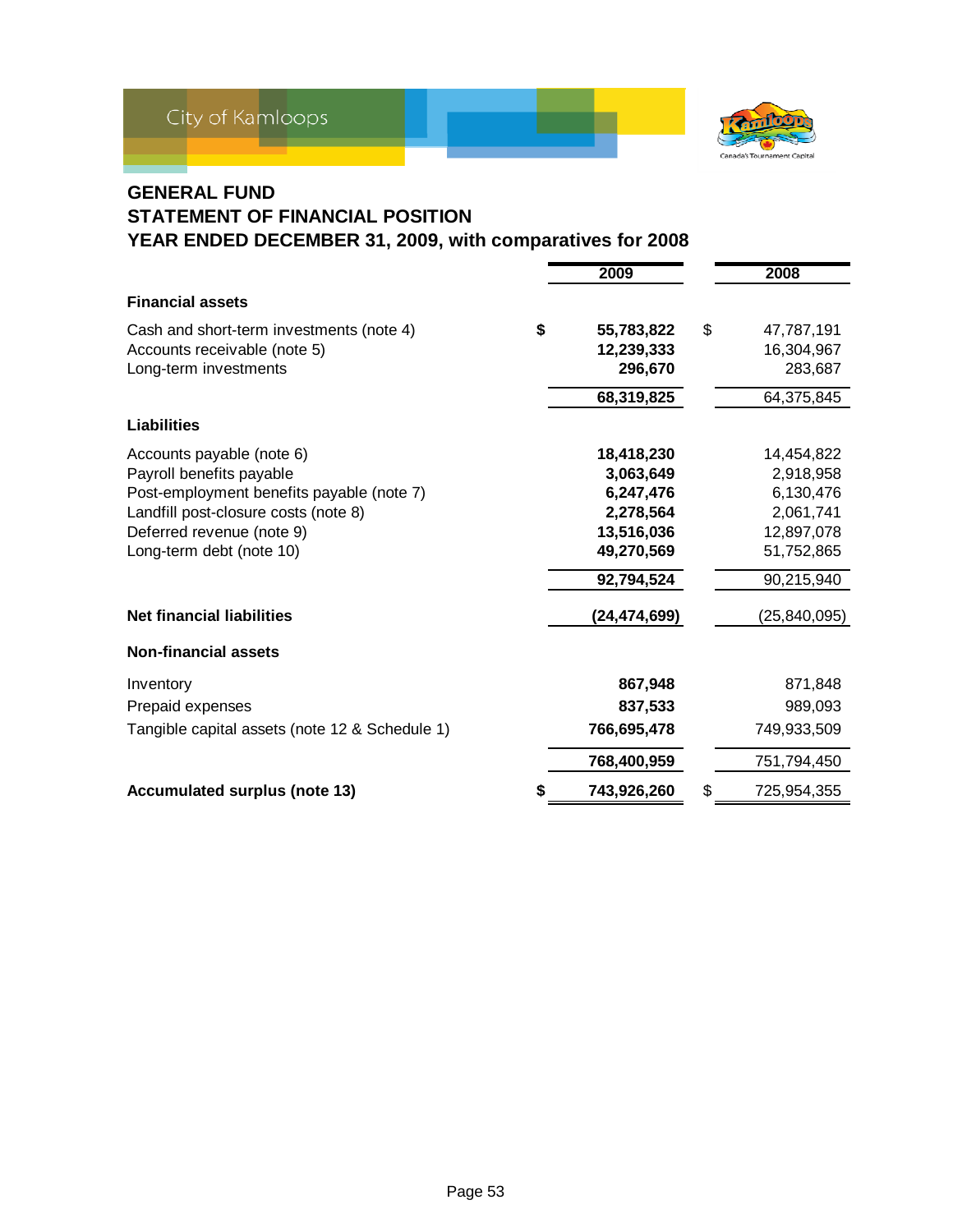

## **GENERAL FUND**

## **STATEMENT OF FINANCIAL ACTIVITIES YEAR ENDED DECEMBER 31, 2009, with comparatives for 2008**

|                                            | 2009 Budget         | 2009          | 2008        |
|--------------------------------------------|---------------------|---------------|-------------|
| Revenue (note 14)                          |                     |               |             |
| Taxation (note 15)                         | \$<br>81,635,896 \$ | 81,511,048 \$ | 79,030,115  |
| Development levies utilized                | 5,831,392           | 5,694,712     | 3,904,822   |
| Fees, rates and sales of service           | 22,966,249          | 23,576,278    | 22,783,332  |
| Grants (note 16)                           | 27, 167, 722        | 16,696,741    | 15,611,874  |
| Investment income                          | 2,223,355           | 2,855,062     | 3,280,820   |
| Private contributions                      | 336,800             | 5,989,478     | 1,630,448   |
| Gain on disposal of capital assets         | 89,000              | 516,625       | 339,652     |
| Transfers from other funds                 | 11,274,475          | 6,581,706     | 5,914,756   |
|                                            | 151,524,889         | 143,421,650   | 132,495,819 |
| <b>Expenditures (note 14)</b>              |                     |               |             |
| Cemetery                                   | 622,226             | 728,449       | 807,401     |
| Community development                      | 4,192,314           | 4,288,911     | 4,232,150   |
| Corporate administration                   | 9,458,742           | 7,923,368     | 7,933,262   |
| <b>Environmental services</b>              | 948,090             | 475,169       | 487,848     |
| Fire services                              | 12,958,671          | 13,009,006    | 12,121,705  |
| Infrastructure maintenance                 | 8,815,311           | 18,235,475    | 16,996,737  |
| Legislative and enforcement                | 4,201,189           | 4,232,558     | 4,615,966   |
| Parks, recreation and cultural services    | 20,798,862          | 28,203,158    | 25,290,212  |
| Police services                            | 19,408,986          | 19,904,459    | 18,865,750  |
| <b>Public Transit</b>                      | 11,897,943          | 10,738,121    | 10,888,486  |
| Solid waste                                | 6,449,393           | 6,425,977     | 9,790,861   |
| Debt servicing costs                       | 3,046,270           | 2,800,697     | 2,928,882   |
| Transfers to other funds                   | 4,394,449           | 8,484,397     | 5,321,158   |
|                                            | 107,192,446         | 125,449,745   | 120,280,418 |
| Increase (decrease) in accumulated surplus | \$<br>44,332,443 \$ | 17,971,905 \$ | 12,215,401  |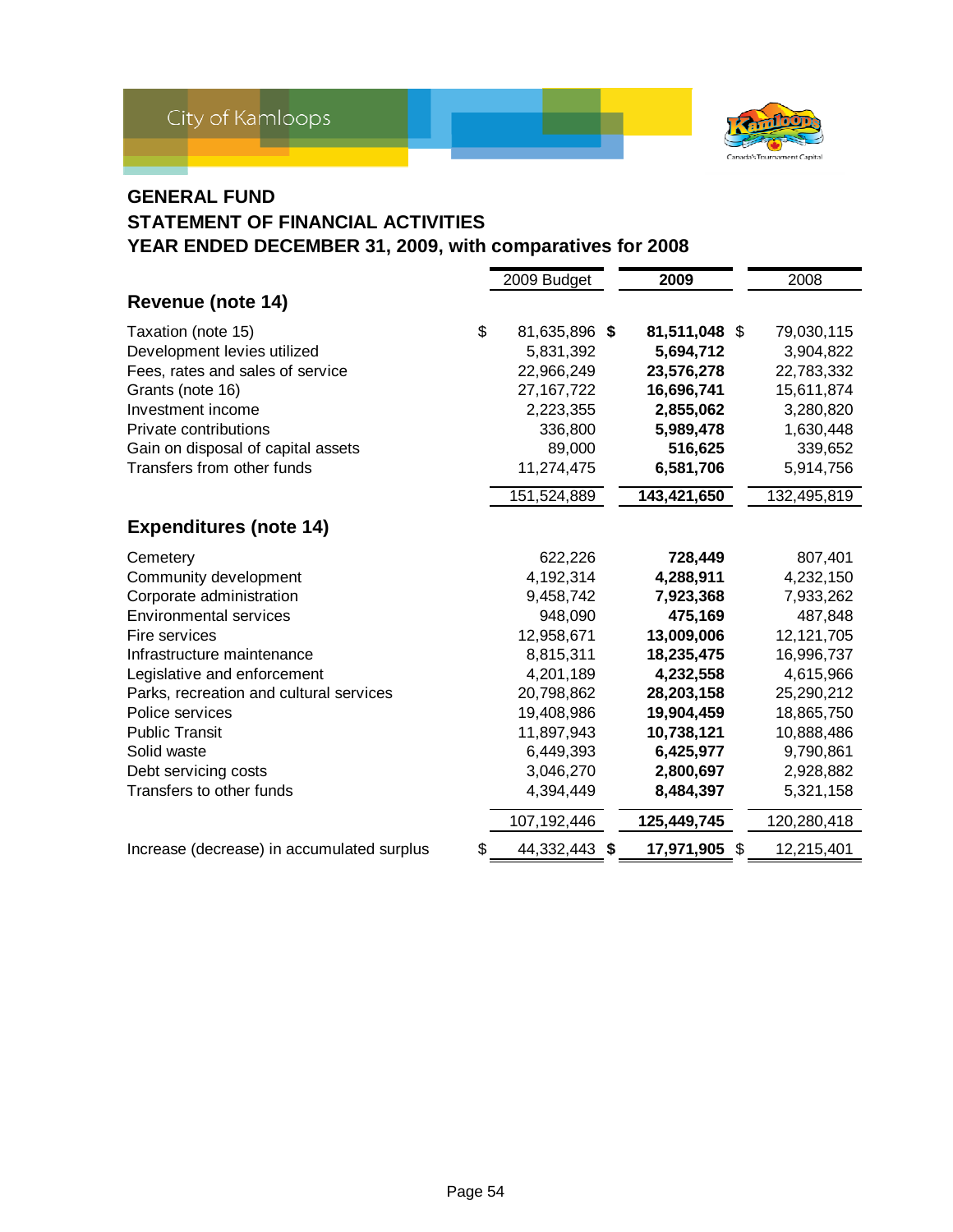

## **WATER FUND STATEMENT OF FINANCIAL POSITION YEAR ENDED DECEMBER 31, 2009, with comparatives for 2008**

|                                                | 2009            | 2008             |
|------------------------------------------------|-----------------|------------------|
| <b>Financial assets</b>                        |                 |                  |
| Cash and short-term investments (note 4)       | \$<br>7,127,102 | \$<br>10,700,913 |
| Accounts receivable (note 5)                   | 3,906,974       | 1,090,493        |
|                                                | 11,034,076      | 11,791,406       |
| <b>Liabilities</b>                             |                 |                  |
| Payroll benefits payable                       | 155,803         | 157,854          |
| Long-term debt (note 10)                       | 36,102,482      | 39,592,596       |
|                                                | 36,258,285      | 39,750,450       |
| <b>Net financial liabilities</b>               | (25, 224, 209)  | (27,959,044)     |
| <b>Non-financial assets</b>                    |                 |                  |
| Inventory                                      | 377,405         | 442,549          |
| Tangible capital assets (note 12 & Schedule 1) | 108,831,819     | 103,782,832      |
|                                                | 109,209,224     | 104,225,381      |
| <b>Accumulated surplus (note 13)</b>           | 83,985,015      | \$<br>76,266,337 |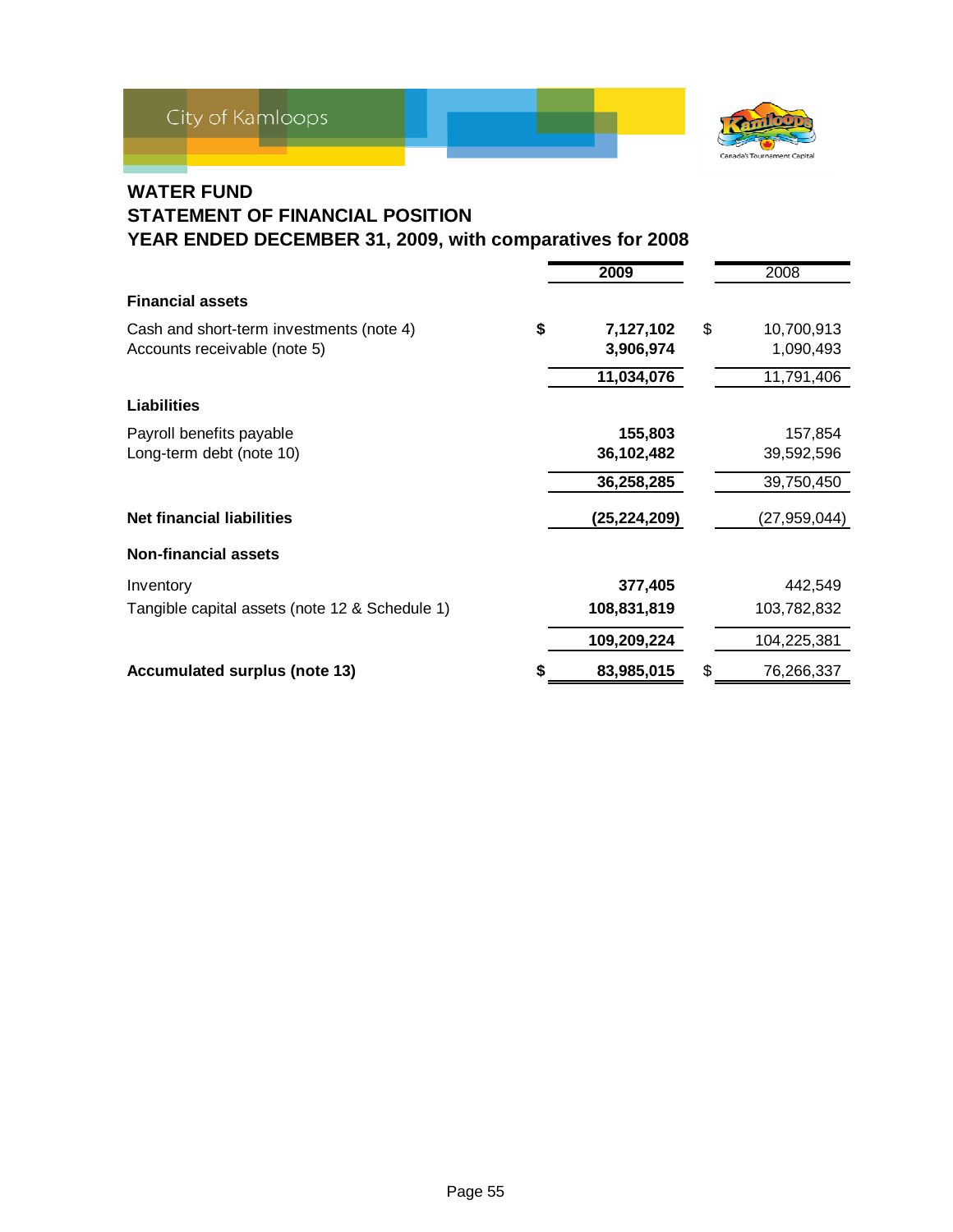

## **WATER FUND**

## **STATEMENT OF FINANCIAL ACTIVITIES YEAR ENDED DECEMBER 31, 2009, with comparatives for 2008**

|                                            | 2009 Budget         |  | 2009         |  | 2008       |
|--------------------------------------------|---------------------|--|--------------|--|------------|
| Revenue (note 14)                          |                     |  |              |  |            |
| Development levies utilized                | \$<br>2,367,929 \$  |  | 965,522 \$   |  | 1,082,142  |
| Fees, rates and sales of service           | 16,278,835          |  | 16,453,320   |  | 16,924,035 |
| Grants (note 16)                           | 4,480,000           |  | 2,870,546    |  |            |
| Investment income                          | 802,484             |  | 868,469      |  | 963,874    |
| Private contributions                      | 20,000              |  | 395,732      |  |            |
| Transfers from other funds                 | 208,128             |  | 302,730      |  |            |
|                                            | 24, 157, 376        |  | 21,856,319   |  | 18,970,051 |
| <b>Expenditures (note 14)</b>              |                     |  |              |  |            |
| Water utility                              | 6,952,168           |  | 11,026,404   |  | 11,169,830 |
| Debt servicing costs                       | 2,296,262           |  | 2,235,145    |  | 2,369,879  |
| Loss on disposal of capital assets         |                     |  | 52,963       |  |            |
| Transfers to other funds                   | 751,250             |  | 823,129      |  | 826,900    |
|                                            | 9,999,680           |  | 14,137,641   |  | 14,366,609 |
| Increase (decrease) in accumulated surplus | \$<br>14,157,696 \$ |  | 7,718,678 \$ |  | 4,603,442  |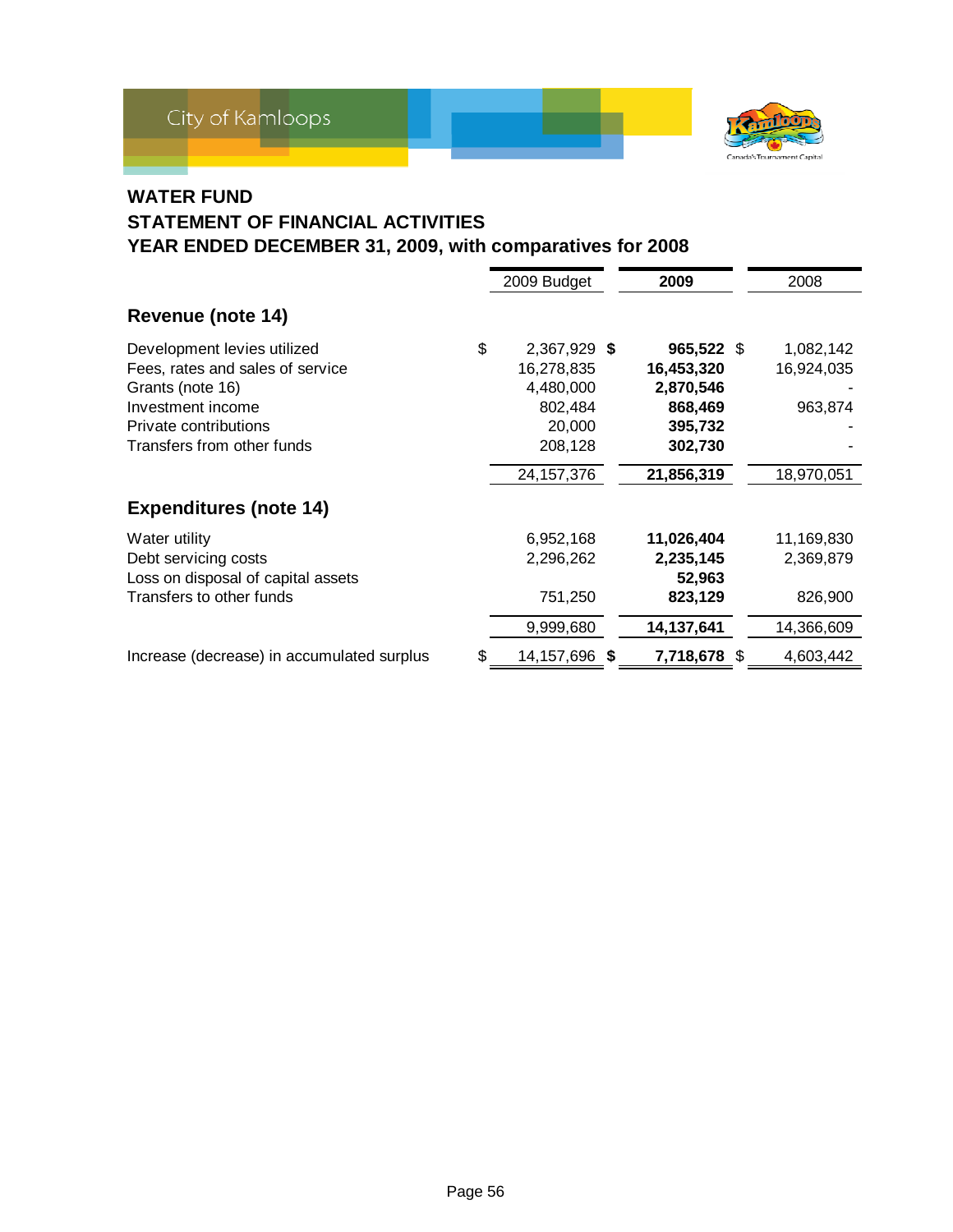

## **SEWER FUND**

## **STATEMENT OF FINANCIAL POSITION YEAR ENDED DECEMBER 31, 2009, with comparatives for 2008**

|                                                                          | 2009            | 2008                       |
|--------------------------------------------------------------------------|-----------------|----------------------------|
| <b>Financial assets</b>                                                  |                 |                            |
| Cash and short-term investments (note 4)<br>Accounts receivable (note 5) | \$<br>9,581,406 | \$<br>8,076,377<br>325,974 |
|                                                                          | 9,581,406       | 8,402,351                  |
| <b>Liabilities</b>                                                       |                 |                            |
| Payroll benefits payable                                                 | 124,642         | 126,283                    |
| Long-term debt (note 10)                                                 | 4,776,327       | 5,615,202                  |
|                                                                          | 4,900,969       | 5,741,485                  |
| <b>Net financial assets</b>                                              | 4,680,437       | 2,660,866                  |
| <b>Non-financial assets</b>                                              |                 |                            |
| Inventory                                                                | 77,641          | 70,052                     |
| Tangible capital assets (note 12 & Schedule 1)                           | 40,904,459      | 40,421,139                 |
|                                                                          | 40,982,100      | 40,491,191                 |
| <b>Accumulated surplus (note 13)</b>                                     | 45,662,537      | \$<br>43,152,057           |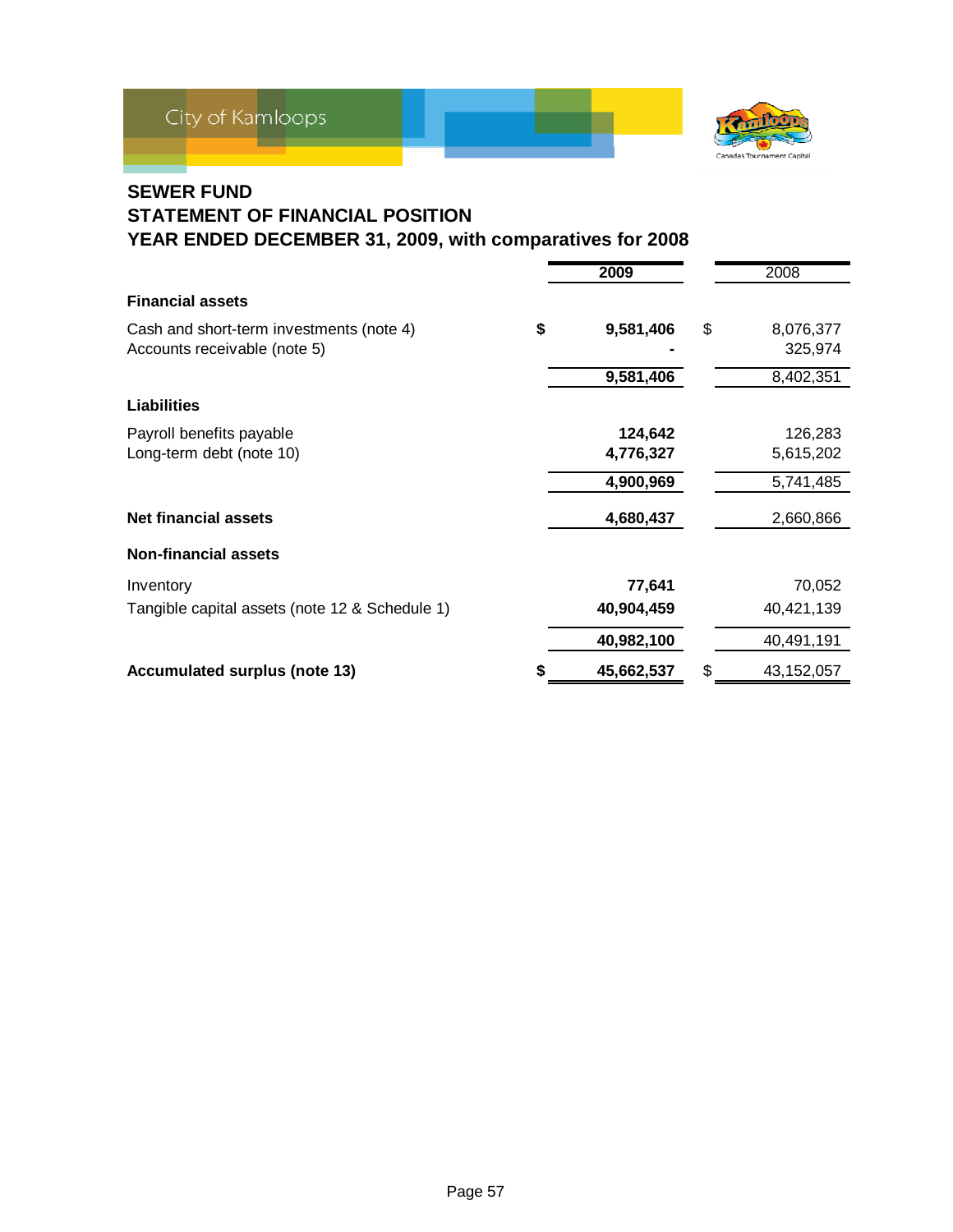

## **SEWER FUND**

## **STATEMENT OF FINANCIAL ACTIVITIES YEAR ENDED DECEMBER 31, 2009, with comparatives for 2008**

| 2009 Budget                                       |                                  | 2009                                       |                                   | 2008                                                                       |
|---------------------------------------------------|----------------------------------|--------------------------------------------|-----------------------------------|----------------------------------------------------------------------------|
|                                                   |                                  |                                            |                                   |                                                                            |
| \$<br>7,992,450<br>1,702,000<br>422,589<br>50,776 |                                  | 8,211,808<br>604,188<br>307,134<br>216,936 |                                   | 156,652<br>8,078,283<br>20,000<br>798,273<br>19,436<br>20,451<br>9,093,095 |
|                                                   |                                  |                                            |                                   |                                                                            |
| 4,706,809<br>574,583                              |                                  | 6,285,688<br>521,995<br>7,034              |                                   | 5,598,987<br>617,216                                                       |
|                                                   |                                  |                                            |                                   | 86,577                                                                     |
| \$                                                |                                  |                                            |                                   | 6,302,780<br>2,790,315                                                     |
|                                                   | 10,588,140<br>1,250<br>5,282,642 | 420,325 \$<br>5,305,498 \$                 | 9,429,052<br>103,855<br>6,918,572 | 88,986 \$<br>2,510,480 \$                                                  |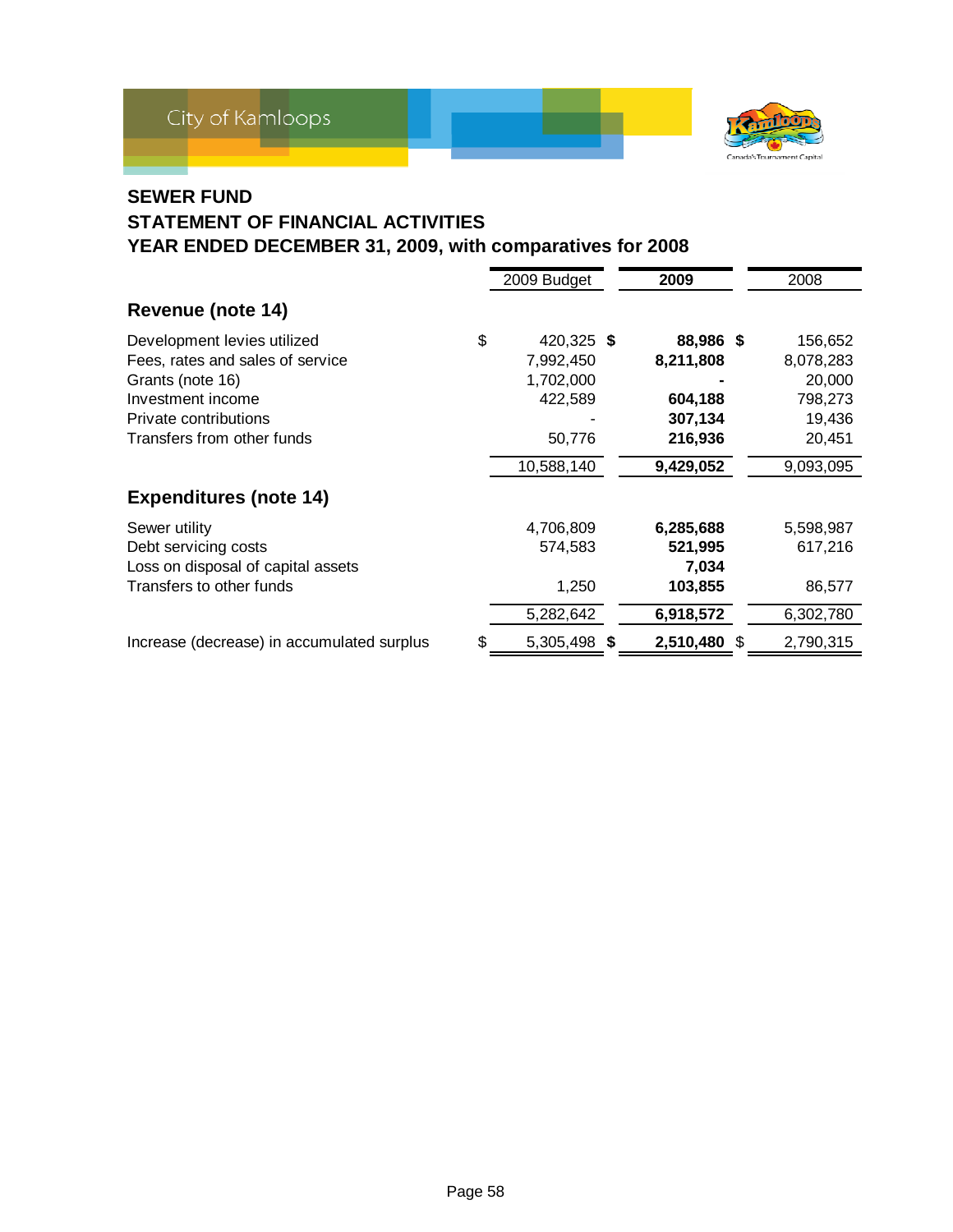

## **CEMETERY CARE TRUST FUND STATEMENT OF FINANCIAL POSITION YEAR ENDED DECEMBER 31, 2009, with comparatives for 2008**

|                                                                          | 2009                        | 2008                        |
|--------------------------------------------------------------------------|-----------------------------|-----------------------------|
| <b>Financial Assets</b>                                                  |                             |                             |
| Cash and short-term investments (note 4)<br>Accounts receivable (note 5) | \$<br>1,367,868<br>12,716   | \$<br>1,300,288<br>11,894   |
|                                                                          | 1,380,584                   | 1,312,182                   |
| <b>Accumulated surplus (note 13)</b><br>Balance, beginning of the year   | 1,312,182                   | 1,219,056                   |
| Add:<br>Transfer from General Revenue Fund<br>Interest Earned            | 68,402<br>69,383<br>137,785 | 93,126<br>69,430<br>162,556 |
| Less:<br>Transfer to General Revenue Fund                                | (69, 383)                   | (69, 430)                   |
| Balance, end of the year                                                 | 1,380,584                   | 1,312,182                   |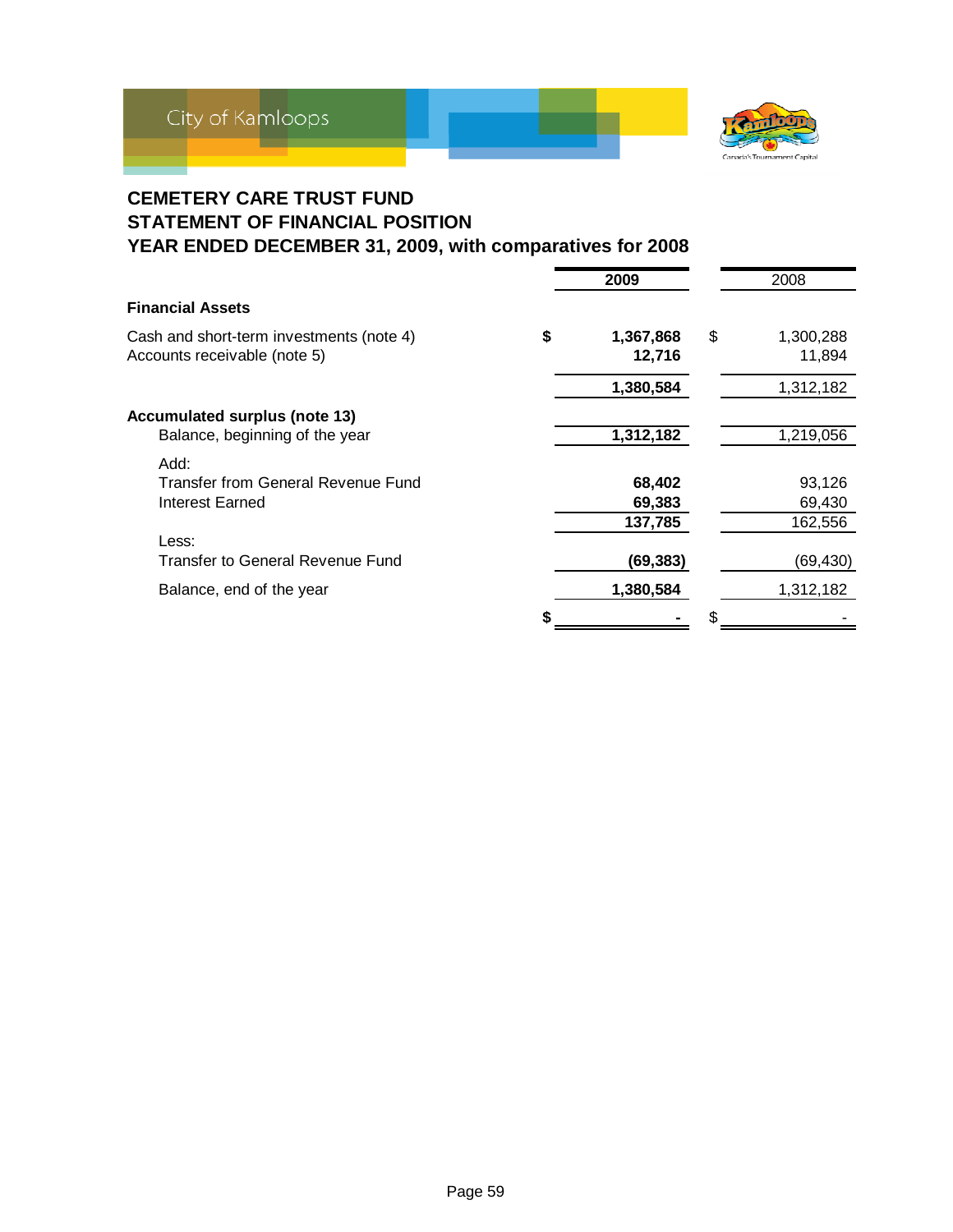

## **STATUTORY RESERVE FUNDS STATEMENT OF FINANCIAL POSITION YEAR ENDED DECEMBER 31, 2009, with comparatives for 2008**

|                                          |   | 2009       | 2008             |
|------------------------------------------|---|------------|------------------|
| <b>Financial Assets</b>                  |   |            |                  |
| Cash and short-term investments (note 4) | S | 35,328,459 | \$<br>37,388,020 |
|                                          |   | 35,328,459 | 37,388,020       |
| <b>Liabilities</b>                       |   |            |                  |
| Deferred revenue (note 9)                |   | 12,578,227 | 16,519,778       |
|                                          |   | 12,578,227 | 16,519,778       |
| <b>Accumulated surplus (note 13)</b>     |   | 22,750,232 | \$<br>20,868,242 |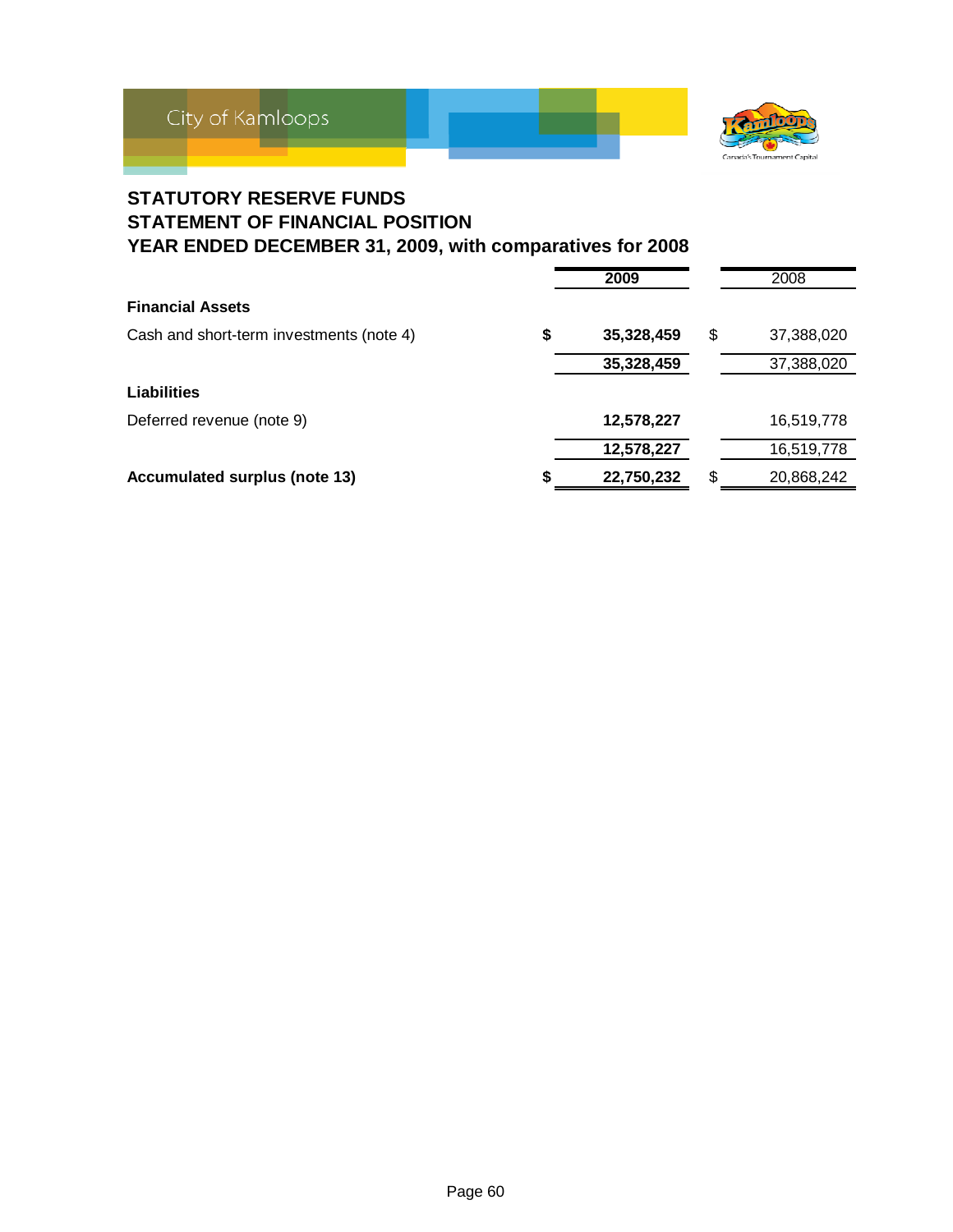

## **STATUTORY RESERVE FUNDS STATEMENT OF FINANCIAL ACTIVITIES YEAR ENDED DECEMBER 31, 2009, with comparatives for 2008**

|                                            | 2009 Budget            | 2009         | 2008      |
|--------------------------------------------|------------------------|--------------|-----------|
| Revenue (note 14)                          |                        |              |           |
| Transfer to:                               |                        |              |           |
| Tax sale property                          | \$<br>170,000 \$       | 418,931 \$   | 533,722   |
| Local improvement                          | 17,430                 | 102,442      | 201,863   |
| Debt retirement                            | 500                    | 379          | 796       |
| Parking facility                           | 169,488                | 197,217      | 199,176   |
| Land sale                                  | 13,000                 | 3,125,391    | 77,877    |
| Equipment replacement                      | 4,655,972              | 4,607,158    | 4,546,939 |
| Cemetery trust                             | 85,155                 | 68,402       | 93,126    |
|                                            | 5,111,545              | 8,519,920    | 5,653,499 |
| <b>Expenditures (note 14)</b>              |                        |              |           |
| Transfer from:                             |                        |              |           |
| Tax sale property                          | 2,614,120              | 510,322      | 50,624    |
| Local improvement                          | 301,000                | 92,202       |           |
| Parking facility                           | 113,647                | 19,843       | 22,752    |
| Land sale                                  | 1,815,453              | 2,263,234    | 1,978,799 |
| Equipment replacement                      | 6,606,545              | 3,683,927    | 3,604,613 |
|                                            | 11,450,765             | 6,569,528    | 5,656,788 |
| Increase (decrease) in accumulated surplus | \$<br>$(6,339,220)$ \$ | 1,950,392 \$ | (3,289)   |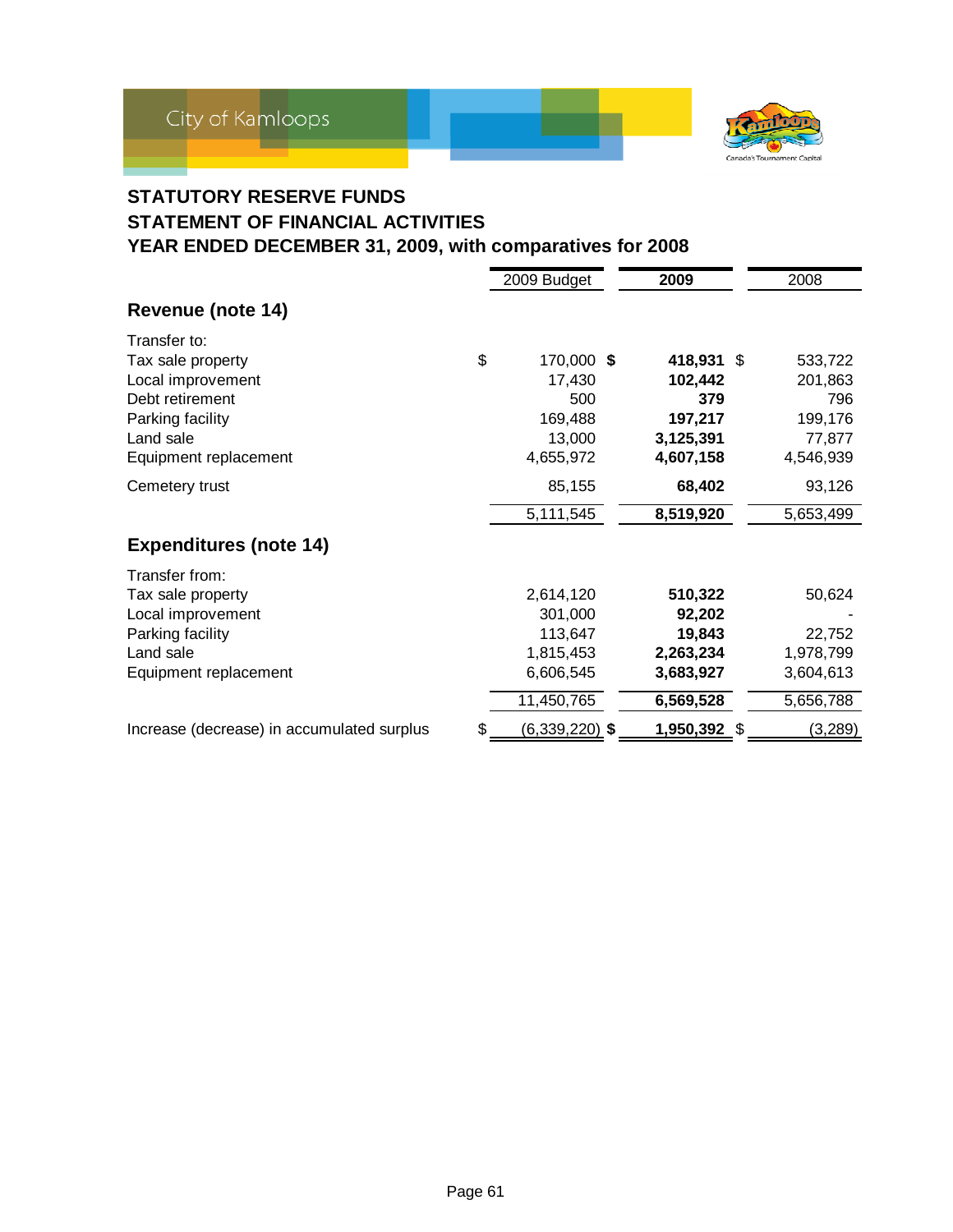



## **KAMLOOPS AIRPORT AUTHORITY SOCIETY STATEMENT OF FINANCIAL POSITION YEAR ENDED DECEMBER 31, 2009, with comparatives for 2008**

|                                                | 2009            | 2008             |
|------------------------------------------------|-----------------|------------------|
| <b>Financial assets</b>                        |                 |                  |
| Cash and short-term investments (note 4)       | \$<br>4,479,658 | \$<br>1,686,911  |
| Accounts receivable (note 5)                   | 6,950,674       | 8,644,817        |
|                                                | 11,430,332      | 10,331,728       |
| <b>Liabilities</b>                             |                 |                  |
| Accounts payable (note 6)                      | 1,922,199       | 1,774,219        |
| Long-term debt (note 10)                       | 17,000,000      | 11,000,000       |
| Obligations under capital lease (note 11)      |                 | 11,974           |
|                                                | 18,922,199      | 12,786,193       |
| <b>Net financial liabilities</b>               | (7,491,867)     | (2,454,465)      |
| <b>Non-financial assets</b>                    |                 |                  |
| Tangible capital assets (note 12 & Schedule 1) | 59,084,525      | 49,510,502       |
|                                                | 59,084,525      | 49,510,502       |
| <b>Accumulated surplus (note 13)</b>           | 51,592,658      | \$<br>47,056,037 |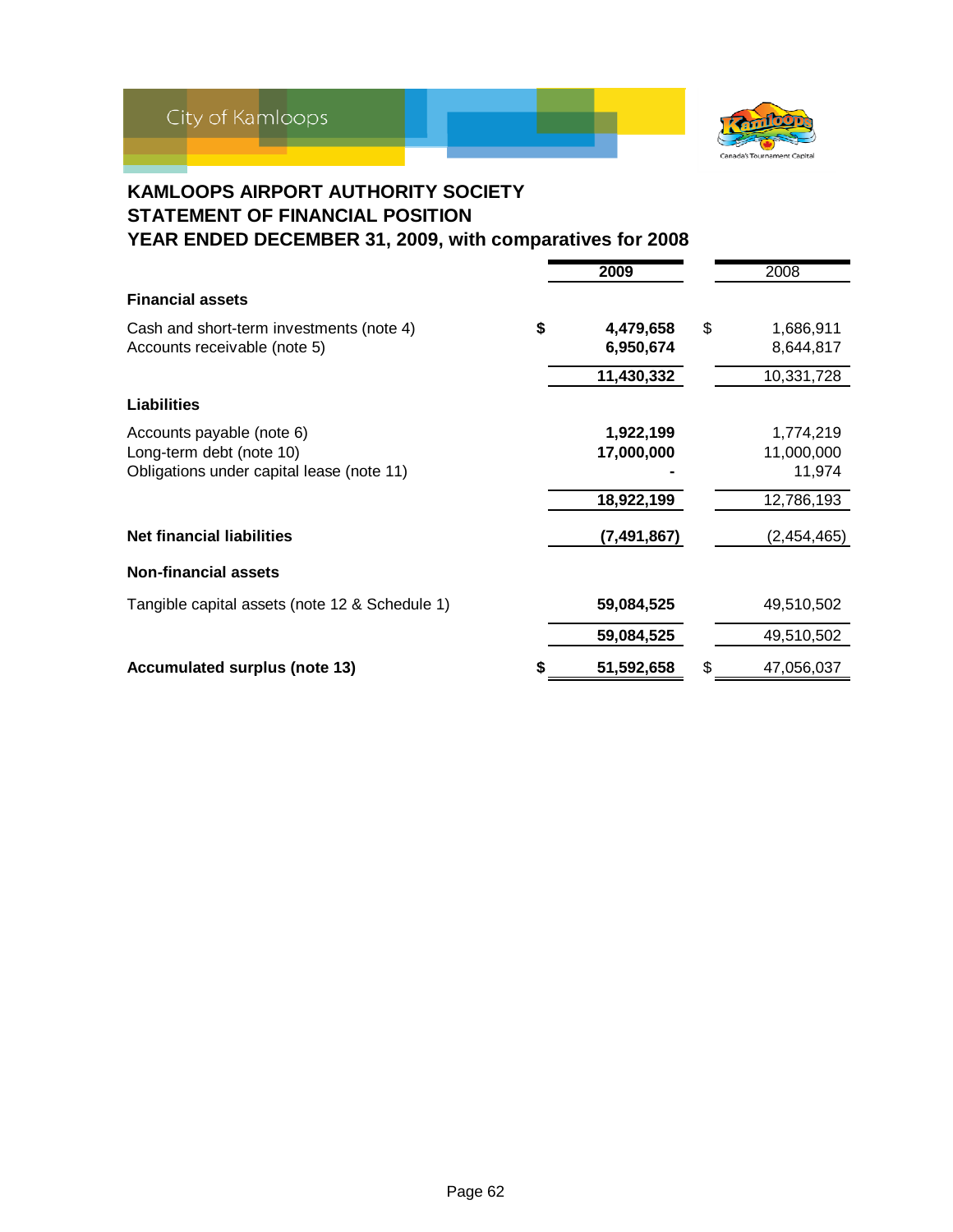



## **KAMLOOPS AIRPORT AUTHORITY SOCIETY STATEMENT OF FINANCIAL ACTIVITIES YEAR ENDED DECEMBER 31, 2009, with comparatives for 2008**

|                                            | 2009 Budget | 2009             | 2008      |  |
|--------------------------------------------|-------------|------------------|-----------|--|
| Revenue (note 14)                          |             |                  |           |  |
| Fees, rates and sales of service           | \$<br>- \$  | 2,153,068        | 1,194,131 |  |
| Grants (note 16)                           |             | 4,106,465        | 7,875,449 |  |
| Investment income                          |             | 10,638           | 41,853    |  |
|                                            |             | 6,270,171        | 9,111,433 |  |
| <b>Expenditures (note 14)</b>              |             |                  |           |  |
| <b>Kamloops Airport Authority Society</b>  |             | 1,501,513        | 1,125,965 |  |
| Debt servicing costs                       |             | 179,037          | 63,352    |  |
| Transfers to other funds                   |             | 53,000           | 109,853   |  |
|                                            |             | 1,733,550        | 1,299,170 |  |
| Increase (decrease) in accumulated surplus | \$          | 4,536,621<br>\$. | 7,812,263 |  |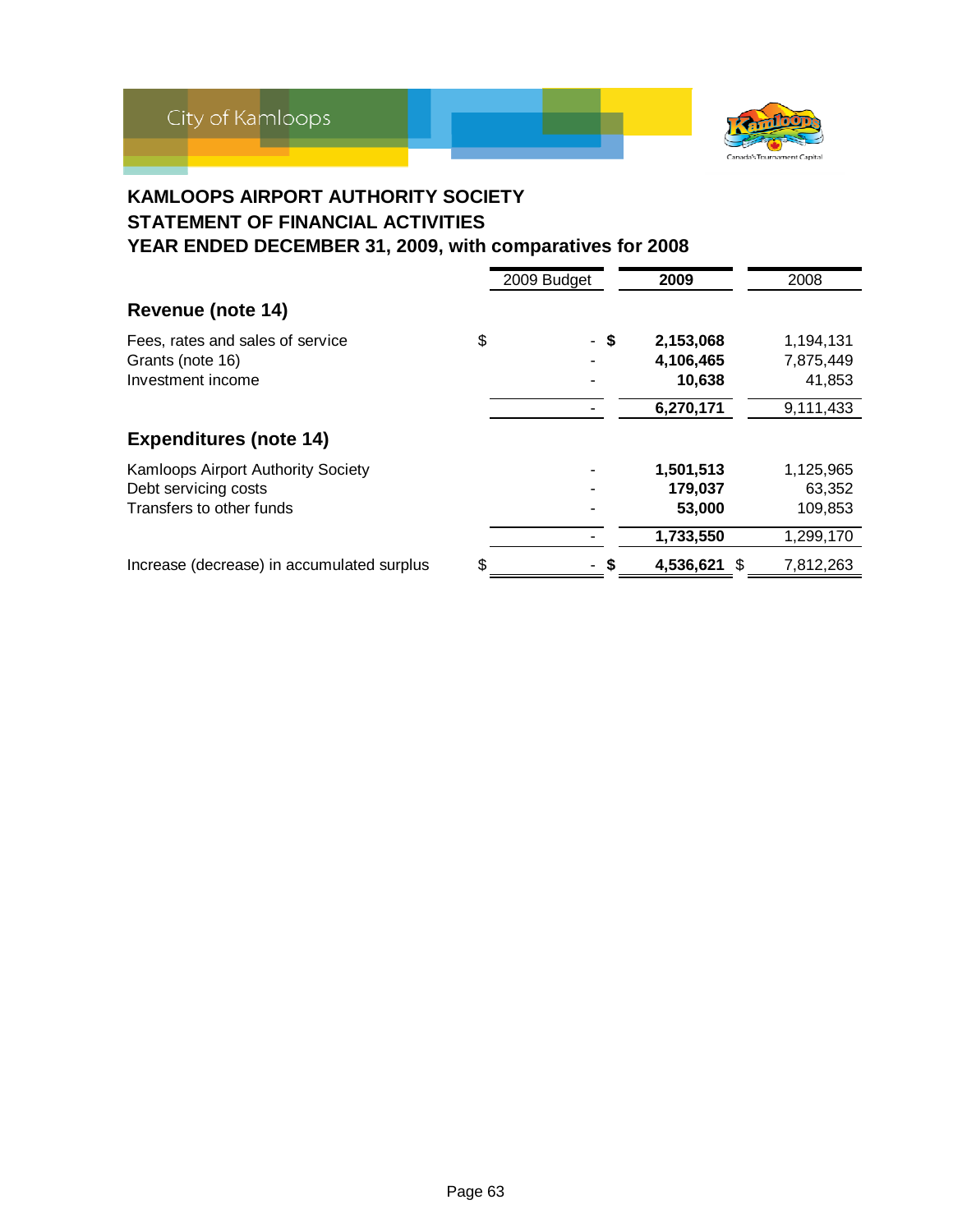

## **VENTURE KAMLOOPS BUSINESS DEVELOPMENT SOCIETY STATEMENT OF FINANCIAL POSITION YEAR ENDED DECEMBER 31, 2009, with comparatives for 2008**

|                                                                          | 2009 |                   | 2008                    |  |
|--------------------------------------------------------------------------|------|-------------------|-------------------------|--|
| <b>Financial assets</b>                                                  |      |                   |                         |  |
| Cash and short-term investments (note 4)<br>Accounts receivable (note 5) | \$   | 145,825<br>15,135 | \$<br>150,609<br>19,913 |  |
|                                                                          |      | 160,960           | 170,522                 |  |
| <b>Liabilities</b>                                                       |      |                   |                         |  |
| Accounts payable (note 6)<br>Deferred revenue (note 9)                   |      | 45,620            | 24,440<br>20,167        |  |
|                                                                          |      | 45,620            | 44,607                  |  |
| <b>Net financial assets</b>                                              |      | 115,340           | 125,915                 |  |
| <b>Non-financial assets</b>                                              |      |                   |                         |  |
| Prepaid expenses                                                         |      | 4,071             | 5,054                   |  |
| Tangible capital assets (note 12 & Schedule 1)                           |      | 15,700            | 3,058                   |  |
|                                                                          |      | 19,771            | 8,112                   |  |
| <b>Accumulated surplus (note 13)</b>                                     |      | 135,111           | \$<br>134,027           |  |